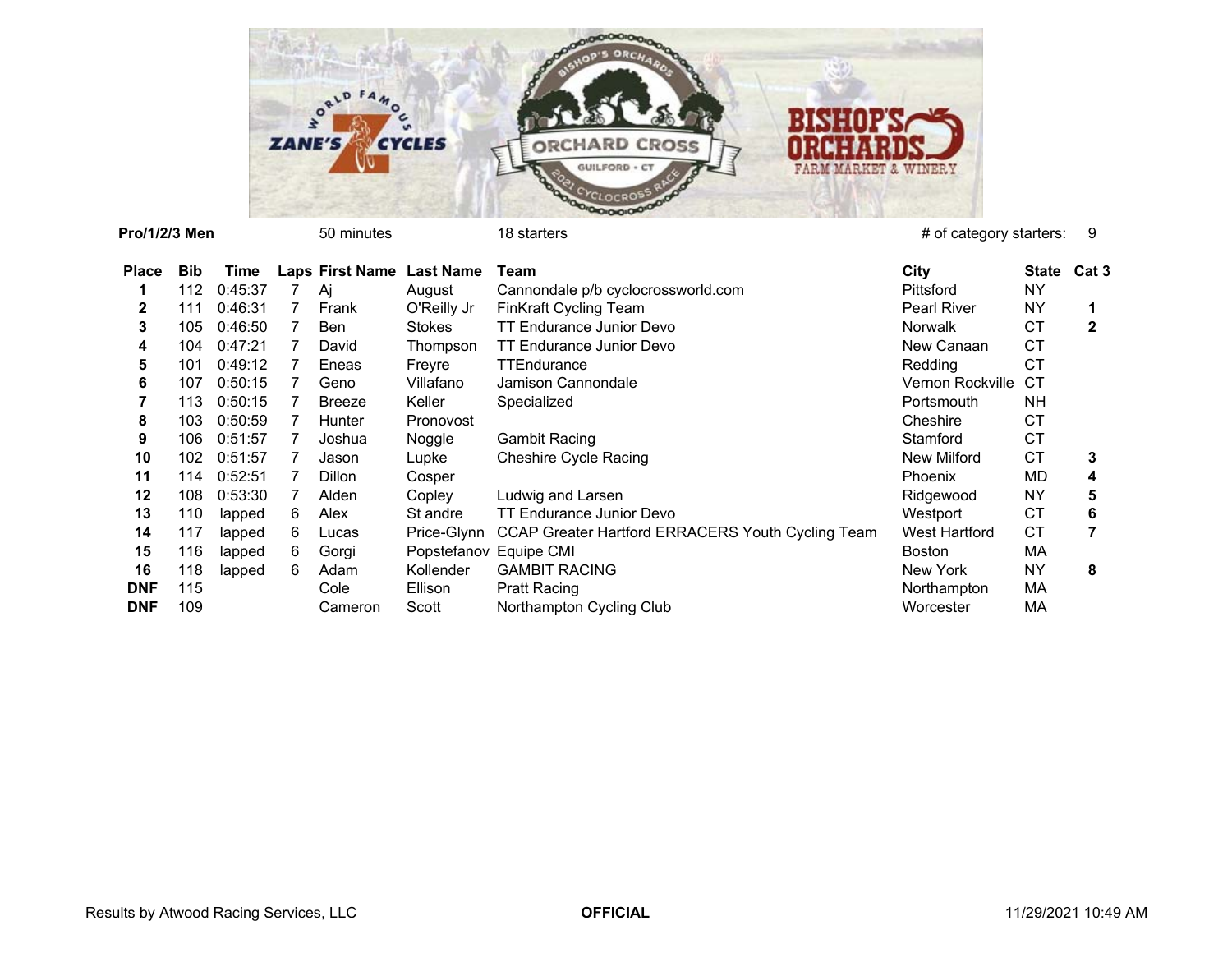

## **Pro/1/2/3 Men Lap Report**

| <b>Bib First</b> | Last        | Lap 1 | Rank | Lap 2 | Rank | Delta  | <u>Lap 3</u> | <b>Rank</b>    | Delta  | Lap 4 | Rank | <u>Delta</u> | Lap <sub>5</sub> |    | <b>Rank Delta</b> | <u>Lap 6</u> | Rank | Delta  | Lap <sub>7</sub> | Rank | <b>Delta</b> |
|------------------|-------------|-------|------|-------|------|--------|--------------|----------------|--------|-------|------|--------------|------------------|----|-------------------|--------------|------|--------|------------------|------|--------------|
| 112 Ai           | August      | 6:19  |      | 6:19  |      | 0:00   | 6:27         |                | (0:08) | 6:35  |      | (0:08)       | 6:41             | 1  | (0:06)            | 6:36         |      | 0:04   | 6:41             | 2    | (0:04)       |
| 111 Frank        | O'Reilly Jr | 6:20  | 4    | 6:34  | 2    | (0:14) | 6:48         | 4              | (0:14) | 6:40  | 3    | 0:08         | 6:45             | 2  | (0:06)            | 6:50         | 3    | (0:05) | 6:33             |      | 0:17         |
| 105 Ben          | Stokes      | 6:20  | 3    | 6:38  | 3.   | (0:18) | 6:45         | $\overline{2}$ | (0:07) | 6:39  | 2    | 0:06         | 6:46             | 3  | (0:07)            | 6:50         | 2    | (0:04) | 6:52             | 3    | (0:01)       |
| 104 David        | Thompson    | 6:20  | 2    | 6:38  | 4    | (0:19) | 6:45         | 3              | (0:07) | 6:45  | 4    | 0:01         | 6:58             | 4  | (0:14)            | 7:00         | 4    | (0:02) | 6:55             | 4    | 0:05         |
| 101 Eneas        | Freyre      | 7:07  | 8    | 6:59  | 5    | 0:07   | 7:03         | 5              | (0:04) | 7:01  | 5    | 0:02         | 6:59             | 5  | 0:01              | 7:01         | 5    | (0:02) | 7:01             |      | 0:01         |
| 107 Geno         | Villafano   | 7:20  | 10   | 7:13  | 6    | 0:08   | 7:13         | 6              | (0:00) | 7:02  | 6    | 0:11         | 7:10             |    | (0:09)            | 7:16         |      | (0:06) | 7:00             | 6    | 0:16         |
| 113 Breeze       | Keller      | 7:02  | 6    | 7:26  | 12   | (0:24) | 7:19         | 8              | 0:07   | 7:08  |      | 0:11         | 7:09             | 6  | (0:02)            | 7:11         | 6    | (0:02) | 7:00             | 5    | 0:11         |
| 103 Hunter       | Pronovost   | 7:01  | 5    | 7:15  |      | (0:14) | 7:16         |                | (0:02) | 7:16  | 8    | (0:00)       | 7:16             | 8  | 0:01              | 7:23         | 8    | (0:07) | 7:32             | 10   | (0:09)       |
| 106 Joshua       | Noggle      | 7:22  | 13   | 7:18  | 8    | 0:04   | 7:20         | 9              | (0:02) | 7:26  | 10   | (0:06)       | 7:41             | 11 | (0:15)            | 7:30         | 10   | 0:12   | 7:20             | 8    | 0:10         |
| 102 Jason        | Lupke       | 7:22  | 11   | 7:25  | 10   | (0:04) | 7:28         | 11             | (0:03) | 7:26  | 9    | 0:02         | 7:26             | 9  | 0:00              | 7:28         | 9    | (0:02) | 7:23             | 9    | 0:05         |
| 114 Dillon       | Cosper      | 7:18  | 9    | 7:26  | 11   | (0:08) | 7:28         | 10             | (0:02) | 7:29  | 11   | (0:01)       | 7:29             | 10 | (0:00)            | 7:44         | 12   | (0:15) | 7:57             | 11   | (0:13)       |
| 108 Alden        | Copley      | 7:03  |      | 7:19  | 9    | (0:16) | 7:49         | 12             | (0:30) | 7:42  | 12   | 0:06         | 7:56             | 12 | (0:14)            | 7:42         | 11   | 0:14   | 8:00             | 12   | (0:18)       |
| 110 Alex         | St andre    | 7:22  | 14   | 7:46  | 14   | (0:24) | 7:57         | 13             | (0:11) | 8:04  | 13   | (0:07)       | 8:16             | 15 | (0:12)            | 8:11         | 15   | 0:05   |                  |      |              |
| 117 Lucas        | Price-Glynn | 7:37  | 16   | 7:46  | 13   | (0:09) | 7:58         | 14             | (0:12) | 8:05  | 14   | (0:07)       | 8:08             | 14 | (0:03)            | 8:09         | 14   | (0:01) |                  |      |              |
| 116 Gorgi        | Popstefanov | 7:32  | 15   | 8:03  | 15   | (0:32) | 8:16         | 15             | (0:13) | 8:12  | 15   | 0:04         | 8:05             | 13 | 0:08              | 8:07         | 13   | (0:02) |                  |      |              |
| 118 Adam         | Kollender   | 8:10  | 18   | 8:28  | 17   | (0:18) | 8:23         | 16             | 0:05   | 8:38  | 16   | (0:14)       | 8:34             | 16 | 0:03              | 8:34         | 16   | 0:01   |                  |      |              |
| 115 Cole         | Ellison     | 7:22  | 12   |       |      |        |              |                |        |       |      |              |                  |    |                   |              |      |        |                  |      |              |
| 109 Cameron      | Scott       | 7:43  | 17   | 8:07  | 16   | (0:24) | 8:36         | 17             | (0:29) |       |      |              |                  |    |                   |              |      |        |                  |      |              |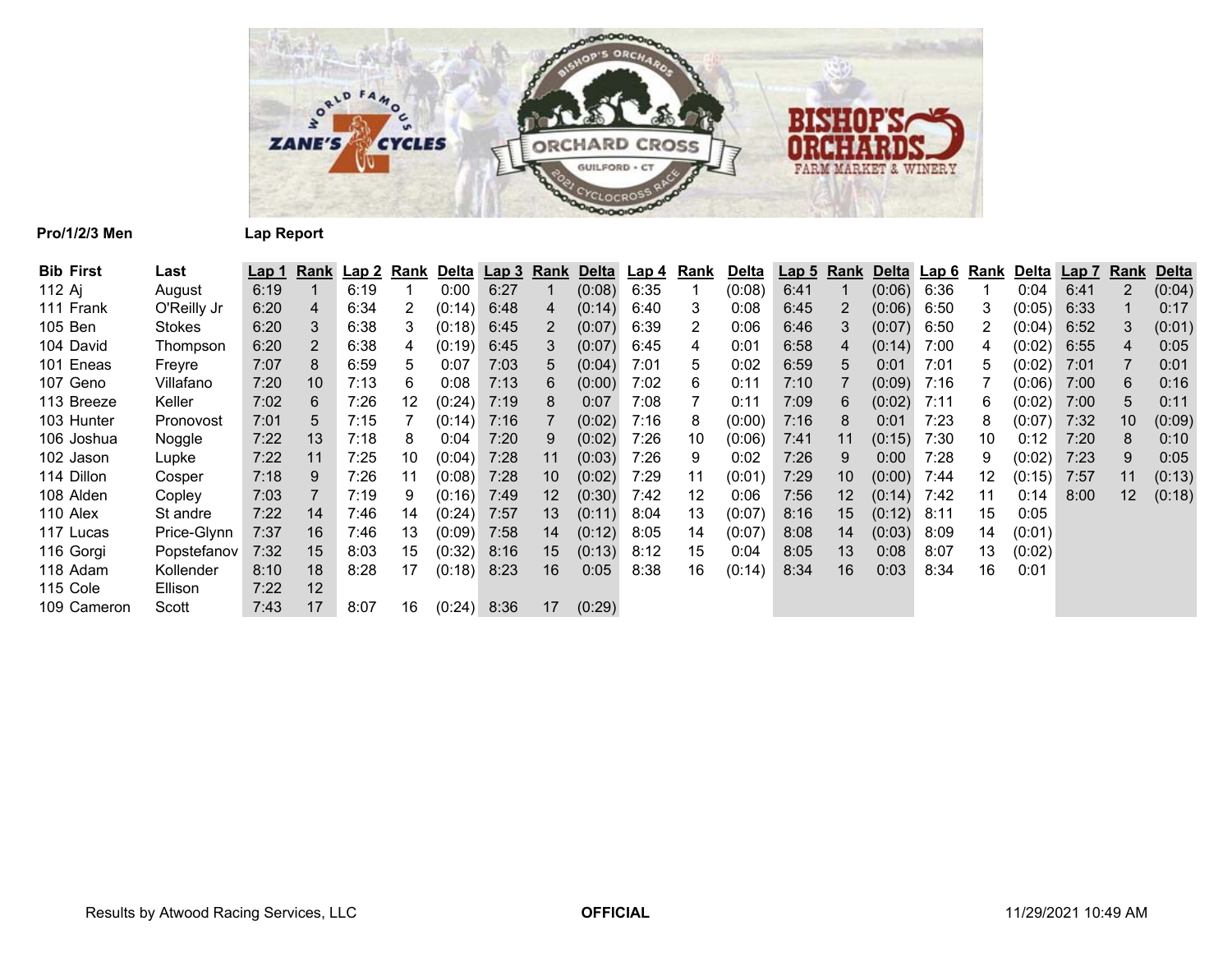

**Pro/1/2/3 Women**

50 minutes 6 starters

| <b>Place</b> | <b>Bib</b> |             |    | Time Laps First Name Last Name |            | Team                              | City                  | <b>State</b> |
|--------------|------------|-------------|----|--------------------------------|------------|-----------------------------------|-----------------------|--------------|
|              |            | 143 0:49:37 | 6  | Meghan                         | Owens      | <b>RSCX - House Industries</b>    | Richmond              | VT           |
|              |            | 144 0:49:58 | 6  | Kim                            | Coleman    | <b>BMB Racing</b>                 | Williston             | VT           |
| 3            |            | 142 0:50:24 | 6. | Caitrin                        | Huysman    | <b>BikeReg Share Coffee</b>       | Pawcatuck             | СT           |
| 4            |            | 141 0:50:40 | 6  | Kelli                          |            | Montgomery STAGE 1/AirLine Cycles | Wallingford           | CТ           |
| 5            |            | 146 0:50:42 | 6  | Havlee                         | Johnson    | Capital Bicycle Racing Club       | <b>West Sand Lake</b> | <b>NY</b>    |
| 6            | 147        | 0:54:52     | 6  | Marine                         | de Marcken | Spokeswomen                       | New Haven             | СT           |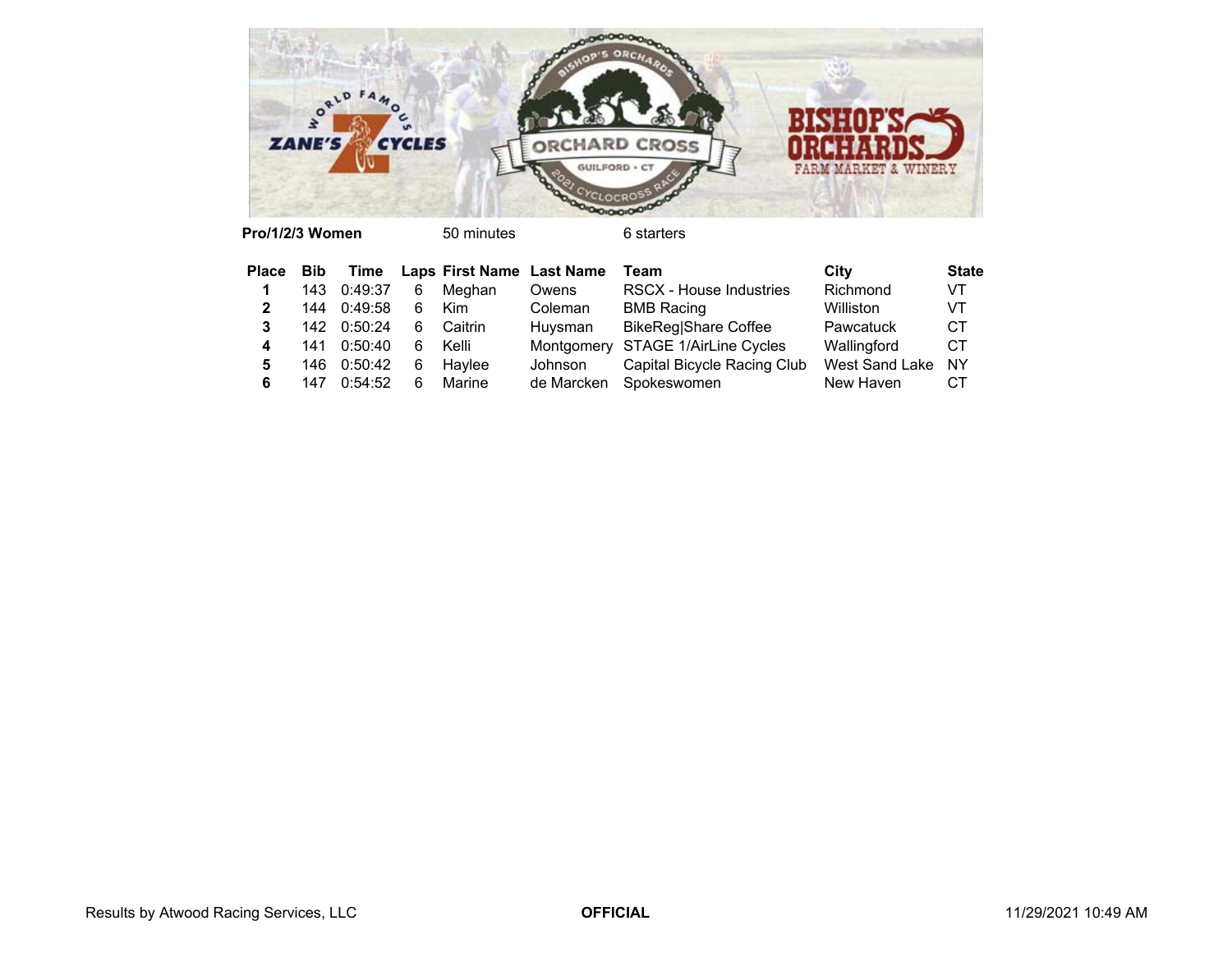

# **Pro/1/2/3 Women Lap Report**

| <b>Bib First</b> | Last       |      |      |   |               |      |    |               |      |   | Lap 1 Rank Lap 2 Rank Delta Lap 3 Rank Delta Lap 4 Rank Delta Lap 5 Rank Delta Lap 6 Rank Delta |      |        |      |    |        |
|------------------|------------|------|------|---|---------------|------|----|---------------|------|---|-------------------------------------------------------------------------------------------------|------|--------|------|----|--------|
| 143 Meghan Owens |            | 8:01 | 8:10 |   | $(0:10)$ 8:15 |      |    | (0:05)        | 8:23 |   | (0:08)                                                                                          | 8:20 | 0:03   | 8:28 |    | (0:08) |
| 144 Kim          | Coleman    | 8:02 | 8:16 |   | $(0:14)$ 8:16 |      |    | $(0:00)$ 8:25 |      | 2 | (0:09)                                                                                          | 8:24 | 0:00   | 8:35 | ۰. | (0:11) |
| 142 Caitrin      | Huvsman    | 8:14 | 8:12 |   | 0:01          | 8:23 |    | (0:11)        | 8:31 |   | (0:08)                                                                                          | 8:29 | 0:02   | 8:35 |    | (0:06) |
| 141 Kelli        | Montgomery | 8:09 | 8:27 | 4 | $(0:18)$ 8:30 |      | b. | (0:03)        | 8:38 | 4 | (0:08)                                                                                          | 8:37 | 0:01   | 8:19 |    | 0:18   |
| 146 Haylee       | Johnson    | 8:08 | 8:38 | 5 | $(0:30)$ 8:29 |      |    | 0:09          | 8:39 | 5 | (0:10)                                                                                          | 8:35 | 0:04   | 8:12 |    | 0:23   |
| 147 Marine       | de Marcken | 8:30 | 9:15 |   | $(0.45)$ 9:19 |      | 6  | (0:04)        | 9:08 |   | 0:11                                                                                            | 9:16 | (0:08) | 9:24 |    | (0:08) |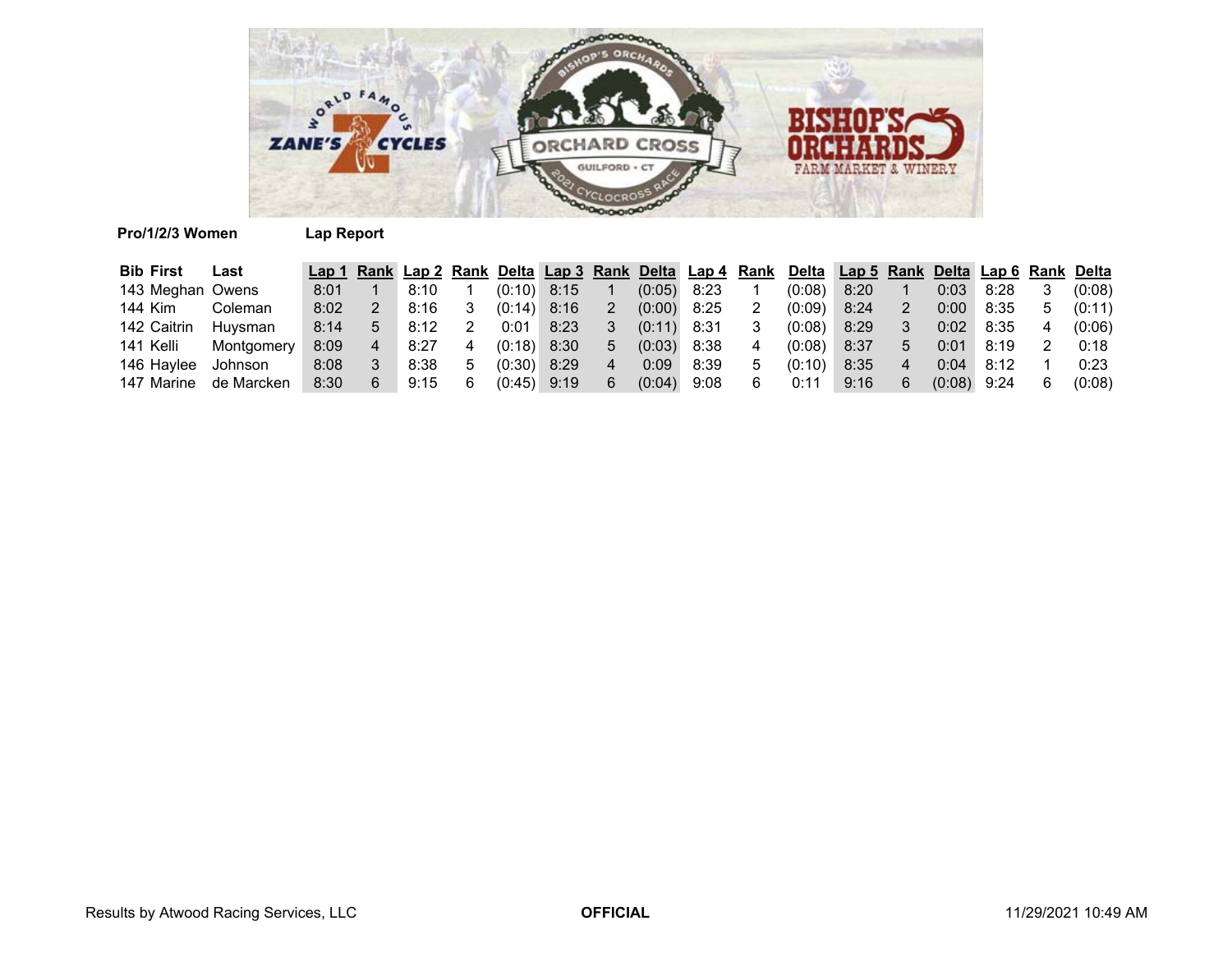

**3/4/Novice Women**

| <b>Place</b> | <b>Bib</b> | Time    |    | <b>Laps First Name</b> | <b>Last Name</b> | Team                                      | City             | <b>State</b> |
|--------------|------------|---------|----|------------------------|------------------|-------------------------------------------|------------------|--------------|
|              | 158        | 0:44:34 | 5. | Lilliana               | O'Donnell        | Capital Bicycle Racing Club               | Delmar           | NY           |
| $\mathbf{2}$ | 159        | 0:44:50 | 5  | Sophie                 | Cosper           |                                           | Phoenix          | MD           |
| 3            | 153        | 0:49:17 | 5. | Darcy                  | Ramsey Johnson   | DRV Van Dessel Racing                     | Old Greenwich    | СT           |
| 4            | 151        | 0:50:04 | 5. | Lisa                   | Lochner          | <b>ERRACE</b>                             | Hamden           | СT           |
| 5            | 162        | 0:50:04 | 5. | Liv                    | Erwich           | <b>Barker Mountain Bikes</b>              | Canton           | NY           |
| 6            | 165        | P&P     | 4  | Hunter                 | Ralston          | Women on Wheels / Full Send Triathlon     | Hebron           | СT           |
|              | 160        | P&P     | 4  | Briana                 | Denney           | <b>CRCA/Houlihan Lokey</b>                | Astoria          | NY           |
| 8            | 152        | P&P     | 4  | Alexandra              | Miller-Davey     | <b>CCAP Team Horst Junior Squad</b>       | <b>Bolton</b>    | <b>CT</b>    |
| 9            | 155        | P&P     | 4  | Kristin                | Anderson         | <b>True Cyclery</b>                       | Hamden           | СT           |
| 10           | 161        | lapped  | 4  | Karen                  | Purtill          | Stedmans/MeltSnow Racing                  | Narragansett     | RI           |
| 11           | 163        | lapped  | 4  | Kimberly               | <b>Bradley</b>   | Stage 1 Cycling Team                      | Salem            | <b>CT</b>    |
| 12           | 157        | P&P     | 3  | Michelle               | Matteo           | <b>CCAP Hamden Cheshire Rail Trailers</b> | West Haven       | СT           |
| 13           | 156        | P&P     | 3  | Karina                 | Parr             | AP Racing                                 | Weston           | СT           |
| <b>DNF</b>   | 164        |         |    | Jessica                | Willis           | Stage 1 Cycling                           | Vernon Rockville | СT           |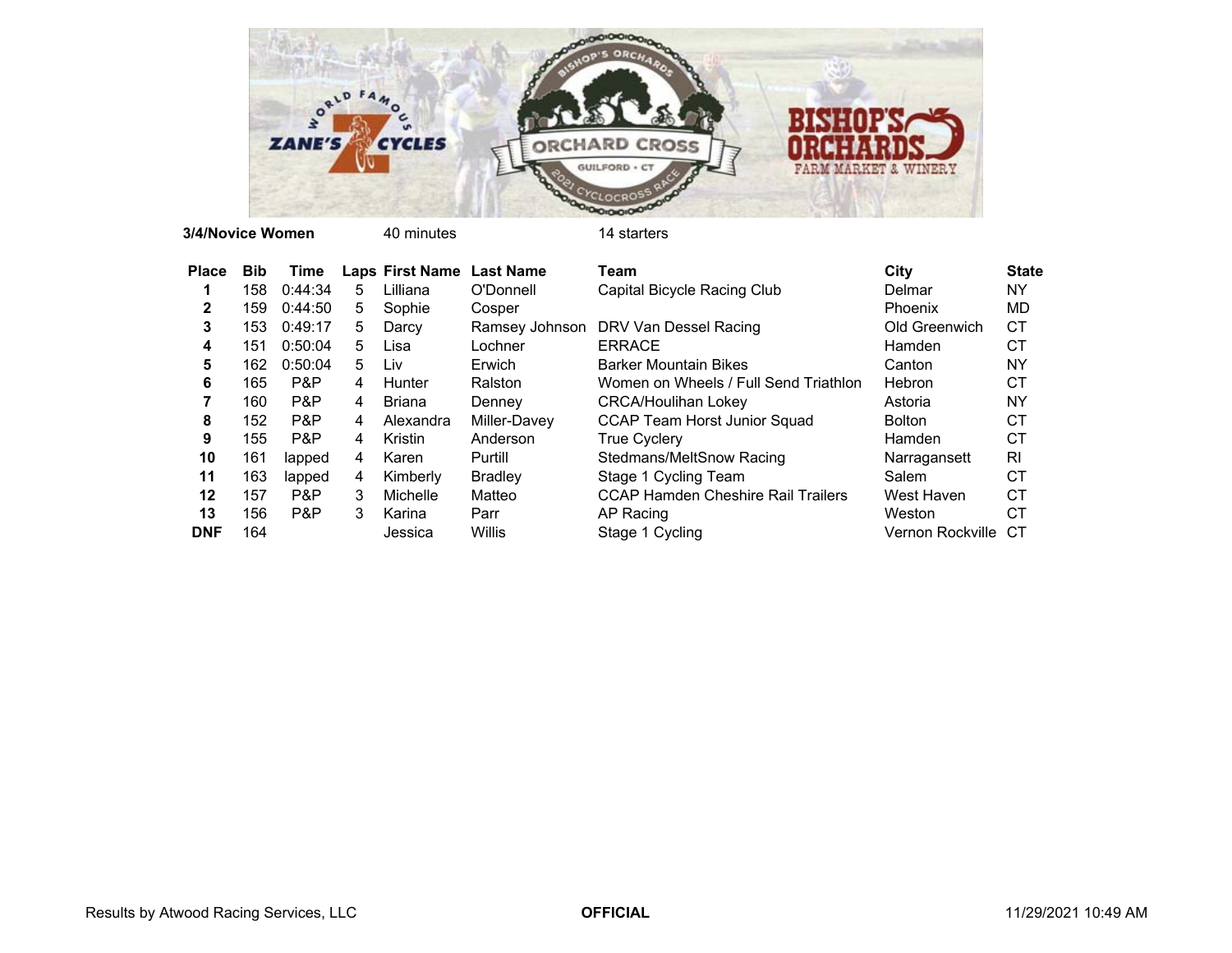

**3/4/Novice Women Lap Report**

| <b>Bib First</b> | Last           | Lap 1 |                | Rank Lap 2 Delta Lap 3 Rank |                    |                    |                | <b>Delta</b> | <u>Lap 4</u> | Rank           | <b>Delta</b> | <b>Lap 5 Rank Delta</b> |   |        |
|------------------|----------------|-------|----------------|-----------------------------|--------------------|--------------------|----------------|--------------|--------------|----------------|--------------|-------------------------|---|--------|
| 158 Lilliana     | O'Donnell      | 8:45  |                | 9:17                        | $(0:32)$ 8:54      |                    | $\overline{2}$ | 0:23         | 8:46         | 1              | 0:08         | 8:51                    |   | (0:05) |
| 159 Sophie       | Cosper         | 9:13  | 2              | 9:03                        | $0:10^{-5}$        | 8:50               | 1              | 0:13         | 8:50         | $\overline{2}$ | (0:00)       | 8:54                    | 2 | (0:04) |
| 153 Darcy        | Ramsey Johnson | 9:39  | 3              | 9:44                        | $(0:05)$ 9:46      |                    | 3              | (0:02)       | 10:08        | 4              | (0:23)       | 10:00                   | 3 | 0:08   |
| 151 Lisa         | Lochner        | 9:56  | 5              | 9:54                        | 0:03               | 10:04              | 4              | (0:10)       | 10:04        | 3              | (0:00)       | 10:06                   | 4 | (0:02) |
| 162 Liv          | Erwich         | 9:42  | 4              | 9:50                        | $(0:08)$ 10:14     |                    | 5              | (0:23)       | 10:09        | 5              | 0:05         | 10:09                   | 5 | (0:00) |
| 165 Hunter       | Ralston        | 10:05 | 6              |                             | 10:09 (0:04) 10:15 |                    | 6              | (0:06)       | 10:30        | 7              | (0:15)       |                         |   |        |
| 160 Briana       | Denney         | 10:58 | 9              |                             | 10:58 (0:01) 10:39 |                    | $\overline{7}$ | 0:20         | 10:27        | 6              | 0:11         |                         |   |        |
| 152 Alexandra    | Miller-Davey   | 10:20 | $\overline{7}$ |                             |                    | 11:36 (1:16) 10:54 | 8              | 0:42         | 11:02        | 8              | (0:07)       |                         |   |        |
| 155 Kristin      | Anderson       | 10:31 | 8              |                             |                    | 10:39 (0:08) 11:15 | 9              | (0:36)       | 12:02        | 10             | (0:47)       |                         |   |        |
| 161 Karen        | Purtill        | 11:20 | 10             |                             | 11:28 (0:08) 11:19 |                    | 10             | 0:09         | 11:31        | 9              | (0:12)       |                         |   |        |
| 163 Kimberly     | <b>Bradley</b> | 12:07 | 11             |                             | 13:30 (1:23) 12:50 |                    | 11             | 0:40         | 12:35        | 11             | 0:14         |                         |   |        |
| 157 Michelle     | Matteo         | 13:28 | 12             |                             | 14:02 (0:35) 14:52 |                    | $12 \,$        | (0:49)       |              |                |              |                         |   |        |
| 156 Karina       | Parr           | 13:50 | 13             |                             | 15:07 (1:17) 15:28 |                    | 13             | (0:21)       |              |                |              |                         |   |        |
| 164 Jessica      | Willis         | 15:04 | 14             |                             | 20:09(5:05)        |                    |                |              |              |                |              |                         |   |        |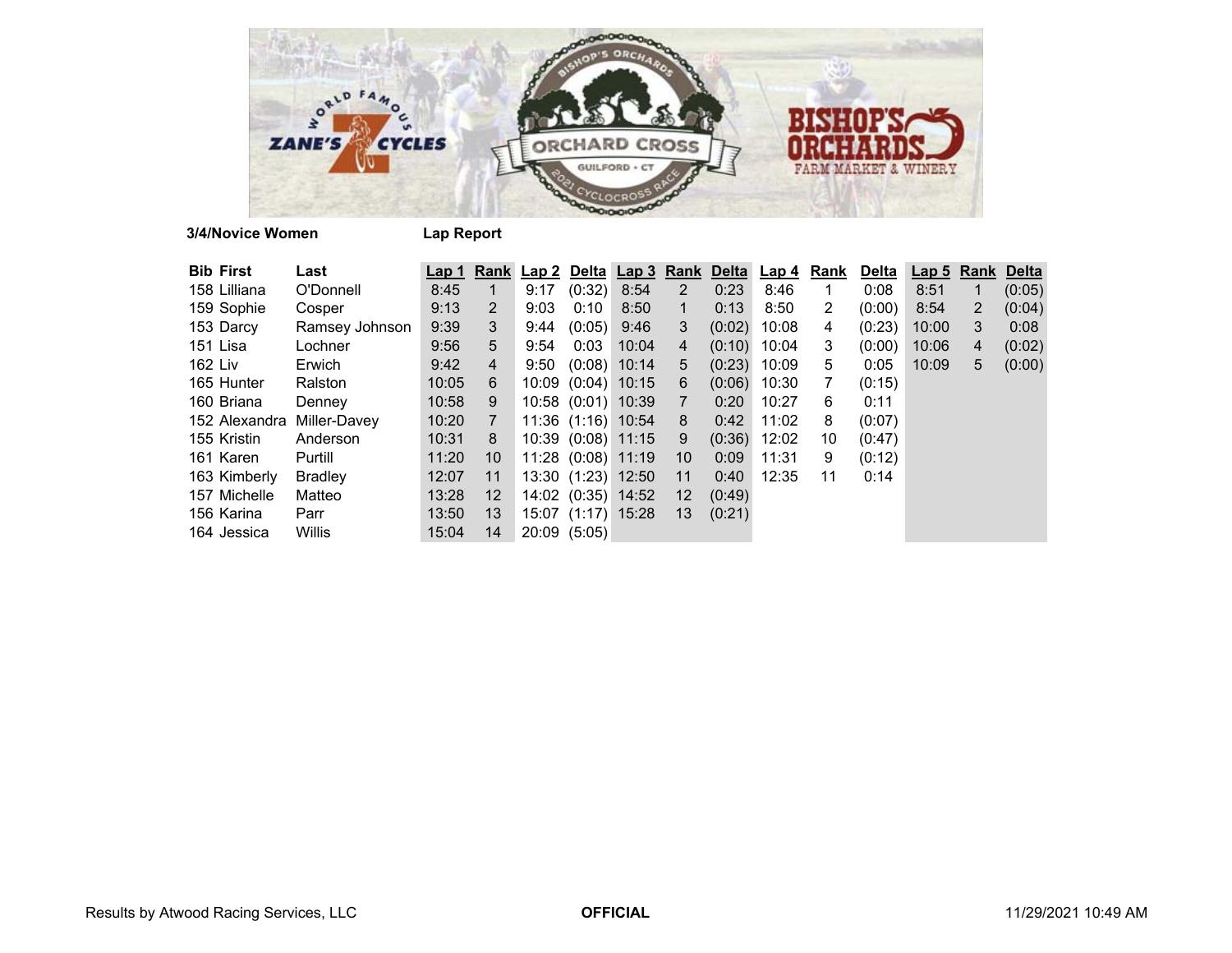

**4 Men**

45 minutes 24 starters

| <b>Place</b> | <b>Bib</b> | Time    |   | Laps First Name Last Name |              | Team                            | City            | <b>State</b> |
|--------------|------------|---------|---|---------------------------|--------------|---------------------------------|-----------------|--------------|
| 1            | 361        | 0:47:14 | 6 | Paul                      | Connor       | Aetna Expo Wheelmen             | East Hartland   | CT           |
| $\mathbf{2}$ | 353        | 0:47:40 | 6 | Evan                      | Ray          |                                 | Weston          | СT           |
| 3            | 358        | 0:48:34 | 6 | Nicolas                   | Amato        | MIT                             | Cambridge       | МA           |
| 4            | 352        | 0:48:45 | 6 | Ralph                     | DiLeone      | <b>True Cyclery</b>             | Durham          | CT           |
| 5            | 357        | 0:49:17 | 6 | Damien                    | Roy          | <b>Cheshire Cycle Racing</b>    | Fairfield       | CT           |
| 6            | 355        | 0:49:26 | 6 | Peter                     | Dahl         | Yale Cycling                    | New Haven       | СT           |
| 7            | 374        | 0:49:30 | 6 | Josiah                    | Langstaff    |                                 | New York        | <b>NY</b>    |
| 8            | 356        | 0:51:38 | 6 | John                      | Beardsley    | CRCA/NYCC Racing p/b TP ICAP    | <b>Brooklyn</b> | NΥ           |
| 9            | 354        | 0:51:53 | 6 | Mike                      | Marques      | <b>Cycling Concepts</b>         | West Hartford   | <b>CT</b>    |
| 10           | 362        | 0:51:59 | 6 | <b>Brian</b>              | Dell         |                                 | Melville        | NΥ           |
| 11           | 366        | 0:52:42 | 6 | John                      | Corbo        | <b>Cheshire Cycle Racing</b>    | Bethany         | CT           |
| 12           | 375        | 0:53:06 | 6 | Jacob                     | DeWispelaere | Race CF                         | Newington       | СT           |
| 13           | 359        | 0:53:09 | 6 | Stephen                   | Gibertoni    | <b>Cheshire Cycle Racing</b>    | Cheshire        | CT           |
| 14           | 363        | 0:53:14 | 6 | Dennis                    | Stechholz    | Stage 1 Airline Cycles          | Manchester      | <b>CT</b>    |
| 15           | 351        | 0:53:22 | 6 | Joshua                    | Glaab        | <b>True Cyclery</b>             | New Haven       | <b>CT</b>    |
| 16           | 360        | 0:54:39 | 6 | Phillip                   | Law          | <b>True Cyclery</b>             | Hamden          | CT           |
| 17           | 364        | 0:54:42 | 6 | Gary                      | Nicol        | Pedal Power                     | East Hampton    | <b>CT</b>    |
| 18           | 381        | 0:55:18 | 6 | Matthew                   | Gilbert      |                                 | Wakefield       | RI           |
| 19           | 371        | 0:55:44 | 6 | Karl                      | <b>Borne</b> | <b>True Cyclery</b>             | Hamden          | CT           |
| 20           | 370        | 0:56:00 | 6 | Elijah                    | Bova         |                                 | Mansfield       | СT           |
| 21           | 376        | 0:57:02 | 6 | <b>Dillon</b>             | Pronovost    | <b>Cheshire Cycle Racing</b>    | Hamden          | CT           |
| 22           | 372        | lapped  | 5 | Charles                   | Shaw         | St. Lawrence University Cycling | Guilford        | CT           |
| 23           | 379        | lapped  | 5 | Zuhair                    | Abdulla      | <b>True Cyclery</b>             | North Haven     | <b>CT</b>    |
| 24           | 368        | lapped  | 5 | Jon                       | Boub         | Team Pro Power/Cycle Solutions  | Verona          | ΝJ           |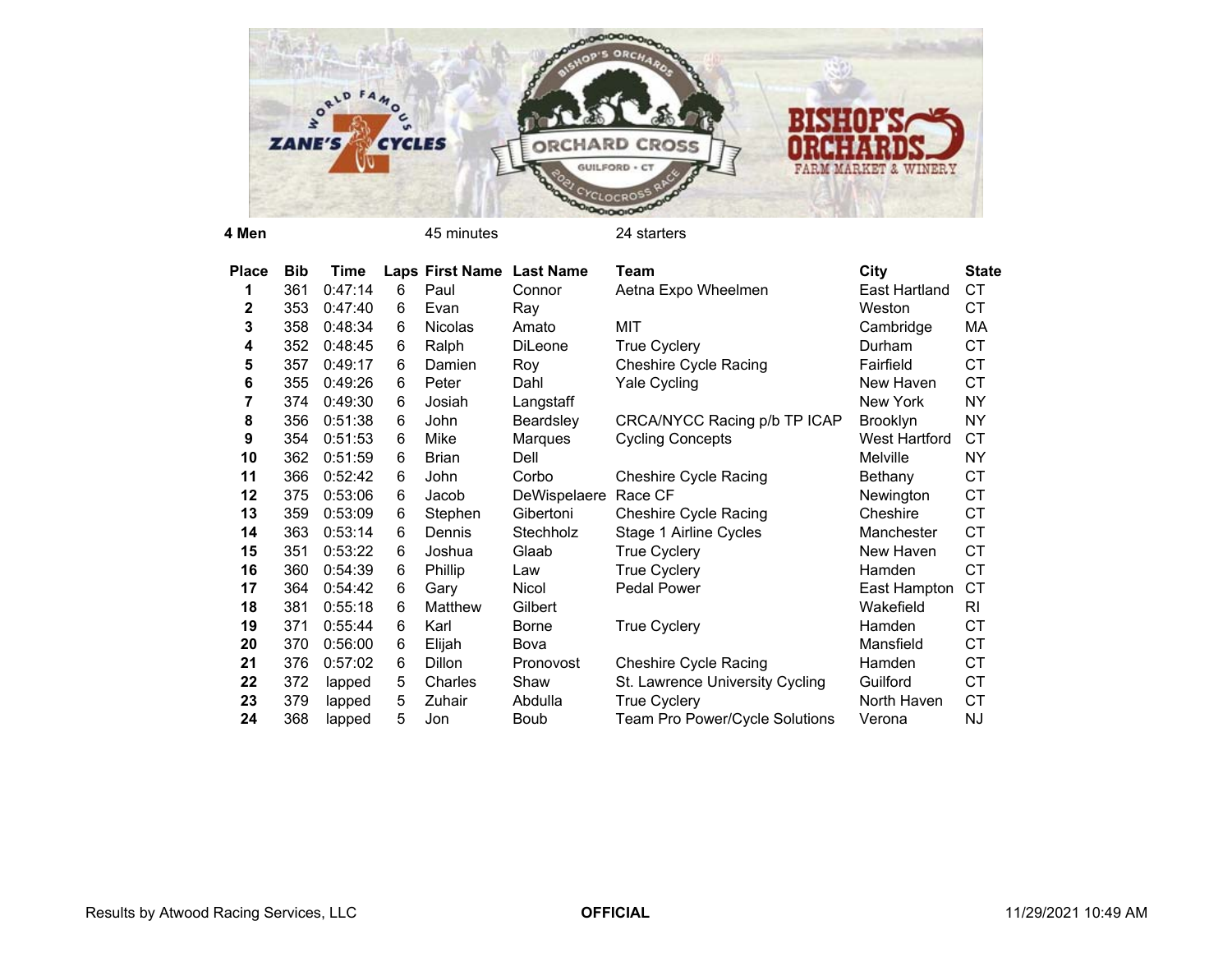

**4 Men Lap Report**

| <b>Bib First</b> | Last         | <u>Lap 1</u> | <u>Rank</u>    | Lap2  | <u>Rank</u> | <b>Delta</b> | Lap3  | <b>Rank</b>     | <b>Delta</b> | <u>Lap 4</u> | <b>Rank</b> | <b>Delta</b> | <u>Lap 5</u> | <b>Rank</b> |        | Delta Lap 6 | <u>Rank</u> | <b>Delta</b> |
|------------------|--------------|--------------|----------------|-------|-------------|--------------|-------|-----------------|--------------|--------------|-------------|--------------|--------------|-------------|--------|-------------|-------------|--------------|
| 361 Paul         | Connor       | 7:37         | $\overline{2}$ | 7:36  |             | 0:01         | 7:55  | 1               | (0:19)       | 7:57         | 2           | (0:02)       | 8:01         | 2           | (0:04) | 8:08        | 4           | (0:07)       |
| 353 Evan         | Ray          | 7:35         | 1              | 7:52  | 2           | (0:17)       | 7:57  | 2               | (0:05)       | 8:00         | 3           | (0:03)       | 8:01         | 3           | (0:01) | 8:14        | 5           | (0:13)       |
| 358 Nicolas      | Amato        | 8:14         | 9              | 8:02  | 4           | 0:12         | 8:12  | 5               | (0:11)       | 8:02         | 4           | 0:10         | 8:03         | 4           | (0:01) | 8:01        | 3           | 0:03         |
| 352 Ralph        | DiLeone      | 7:52         | 4              | 7:55  | 3           | (0:03)       | 8:12  | 4               | (0:17)       | 8:07         | 5           | 0:05         | 8:23         |             | (0:15) | 8:16        | 6           | 0:06         |
| 357 Damien       | Roy          | 8:13         | 7              | 8:07  | 6           | 0:06         | 8:06  | 3               | 0:02         | 8:09         | 6           | (0:03)       | 8:26         | 8           | (0:18) | 8:16        | 7           | 0:10         |
| 355 Peter        | Dahl         | 8:19         | 11             | 8:09  | 7           | 0:10         | 8:21  | 8               | (0:12)       | 8:24         | 8           | (0:04)       | 8:14         | 6           | 0:10   | 8:00        | 2           | 0:15         |
| 374 Josiah       | Langstaff    | 8:14         | 8              | 8:41  | 11          | (0:27)       | 8:18  |                 | 0:22         | 8:12         | 7           | 0:06         | 8:12         | 5           | 0:01   | 7:54        | -1          | 0:18         |
| 356 John         | Beardsley    | 7:42         | 3              | 8:05  | 5           | (0:23)       | 8:31  | 9               | (0:26)       | 8:47         | 9           | (0:17)       | 9:09         | 14          | (0:22) | 9:23        | 18          | (0:14)       |
| 354 Mike         | Marques      | 8:07         | 6              | 8:40  | 10          | (0:33)       | 8:35  | 10 <sup>°</sup> | 0:05         | 8:52         | 12          | (0:16)       | 9:04         | 12          | (0:12) | 8:35        | 9           | 0:29         |
| 362 Brian        | Dell         | 8:33         | 14             | 8:36  | 8           | (0:03)       | 8:42  | 12              | (0:06)       | 8:49         | 10          | (0:08)       | 8:43         | 9           | 0:06   | 8:35        | 10          | 0:08         |
| 366 John         | Corbo        | 8:47         | 16             | 8:43  | 12          | 0:04         | 8:42  | 13              | 0:01         | 8:54         | 13          | (0:12)       | 8:53         | 10          | 0:01   | 8:43        | 13          | 0:09         |
| 375 Jacob        | DeWispelaere | 8:49         | 17             | 8:38  | 9           | 0:11         | 8:39  | 11              | (0:00)       | 8:51         | 11          | (0:13)       | 9:15         | 16          | (0:24) | 8:53        | 14          | 0:22         |
| 359 Stephen      | Gibertoni    | 8:59         | 19             | 8:44  | 13          | 0:15         | 8:48  | 14              | (0:04)       | 8:58         | 14          | (0:10)       | 9:05         | 13          | (0:08) | 8:36        | 11          | 0:29         |
| 363 Dennis       | Stechholz    | 8:15         | 10             | 9:00  | 15          | (0:45)       | 8:54  | 15              | 0:06         | 9:05         | 15          | (0:10)       | 8:58         | 11          | 0:07   | 9:02        | 16          | (0:04)       |
| 351 Joshua       | Glaab        | 8:02         | 5              | 12:59 | 24          | (4:57)       | 8:14  | 6               | 4:45         | 7:54         | 1           | 0:20         | 7:51         | 1           | 0:03   | 8:22        | 8           | (0:31)       |
| 360 Phillip      | Law          | 8:55         | 18             | 8:47  | 14          | 0:08         | 9:05  | 16              | (0:18)       | 9:19         | 18          | (0:14)       | 9:20         | 18          | (0:02) | 9:14        | 17          | 0:06         |
| 364 Gary         | Nicol        | 9:03         | 21             | 9:07  | 16          | (0:04)       | 9:06  | 17              | 0:02         | 9:08         | 16          | (0:02)       | 9:20         | 17          | (0:12) | 8:58        | 15          | 0:21         |
| 381 Matthew      | Gilbert      | 8:24         | 12             | 9:20  | 20          | (0:57)       | 9:30  | 21              | (0:10)       | 9:50         | 21          | (0:20)       | 9:33         | 19          | 0:16   | 8:41        | 12          | 0:52         |
| 371 Karl         | <b>Borne</b> | 8:59         | 20             | 9:11  | 17          | (0:12)       | 9:26  | 18              | (0:15)       | 9:15         | 17          | 0:12         | 9:14         | 15          | 0:00   | 9:39        | 20          | (0:25)       |
| 370 Elijah       | Bova         | 8:33         | 13             | 9:12  | 18          | (0:39)       | 9:29  | 20              | (0:17)       | 9:37         | 19          | (0:08)       | 9:39         | 20          | (0:02) | 9:31        | 19          | 0:08         |
| 376 Dillon       | Pronovost    | 8:45         | 15             | 9:19  | 19          | (0:34)       | 9:27  | 19              | (0:07)       | 9:50         | 22          | (0:23)       | 9:45         | 21          | 0:05   | 9:55        | 21          | (0:11)       |
| 372 Charles      | Shaw         | 9:29         | 23             | 9:30  | 22          | (0:00)       | 9:37  | 22              | (0:07)       | 9:45         | 20          | (0:08)       | 10:08        | 22          | (0:23) |             |             |              |
| 379 Zuhair       | Abdulla      | 9:19         | 22             | 9:25  | 21          | (0:07)       | 9:43  | 23              | (0:18)       | 10:43        | 23          | (1:00)       | 10:42        | 23          | 0:02   |             |             |              |
| 368 Jon          | <b>Boub</b>  | 10:18        | 24             | 10:57 | 23          | (0:39)       | 11:27 | 24              | (0:30)       | 11:41        | 24          | (0:14)       | 11:50        | 24          | (0:09) |             |             |              |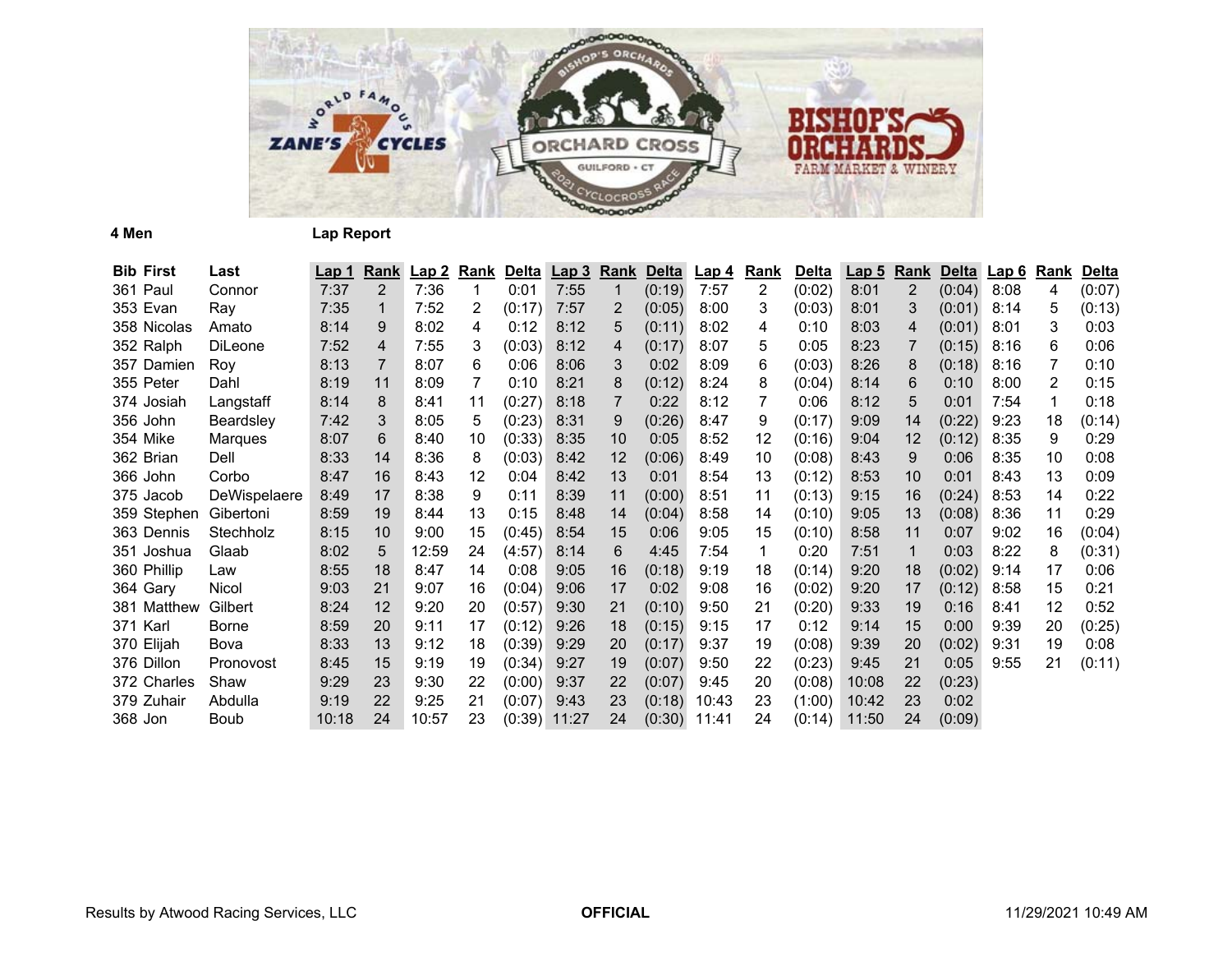

**Novice Men**

| Place        | <b>Bib</b> | <b>Time</b> |   | Laps First Name Last Name |                 | <b>Team</b>                         | City            | <b>State</b> |
|--------------|------------|-------------|---|---------------------------|-----------------|-------------------------------------|-----------------|--------------|
| 1            | 404        | 0:34:34     | 4 | <b>Nate</b>               | <b>Baltikas</b> | E2Value p/b Verge Sport             | <b>Brooklyn</b> | <b>NY</b>    |
| $\mathbf{2}$ | 403        | 0:35:54     | 4 | Marcus                    | Fugeta          |                                     | <b>Brooklyn</b> | <b>NY</b>    |
| 3            | 432        | 0:37:04     | 4 | Nate                      | <b>Belke</b>    | Expo Wheelmen                       | Manchester      | CT           |
| 4            | 409        | 0:37:16     | 4 | Christopher               | van Oss         |                                     | Wethersfield    | <b>CT</b>    |
| 5            | 410        | 0:37:56     | 4 | Spencer                   | Meyer           | Rocklandia Rad n Gnar               | Guilford        | <b>CT</b>    |
| 6            | 420        | 0:38:26     | 4 | William                   | Chupp           |                                     | Cambridge       | МA           |
| 7            | 431        | 0:38:38     | 4 | Michael                   | Pasqualonoi     |                                     | Killingworth    | CT           |
| 8            | 408        | 0:38:42     | 4 | <b>Russ</b>               | Weeks           |                                     | New Haven       | <b>CT</b>    |
| 9            | 407        | 0:38:49     | 4 | Travis                    | Haas            | <b>CT Chain Links</b>               | Glastonbury     | <b>CT</b>    |
| 10           | 412        | 0:39:18     | 4 | Sean                      | Egeran          |                                     | New Haven       | <b>CT</b>    |
| 11           | 430        | 0:40:52     | 4 | Noah                      | Ehlert          | Discover Your Path Inc              | Guilford        | CT           |
| 12           | 413        | 0:41:17     | 4 | Mike                      | <b>Samuels</b>  | Sherpa                              | Weston          | <b>CT</b>    |
| 13           | 414        | 0:41:52     | 4 | Viet                      | Tran            | <b>CCAP Farmington Valley YAvon</b> |                 | <b>CT</b>    |
| 14           | 411        | 0:42:19     | 4 | Max                       | Winn            | <b>Tridents</b>                     | Dover           | <b>NH</b>    |
| 15           | 415        | 0:42:50     | 4 | David                     | Joslin          | Airline Cycles                      | Glastonbury     | <b>CT</b>    |
| 16           | 417        | 0:42:52     | 4 | Josh                      | Wilson          | Stage 1/Airline Cycles              | East Hampton    | <b>CT</b>    |
| 17           | 425        | 0:43:10     | 4 | David                     | O'Connor        | Sea Sports Cyclery                  | Hyannis         | МA           |
| 18           | 401        | 0:43:41     | 4 | John                      | O'Brien         | Stage 1 / Airline Cycling           | Middletown      | <b>CT</b>    |
| 19           | 418        | 0:43:52     | 4 | Eric                      | Gell            | Zane's Cycles                       | <b>Branford</b> | <b>CT</b>    |
| 20           | 421        | 0:45:06     | 4 | Daryl                     | Retzke          |                                     | North Branford  | CT           |
| 21           | 416        | 0:45:24     | 4 | Kyle                      | Reese           | <b>True Cyclery</b>                 | Durham          | <b>CT</b>    |
| 22           | 424        | lapped      | 3 | Gavin                     | Keeler          |                                     | <b>Norwalk</b>  | <b>CT</b>    |
| 23           | 423        | lapped      | 3 | James                     | Felter          | STAGE 1 AirLine Cycles              | Portland        | CT           |
| 24           | 428        | lapped      | 3 | Michael                   | Klucznik        |                                     | East Hampton    | <b>CT</b>    |
| <b>DNF</b>   | 405        |             |   | lan                       | Kessinger       | <b>True Cyclery</b>                 | Weston          | <b>CT</b>    |
| <b>DNF</b>   | 406        |             |   | Rob                       | Tomko           |                                     | Old Saybrook    | CT           |
| <b>DNF</b>   | 419        |             |   | Jeffrev                   | Sowa            |                                     | Glastonbury     | <b>CT</b>    |

| cе | <b>Bib</b> | Time    |   | Laps First Name Last Name |                 | <b>Team</b>                         | City            | <b>State</b> |
|----|------------|---------|---|---------------------------|-----------------|-------------------------------------|-----------------|--------------|
|    | 404        | 0:34:34 | 4 | Nate                      | <b>Baltikas</b> | E2Value p/b Verge Sport             | <b>Brooklyn</b> | <b>NY</b>    |
|    | 403        | 0:35:54 | 4 | Marcus                    | Fugeta          |                                     | <b>Brooklyn</b> | <b>NY</b>    |
|    | 432        | 0:37:04 | 4 | <b>Nate</b>               | <b>Belke</b>    | Expo Wheelmen                       | Manchester      | <b>CT</b>    |
|    | 409        | 0:37:16 | 4 | Christopher               | van Oss         |                                     | Wethersfield    | <b>CT</b>    |
|    | 410        | 0:37:56 | 4 | Spencer                   | Meyer           | Rocklandia Rad n Gnar               | Guilford        | <b>CT</b>    |
|    | 420        | 0:38:26 | 4 | William                   | Chupp           |                                     | Cambridge       | МA           |
|    | 431        | 0:38:38 | 4 | Michael                   | Pasqualonoi     |                                     | Killingworth    | <b>CT</b>    |
|    | 408        | 0:38:42 | 4 | <b>Russ</b>               | Weeks           |                                     | New Haven       | <b>CT</b>    |
|    | 407        | 0:38:49 | 4 | Travis                    | Haas            | <b>CT Chain Links</b>               | Glastonbury     | <b>CT</b>    |
|    | 412        | 0:39:18 | 4 | Sean                      | Egeran          |                                     | New Haven       | <b>CT</b>    |
|    | 430        | 0:40:52 | 4 | Noah                      | Ehlert          | Discover Your Path Inc              | Guilford        | <b>CT</b>    |
|    | 413        | 0:41:17 | 4 | Mike                      | Samuels         | Sherpa                              | Weston          | <b>CT</b>    |
|    | 414        | 0:41:52 | 4 | Viet                      | Tran            | <b>CCAP Farmington Valley YAvon</b> |                 | <b>CT</b>    |
|    | 411        | 0:42:19 | 4 | Max                       | Winn            | <b>Tridents</b>                     | Dover           | <b>NH</b>    |
|    | 415        | 0:42:50 | 4 | David                     | Joslin          | Airline Cycles                      | Glastonbury     | <b>CT</b>    |
|    | 417        | 0:42:52 | 4 | Josh                      | Wilson          | Stage 1/Airline Cycles              | East Hampton    | <b>CT</b>    |
|    | 425        | 0:43:10 | 4 | David                     | O'Connor        | Sea Sports Cyclery                  | Hyannis         | МA           |
|    | 401        | 0:43:41 | 4 | John                      | O'Brien         | Stage 1 / Airline Cycling           | Middletown      | <b>CT</b>    |
|    | 418        | 0:43:52 | 4 | Eric                      | Gell            | Zane's Cycles                       | <b>Branford</b> | <b>CT</b>    |
|    | 421        | 0:45:06 | 4 | Daryl                     | Retzke          |                                     | North Branford  | <b>CT</b>    |
|    | 416        | 0:45:24 | 4 | Kyle                      | Reese           | <b>True Cyclery</b>                 | Durham          | <b>CT</b>    |
|    | 424        | lapped  | 3 | Gavin                     | Keeler          |                                     | <b>Norwalk</b>  | CT           |
|    | 423        | lapped  | 3 | James                     | Felter          | STAGE 1 AirLine Cycles              | Portland        | <b>CT</b>    |
|    | 428        | lapped  | 3 | Michael                   | Klucznik        |                                     | East Hampton    | CT           |
| F  | 405        |         |   | lan                       | Kessinger       | <b>True Cyclery</b>                 | Weston          | CT           |
| F  | 406        |         |   | Rob                       | Tomko           |                                     | Old Saybrook    | CT           |
| F  | 419        |         |   | Jeffrey                   | Sowa            |                                     | Glastonbury     | <b>CT</b>    |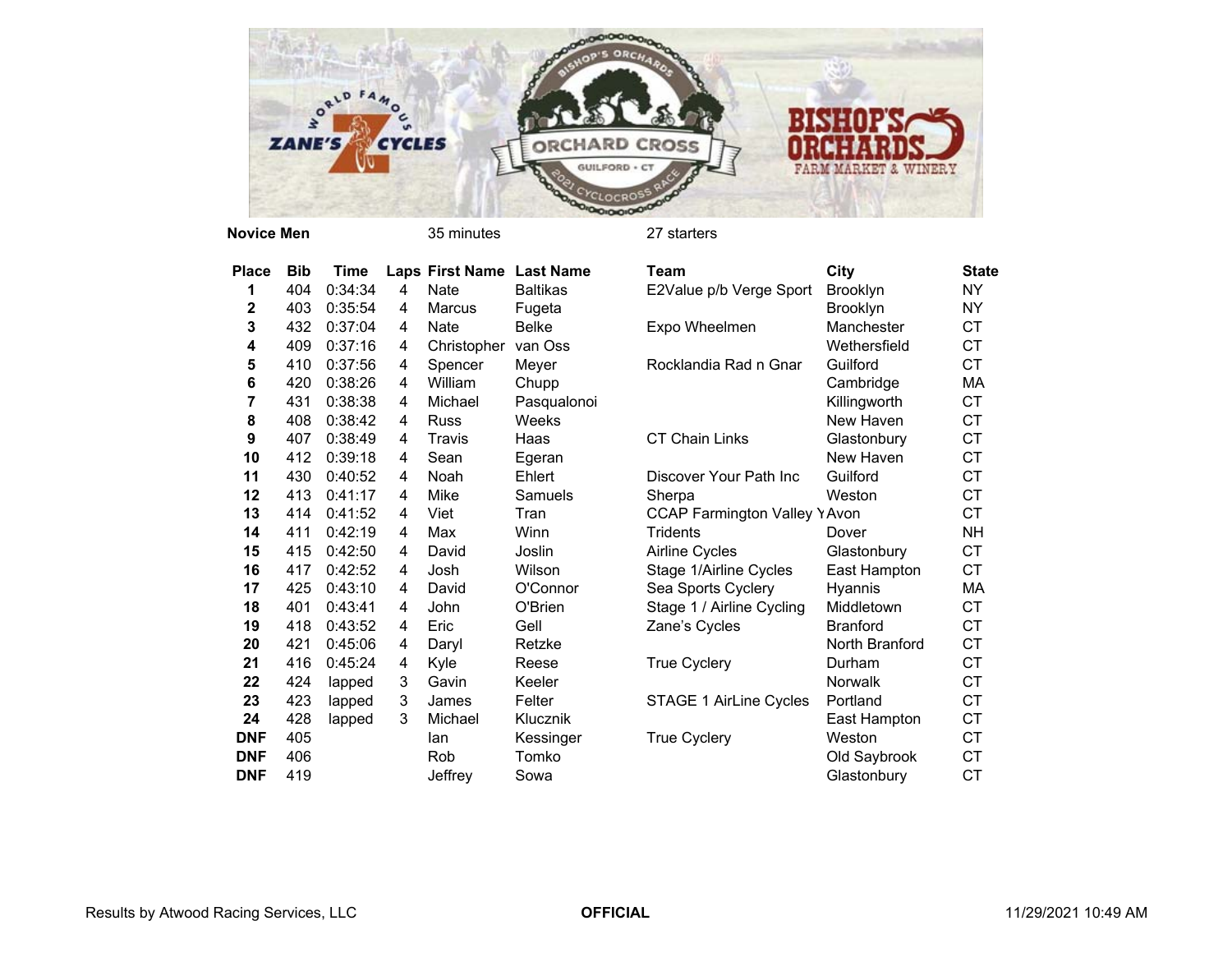

| <b>Bib First</b> | Last            | Lap 1 |                | Rank Lap 2 |                |        | Rank Delta Lap 3 Rank |                  | <b>Delta</b> | Lap <sub>4</sub> | Rank           | <b>Delta</b> |
|------------------|-----------------|-------|----------------|------------|----------------|--------|-----------------------|------------------|--------------|------------------|----------------|--------------|
| 404 Nate         | <b>Baltikas</b> | 8:38  | $\mathbf{1}$   | 8:36       | $\mathbf{1}$   | 0:02   | 8:42                  | $\mathbf{1}$     | (0:06)       | 8:38             | 1              | 0:05         |
| 403 Marcus       | Fugeta          | 8:38  | $\overline{2}$ | 9:02       | $\overline{2}$ | (0:24) | 9:08                  | 2                | (0:06)       | 9:06             | 3              | 0:02         |
| 432 Nate         | Belke           | 9:17  | 5              | 9:17       | 3              | (0:01) | 9:30                  | $\overline{4}$   | (0:12)       | 9:00             | 2              | 0:29         |
| 409 Christopher  | van Oss         | 9:16  | 4              | 9:17       | 3              | (0:01) | 9:30                  | 5                | (0:13)       | 9:12             | 4              | 0:18         |
| 410 Spencer      | Meyer           | 9:16  | 3              | 9:31       | 7              | (0:15) | 9:47                  | $\boldsymbol{9}$ | (0:16)       | 9:23             | 5              | 0:25         |
| 420 William      | Chupp           | 9:26  | $\overline{7}$ | 9:31       | 8              | (0:05) | 9:43                  | 8                | (0:12)       | 9:46             | $\overline{7}$ | (0:03)       |
| 431 Michael      | Pasqualonoi     | 9:46  | 11             | 9:27       | 5              | 0:19   | 9:29                  | 3                | (0:02)       | 9:57             | 8              | (0:28)       |
| 408 Russ         | Weeks           | 9:24  | 6              | 9:30       | 6              | (0:07) | 9:39                  | $\,6$            | (0:09)       | 10:09            | 11             | (0:30)       |
| 407 Travis       | Haas            | 9:54  | 12             | 9:37       | 9              | 0:17   | 9:42                  | $\overline{7}$   | (0:05)       | 9:35             | 6              | 0:07         |
| 412 Sean         | Egeran          | 9:33  | 8              | 9:42       | 10             | (0:09) | 9:59                  | 10               | (0:18)       | 10:04            | 9              | (0:05)       |
| 430 Noah         | Ehlert          | 9:43  | 10             | 10:06      | 12             |        | $(0:23)$ 10:38        | 12               | (0:33)       | 10:25            | 15             | 0:14         |
| 413 Mike         | Samuels         | 10:31 | 16             | 10:20      | 13             | 0:11   | 10:18                 | 11               | 0:02         | 10:08            | 10             | 0:09         |
| 414 Viet         | Tran            | 9:57  | 13             | 10:43      | 15             |        | $(0:46)$ 11:00        | 16               | (0:17)       | 10:12            | 12             | 0:47         |
| 411 Max          | Winn            | 10:13 | 14             | 10:21      | 14             |        | $(0:08)$ 11:28        | 19               | (1:07)       | 10:17            | 13             | 1:10         |
| 415 David        | Joslin          | 10:49 | 18             | 10:48      | 16             | 0:01   | 10:44                 | 14               | 0:04         | 10:28            | 17             | 0:16         |
| 417 Josh         | Wilson          | 10:56 | 20             | 10:54      | 19             | 0:01   | 10:40                 | 13               | 0:14         | 10:22            | 14             | 0:19         |
| 425 David        | O'Connor        | 10:54 | 19             | 10:49      | 17             | 0:05   | 11:00                 | 17               | (0:11)       | 10:27            | 16             | 0:33         |
| 401 John         | O'Brien         | 10:18 | 15             | 11:06      | 20             |        | $(0:48)$ 11:27        | 18               | (0:21)       | 10:50            | 18             | 0:37         |
| 418 Eric         | Gell            | 10:39 | 17             | 10:54      | 18             |        | $(0:16)$ 11:29        | 20               | (0:35)       | 10:51            | 19             | 0:38         |
| 421 Daryl        | Retzke          | 11:26 | 23             | 11:48      | 23             |        | $(0:22)$ 10:57        | 15               | 0:51         | 10:55            | 20             | 0:02         |
| 416 Kyle         | Reese           | 11:19 | 22             | 11:11      | 21             | 0:09   | 11:41                 | 21               | (0:31)       | 11:12            | 21             | 0:29         |
| 424 Gavin        | Keeler          | 12:04 | 24             | 13:01      | 25             |        | $(0:57)$ 12:42        | 23               | 0:19         |                  |                |              |
| 423 James        | Felter          | 12:13 | 25             | 13:00      | 24             |        | $(0.47)$ 13:05        | 24               | (0:05)       |                  |                |              |
| 428 Michael      | Klucznik        | 13:44 | 26             | 14:02      | 26             |        | $(0:18)$ 14:18        | 25               | (0:17)       |                  |                |              |
| 405 lan          | Kessinger       |       |                |            |                |        |                       |                  |              |                  |                |              |
| 406 Rob          | Tomko           | 9:41  | 9              | 9:45       | 11             | (0:05) |                       |                  |              |                  |                |              |
| 419 Jeffrey      | Sowa            | 11:04 | 21             | 11:32      | 22             |        | $(0:28)$ 11:52        | 22               | (0:20)       |                  |                |              |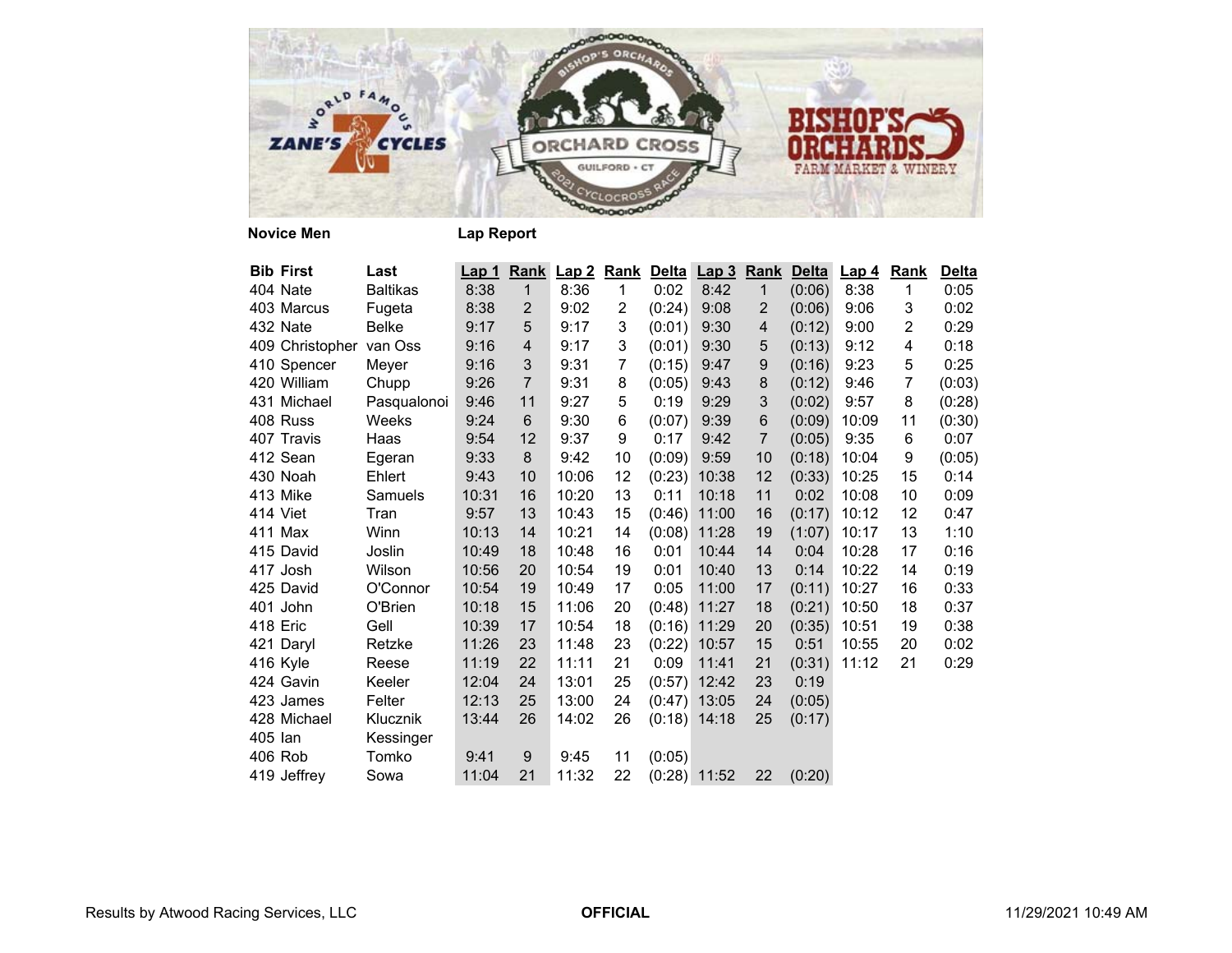

**Men 40+**

45 minutes 17 starters

| <b>Place</b> | <b>Bib</b> | Time    |    |          | Laps First Name Last Name Team |                                  | City                 | <b>State</b> |
|--------------|------------|---------|----|----------|--------------------------------|----------------------------------|----------------------|--------------|
|              | 209        | 0:45:20 | 6  | Peter    | Miller                         |                                  | Ledyard              | <b>CT</b>    |
| 2            | 211        | 0:45:32 | 6  | Ryan     | O'Donnell                      | Capital Bicycle Racing Club      | Delmar               | NY           |
| 3            | 203        | 0:46:10 | 6  | Anthony  | Vecca                          | Stage 1 / AirLine Cycles         | Portland             | <b>CT</b>    |
| 4            | 204        | 0:46:32 | 6  | Scott    | Rosenthal                      | Mad Alchemy pb Athletic Brewing  | <b>West Hartford</b> | <b>CT</b>    |
| 5            | 201        | 0:46:39 | 6  | Karel    | Citroen                        | <b>STAGE 1/AirLine Cycles</b>    | Glastonbury          | <b>CT</b>    |
| 6            | 202        | 0:47:46 | 6  | Miles    | Ericson                        | Team SB p/b Dimitri's            | Granville            | МA           |
|              | 205        | 0:48:46 | 6  | Stanley  | Lezon                          | <b>EUIN Creative Racing Team</b> | <b>Bolton</b>        | СT           |
| 8            | 210        | 0:48:49 | 6  | Benjamin | <b>Bruce</b>                   | <b>Cheshire Cycle Racing</b>     | Hamden               | <b>CT</b>    |
| 9            | 206        | 0:49:35 | 6  | Joseph   | Tramontano                     | <b>Splunk Racing</b>             | Greenwich            | <b>CT</b>    |
| 10           | 208        | 0:50:44 | 6  | Steffen  | Huber                          | <b>Chesire Cycle Racing</b>      | Woodbridge           | <b>CT</b>    |
| 11           | 207        | 0:50:56 | 6  | Bryan    | Haas                           | <b>EUIN Creative Racing Team</b> | Southbury            | <b>CT</b>    |
| 12           | 213        | 0:51:24 | 6  | Andris   | <b>Skulte</b>                  | Team Horst Sports                | Farmington           | <b>CT</b>    |
| 13           | 218        | 0:52:45 | 6  | Robert   | Kelley                         | Pawling Cycle & Sport            | Patterson            | NY           |
| 14           | 214        | lapped  | 5  | Eric     | Crespo                         | <b>Team ERRACE</b>               | <b>West Simsbury</b> | <b>CT</b>    |
| 15           | 216        | lapped  | 5. | David    | Parrillo Jr.                   | Cycle-Smart                      | Sleepy Hollow        | <b>NY</b>    |
| 16           | 215        | lapped  | 5  | Justin   | <b>Torrellas</b>               | Sea Sports Cyclery               | Harwich              | МA           |
| 17           | 217        | lapped  | 5  | Remy     | Forgues                        | Kissena Cycling Club             | Jackson Heights      | <b>NY</b>    |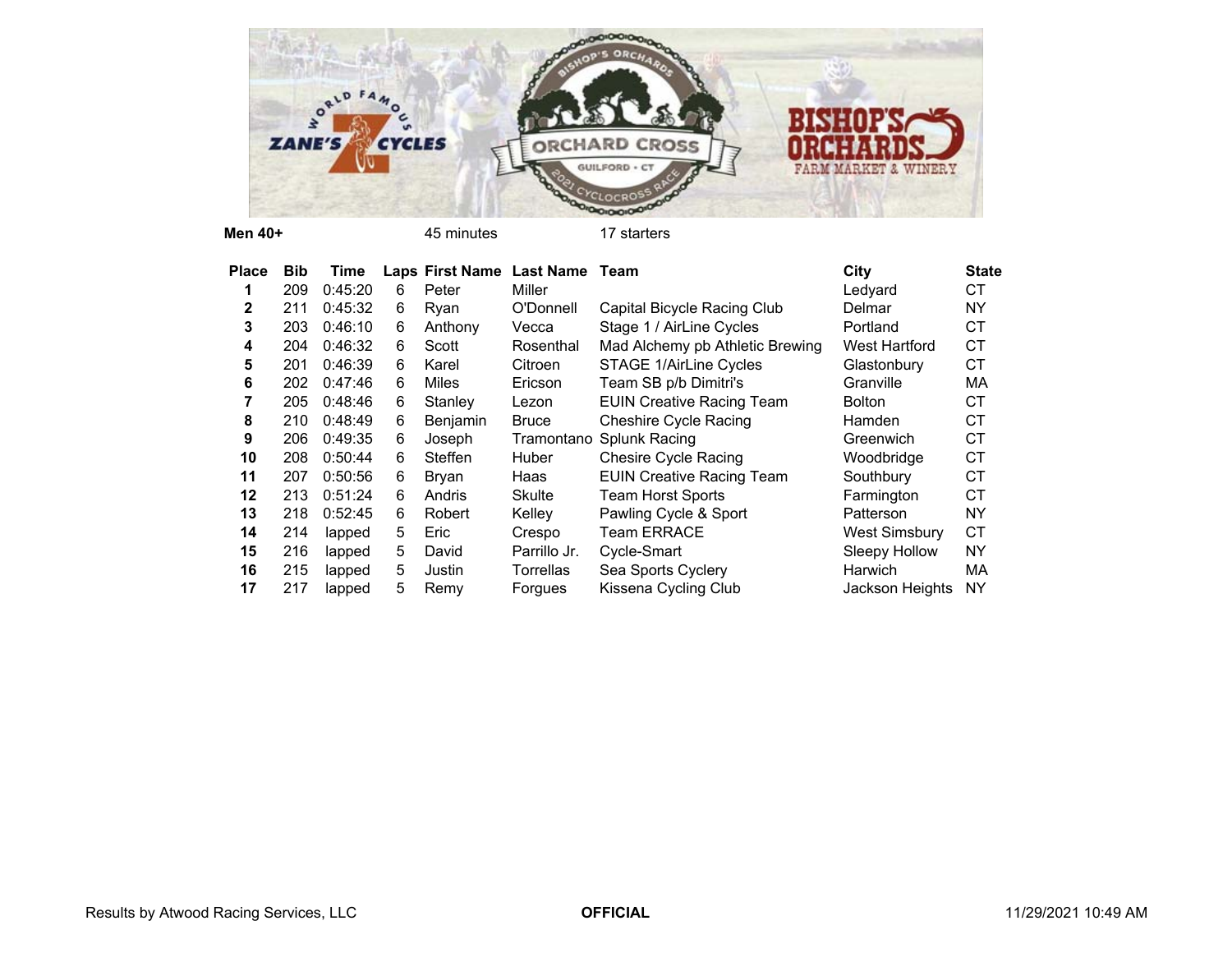

**Men 40+ Lap Report**

| <b>Bib First</b> | Last         | Lap 1 | Rank | Lap2 | <u>Rank</u>       |               | Delta Lap 3    | <b>Rank</b>           | <b>Delta</b> | Lap 4 | <u>Rank</u> | <b>Delta</b> | <b>Lap 5 Rank</b> |    |               | Delta Lap 6 | Rank                  | <b>Delta</b> |
|------------------|--------------|-------|------|------|-------------------|---------------|----------------|-----------------------|--------------|-------|-------------|--------------|-------------------|----|---------------|-------------|-----------------------|--------------|
| 209 Peter        | Miller       | 7:25  | 3    | 7:32 |                   | (0:08)        | 7:30           | $\mathbf{2}^{\prime}$ | 0:02         | 7:35  |             | (0:04)       | 7:44              |    | $(0:09)$ 7:34 |             |                       | 0:10         |
| 211 Ryan         | O'Donnell    | 7:24  | 2    | 7:33 | 3                 | (0:09)        | 7:29           |                       | 0:05         | 7:35  | 2           | (0:06)       | 7:45              | 2  | (0:10)        | 7:46        | $\mathbf{2}^{\prime}$ | (0:01)       |
| 203 Anthony      | Vecca        | 7:24  | 1    | 7:33 | 2                 | (0:09)        | 7:32           | 3                     | 0:01         | 7:46  | 3           | (0:14)       | 7:55              | 3  | (0:09)        | 8:00        | 5                     | (0:05)       |
| 204 Scott        | Rosenthal    | 7:25  | 4    | 7:40 | 6                 | (0:14)        | 7:42           | 5.                    | (0:02)       | 7:47  | 5           | (0:05)       | 7:55              | 4  | (0:08)        | 8:04        | 6                     | (0:09)       |
| 201 Karel        | Citroen      | 7:42  | 6    | 7:34 | 4                 | 0:08          | 7:39           | 4                     | (0:04)       | 7:46  | 4           | (0:08)       | 7:58              | 5  | (0:12)        | 8:00        | 3                     | (0:01)       |
| 202 Miles        | Ericson      | 7:40  | 5    | 7:37 | 5                 | 0:03          | 7:53           | 6                     | (0:16)       | 8:09  |             | (0:16)       | 8:15              |    | (0:06)        | 8:13        |                       | 0:02         |
| 205 Stanley      | Lezon        | 7:57  | 8    | 8:02 |                   | (0:06)        | 8:08           |                       | (0:06)       | 8:10  | 8           | (0:02)       | 8:16              | 8  | (0:07)        | 8:13        | 8                     | 0:03         |
| 210 Benjamin     | Bruce        | 7:47  |      | 8:11 | 8                 | (0:24)        | 8:34           | 12                    | (0:23)       | 8:05  | 6           | 0:29         | 8:12              | 6  | (0:07)        | 8:00        | 4                     | 0:12         |
| 206 Joseph       | Tramontano   | 7:57  | 9    | 8:13 | 9                 | $(0:16)$ 8:14 |                | 8                     | (0:00)       | 8:24  | 9           | (0:10)       | 8:24              | 9  | (0:00)        | 8:24        | 10                    | 0:00         |
| 208 Steffen      | Huber        | 8:06  | 10   | 8:22 | 11                | (0:17)        | 8:30           | 10                    | (0:08)       | 8:47  | 12          | (0:17)       | 8:40              | 11 | 0:07          | 8:18        | 9                     | 0:22         |
| 207 Bryan        | Haas         | 8:11  | 11   | 8:21 | 10                | (0:10)        | 8:22           | 9                     | (0:02)       | 8:42  | 11          | (0:20)       | 8:44              | 12 | (0:02)        | 8:35        | 11                    | 0:10         |
| 213 Andris       | Skulte       | 8:24  | 12   | 8:22 | $12 \overline{ }$ | 0:02          | 8:33           | 11                    | (0:11)       | 8:39  | 10          | (0:06)       | 8:37              | 10 | 0:02          | 8:47        | 12                    | (0:10)       |
| 218 Robert       | Kelley       | 8:37  | 14   | 8:40 | 13                | (0:03)        | 8:44           | 13                    | (0:04)       | 8:56  | 13          | (0:12)       | 8:57              | 13 | (0:02)        | 8:52        | 13                    | 0:05         |
| 214 Eric         | Crespo       | 8:28  | 13   | 9:12 | 15                | (0:45)        | 9:19           | 15                    | (0:06)       | 9:23  | 14          | (0:04)       | 9:19              | 14 | 0:04          |             |                       |              |
| 216 David        | Parrillo Jr. | 8:56  | 15   | 9:11 | 14                | (0:15)        | 9:09           | 14                    | 0:02         | 9:33  | 15          | (0:24)       | 10:22             | 16 | (0:49)        |             |                       |              |
| 215 Justin       | Torrellas    | 9:02  | 16   | 9:36 | 16                | (0:35)        | 10:00          | 16                    | (0:23)       | 10:20 | 16          | (0:20)       | 10:03             | 15 | 0:16          |             |                       |              |
| 217 Remy         | Forgues      | 9:09  | 17   | 9:41 | 17                |               | $(0:32)$ 10:38 | 17                    | (0:57)       | 11:18 | 17          | (0:40)       | 10:56             | 17 | 0:22          |             |                       |              |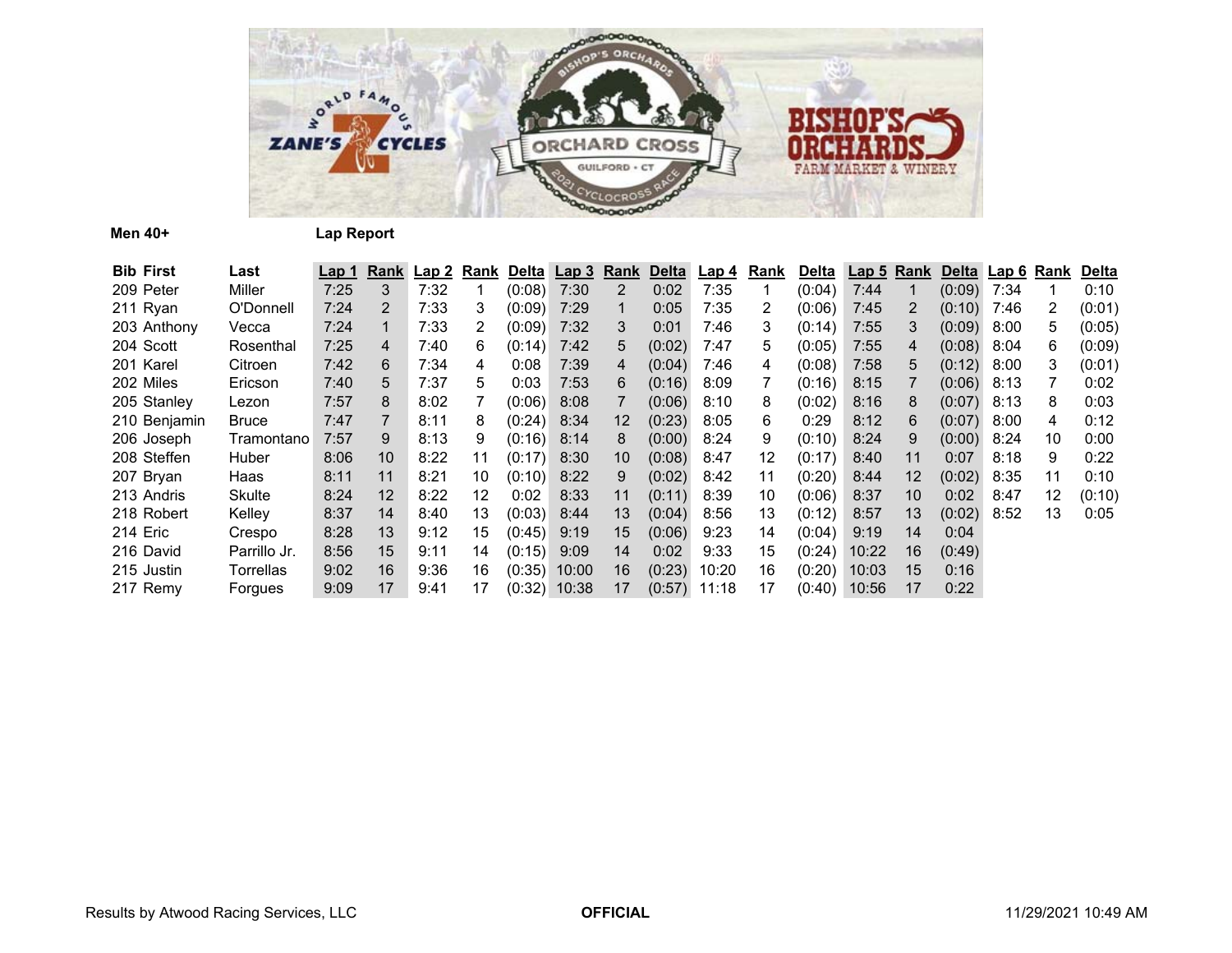

| Men 50+      |            |         |            | 45 minutes                |                   | 36 starters                                    |                         |              |
|--------------|------------|---------|------------|---------------------------|-------------------|------------------------------------------------|-------------------------|--------------|
| <b>Place</b> | <b>Bib</b> | Time    |            | Laps First Name Last Name |                   | Team                                           | City                    | <b>State</b> |
| 1            | 224        | 0:43:11 | 6          | Roger                     | Aspholm           | <b>Finkraft Cycling Team</b>                   | Haworth                 | <b>NJ</b>    |
| 2            | 228        | 0:44:09 | 6          | Paul                      | Richard           | <b>CCB Racing/CCNS</b>                         | Amesbury                | МA           |
| 3            | 231        | 0:44:22 | 6          | Andy                      | August            | Minuteman Empire Automation p/b Tom's Pro Bike | Pittsford               | <b>NY</b>    |
| 4            | 226        | 0:45:44 | 6          | Ciaran                    | Mangan            | Wheelworks                                     | <b>Natick</b>           | МA           |
| 5            | 230        | 0:46:20 | 6          | Vincent                   | <b>Bolt</b>       | Corner Cycle / FINKRAFT                        | Lakeville               | МA           |
| 6            | 233        | 0:46:49 | 6          | Eric                      | <b>Morris</b>     | <b>BMB Racing</b>                              | Shelburne               | <b>VT</b>    |
| 7            | 232        | 0:47:02 | 6          | Carl                      | Reglar            | Aistriu/Giant                                  | <b>Bethel</b>           | <b>CT</b>    |
| 8            | 225        | 0:47:02 | 6          | Matt                      | Kraus             | Keep It Tight                                  | Millwood                | <b>NY</b>    |
| 9            | 222        | 0:47:22 | 6          | Steve                     | Sadler            | Stage 1/Airline Cycles                         | <b>West Hartford</b>    | <b>CT</b>    |
| 10           | 234        | 0:47:33 | 6          | Lance                     | Law               | FinKraft Cycling Team                          | Schenectady             | NY.          |
| 11           | 227        | 0:47:37 | 6          | James                     | Conopask          | <b>Total Training &amp; Endurance</b>          | Fairfield               | <b>CT</b>    |
| 12           | 236        | 0:47:38 | 6          | Paul                      | DeBartolo         | <b>FinKraft Cycling Team</b>                   | Pound Ridge             | <b>NY</b>    |
| 13           | 221        | 0:47:40 | 6          | Scott                     | Livingston        | Team HORST Sports                              | Bolton                  | <b>CT</b>    |
| 14           | 237        | 0:48:35 | 6          | Dominique                 | Desmonts          | Splunk Racing                                  | <b>Norwalk</b>          | <b>CT</b>    |
| 15           | 223        | 0:49:32 | 6          | Wade                      | <b>Summers</b>    | Team Horst Sports                              | Southington             | <b>CT</b>    |
| 16           | 244        | 0:49:46 | 6          | Matthew                   | Slossberg         | <b>CRCA/Dave Jordan Racing</b>                 | Westport                | <b>CT</b>    |
| 17           | 229        | 0:50:04 | 6          | <b>Brian</b>              | Kelley            | Pawling cycle and sport                        | Pawling                 | <b>NY</b>    |
| 18           | 239        | 0:50:52 | 6          | Gabriel                   | Jiran             | <b>Burnbryte Racing</b>                        | Farmington              | <b>CT</b>    |
| 19           | 242        | 0:50:58 | 6          | James                     | Willsey           | Green Mountain Bicycle Club                    | Hinesburg               | VT           |
| 20           | 235        | 0:51:02 | 6          | Nelson                    | Repenning         | Cycle-Smart                                    | Cambridge               | MA           |
| 21           | 243        | 0:51:51 | 6          | Jim                       | St. Andre         | <b>TT Endurance</b>                            | Westport                | <b>CT</b>    |
| 22           | 245        | lapped  | 5          | Eloy                      | Anzola            | Kissena Cycling Club                           | <b>Brooklyn</b>         | <b>NY</b>    |
| 23           | 241        | lapped  | 5          | Patrick                   | Grehan            | Kissena Cycling Club                           | Rockville Centre        | <b>NY</b>    |
| 24           | 240        | lapped  | 5          | Sean                      | Walsh             |                                                | Killingworth            | <b>CT</b>    |
| 25           | 238        | lapped  | $\sqrt{5}$ | Chris                     | Cosper            | Joe's Bike Shop Racing Team                    | Phoenix                 | <b>MD</b>    |
| 26           | 246        | lapped  | 5          | John                      | Meyerle           | <b>Team Horst Sports</b>                       | Easton                  | <b>CT</b>    |
| 27           | 250        | lapped  | 5          | <b>Derek</b>              | Pierce            | Kelly-Fradet Lumber                            | Manchester              | <b>CT</b>    |
| 28           | 248        | lapped  | 5          | Frank                     | Kowalonek         | Cheshire Cycle Racing                          | Guilford                | <b>CT</b>    |
| 29           | 252        | lapped  | 5          | Thomas                    | Feehan            | Kissena Cycling                                | <b>Rockville Centre</b> | <b>NY</b>    |
| 30           | 249        | lapped  | 5          | Eric                      |                   | Price-Glynn Team ERRACE                        | <b>West Hartford</b>    | <b>CT</b>    |
| 31           | 254        | lapped  | 5          | Andy                      | Scott             | Northampton Cycling Club                       | Somers                  | <b>CT</b>    |
| 32           | 251        | lapped  | 5          | Morgan                    | Rueckert          | <b>CCAP Team ERRACE</b>                        | <b>West Hartford</b>    | <b>CT</b>    |
| 33           | 256        | lapped  | 5          | Mark                      | O'Neill           | <b>Team Motion Racing</b>                      | Providence              | RI           |
| 34           | 255        | lapped  | 5          | lan                       | Thompson          | Laurel Bicycle Club / Amity Bike               | Meriden                 | CT.          |
| 35           | 253        | lapped  | 4          | Edward                    | <b>DesPlaines</b> | <b>Cheshire Cycle Racing</b>                   | Cheshire                | <b>CT</b>    |
| <b>DNF</b>   | 247        |         |            | James                     | Reeder            | Kissena Cycling Club                           | <b>Brooklyn</b>         | <b>NY</b>    |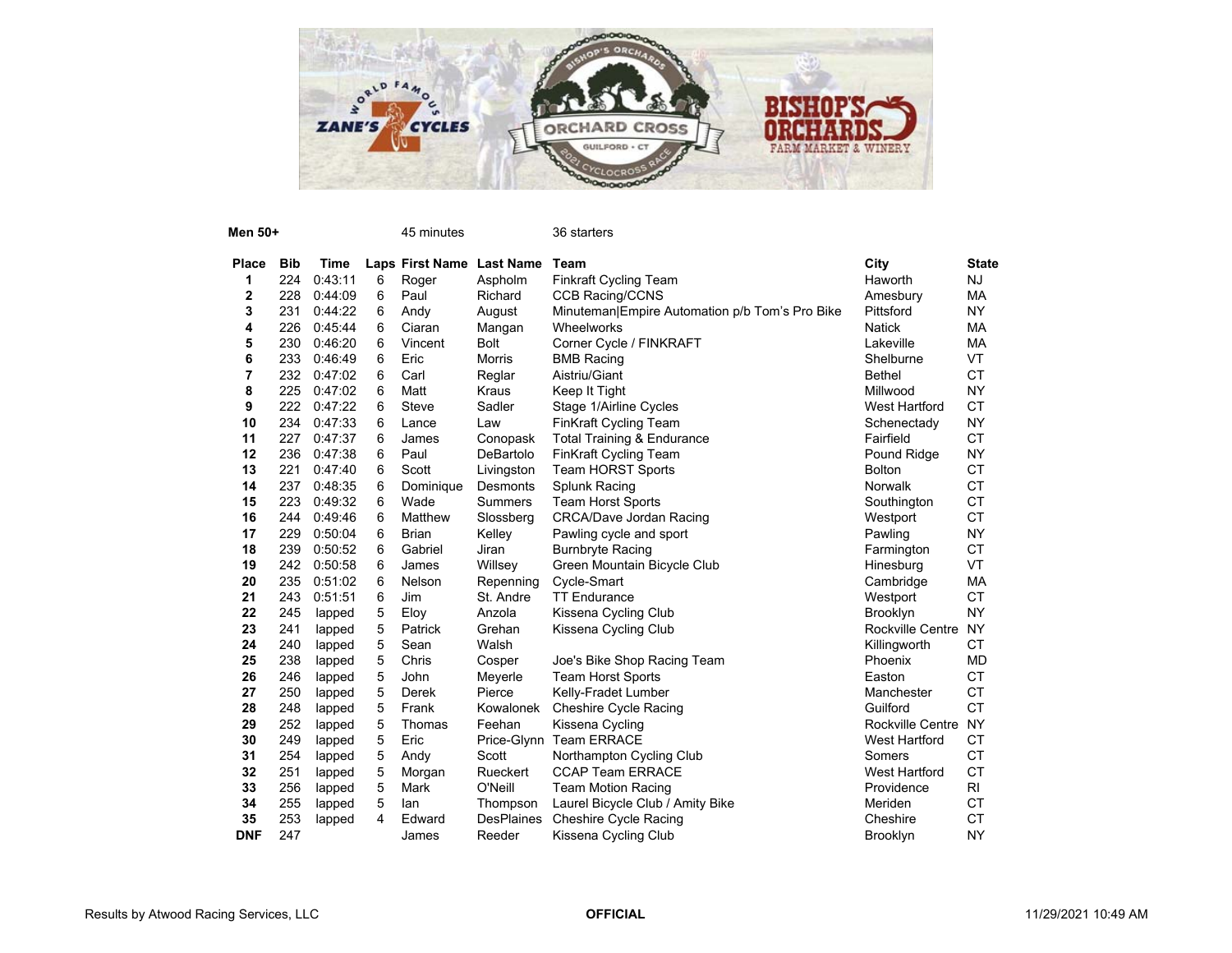

**Men 50+ Lap Report**

| <b>Bib First</b>       | Last              | <u>Lap 1</u> | <b>Rank</b>    | Lap2  | <b>Rank</b>    |        | Delta Lap 3 | <b>Rank</b>    | Delta  | <u>Lap 4</u> | Rank           | <b>Delta</b> | Lap <sub>5</sub> | Rank           | <b>Delta</b> | <u>Lap 6</u> | <b>Rank</b> | <b>Delta</b> |
|------------------------|-------------------|--------------|----------------|-------|----------------|--------|-------------|----------------|--------|--------------|----------------|--------------|------------------|----------------|--------------|--------------|-------------|--------------|
| 224 Roger              | Aspholm           | 7:05         | $\mathbf{1}$   | 7:09  | $\mathbf 1$    | (0:05) | 7:10        | $\mathbf{1}$   | (0:01) | 7:15         | $\mathbf{1}$   | (0:06)       | 7:19             | $\mathbf{1}$   | (0:04)       | 7:13         | $\mathbf 1$ | 0:06         |
| 228 Paul               | Richard           | 7:05         | 2              | 7:26  | 3              | (0:21) | 7:24        | 3              | 0:02   | 7:24         | 2              | (0:00)       | 7:27             | $\overline{2}$ | (0:03)       | 7:23         | 3           | 0:04         |
| 231 Andy               | August            | 7:18         | 3              | 7:24  | $\overline{2}$ | (0:06) | 7:24        | $\overline{2}$ | 0:01   | 7:27         | 3              | (0:03)       | 7:28             | 3              | (0:01)       | 7:22         | 2           | 0:06         |
| 226 Ciaran             | Mangan            | 7:27         | 5              | 7:39  | 4              | (0:12) | 7:39        | 4              | (0:00) | 7:36         | 4              | 0:03         | 7:43             | 4              | (0:07)       | 7:39         | 4           | 0:05         |
| 230 Vincent            | <b>Bolt</b>       | 7:18         | $\overline{4}$ | 7:40  | 5              | (0:21) | 7:50        | 10             | (0:10) | 7:48         | 5              | 0:01         | 7:47             | 5              | 0:02         | 7:57         | 10          | (0:10)       |
| 233 Eric               | Morris            | 7:41         | $\overline{7}$ | 7:45  | 7              | (0:04) | 7:39        | 4              | 0:06   | 7:59         | 10             | (0:20)       | 7:58             | 8              | 0:01         | 7:47         | 6           | 0:11         |
| 232 Carl               | Reglar            | 7:54         | 13             | 7:44  | 6              | 0:10   | 7:44        | 6              | 0:00   | 7:55         | $\overline{7}$ | (0:11)       | 7:58             | $\overline{7}$ | (0:03)       | 7:46         | 5           | 0:12         |
| 225 Matt               | Kraus             | 7:32         | 6              | 7:48  | 8              | (0:16) | 7:48        | $\overline{7}$ | 0:00   | 7:49         | 6              | (0:02)       | 8:04             | 10             | (0:15)       | 8:01         | 13          | 0:03         |
| 222 Steve              | Sadler            | 7:48         | 9              | 7:51  | 10             | (0:03) | 7:52        | 11             | (0:01) | 7:58         | 9              | (0:06)       | 7:56             | 6              | 0:02         | 7:57         | 9           | (0:01)       |
| 234 Lance              | Law               | 7:44         | 8              | 7:56  | 12             | (0:12) | 7:49        | 8              | 0:07   | 8:01         | 11             | (0:12)       | 8:03             | 9              | (0:02)       | 8:01         | 12          | 0:02         |
| 227 James              | Conopask          | 7:57         | 14             | 7:50  | 9              | 0:06   | 7:49        | 9              | 0:01   | 7:57         | 8              | (0:08)       | 8:05             | 12             | (0:08)       | 7:58         | 11          | 0:07         |
| 236 Paul               | DeBartolo         | 7:54         | 12             | 7:53  | 11             | 0:01   | 7:52        | 13             | 0:01   | 8:04         | 13             | (0:12)       | 8:05             | 11             | (0:01)       | 7:50         | 7           | 0:14         |
| 221 Scott              | Livingston        | 7:48         | 10             | 7:56  | 13             | (0:08) | 7:52        | 12             | 0:04   | 8:01         | 12             | (0:09)       | 8:09             | 13             | (0:07)       | 7:53         | 8           | 0:16         |
| 237 Dominique Desmonts |                   | 8:10         | 17             | 7:59  | 14             | 0:11   | 8:07        | 15             | (0:08) | 8:07         | 14             | 0:00         | 8:11             | 14             | (0:04)       | 8:02         | 14          | 0:08         |
| 223 Wade               | Summers           | 7:48         | 11             | 7:59  | 15             | (0:10) | 8:06        | 14             | (0:07) | 8:22         | 16             | (0:16)       | 8:11             | 15             | 0:11         | 9:06         | 21          | (0:55)       |
| 244 Matthew            | Slossberg         | 8:10         | 18             | 8:16  | 17             | (0:06) | 8:18        | 16             | (0:02) | 8:16         | 15             | 0:02         | 8:35             | 18             | (0:19)       | 8:11         | 15          | 0:24         |
| 229 Brian              | Kelley            | 8:08         | 16             | 8:12  | 16             | (0:04) | 8:20        | 17             | (0:08) | 8:32         | 19             | (0:12)       | 8:29             | 17             | 0:03         | 8:23         | 17          | 0:06         |
| 239 Gabriel            | Jiran             | 8:31         | 21             | 8:24  | 19             | 0:07   | 8:23        | 18             | 0:01   | 8:29         | 17             | (0:06)       | 8:38             | 19             | (0:09)       | 8:27         | 18          | 0:11         |
| 242 James              | Willsey           | 8:29         | 20             | 8:39  | 22             | (0:11) | 8:39        | 21             | (0:00) | 8:32         | 18             | 0:07         | 8:23             | 16             | 0:09         | 8:15         | 16          | 0:09         |
| 235 Nelson             | Repenning         | 8:03         | 15             | 8:16  | 18             | (0:13) | 8:25        | 19             | (0:09) | 8:42         | 21             | (0:17)       | 8:47             | 22             | (0:05)       | 8:49         | 19          | (0:03)       |
| 243 Jim                | St. Andre         | 8:36         | 23             | 8:37  | 21             | (0:02) | 8:31        | 20             | 0:07   | 8:34         | 20             | (0:03)       | 8:43             | 20             | (0:09)       | 8:49         | 19          | (0:06)       |
| 245 Eloy               | Anzola            | 8:38         | 24             | 8:31  | 20             | 0:07   | 8:40        | 22             | (0:09) | 8:51         | 22             | (0:11)       | 9:02             | 26             | (0:11)       |              |             |              |
| 241 Patrick            | Grehan            | 8:32         | 22             | 8:49  | 25             | (0:18) | 8:47        | 24             | 0:02   | 8:56         | 25             | (0:09)       | 8:43             | 21             | 0:13         |              |             |              |
| 240 Sean               | Walsh             | 8:48         | 27             | 8:46  | 23             | 0:02   | 8:42        | 23             | 0:04   | 8:53         | 24             | (0:11)       | 8:53             | 23             | 0:00         |              |             |              |
| 238 Chris              | Cosper            | 8:18         | 19             | 9:09  | 28             | (0:51) | 8:49        | 25             | 0:20   | 8:53         | 23             | (0:04)       | 8:57             | 24             | (0:05)       |              |             |              |
| 246 John               | Meyerle           | 8:47         | 26             | 8:55  | 26             | (0:08) | 9:02        | 27             | (0:07) | 9:07         | 27             | (0:05)       | 8:59             | 25             | 0:09         |              |             |              |
| 250 Derek              | Pierce            | 8:51         | 29             | 8:46  | 24             | 0:05   | 8:55        | 26             | (0:09) | 9:03         | 26             | (0:08)       | 9:21             | 28             | (0:17)       |              |             |              |
| 248 Frank              | Kowalonek         | 9:23         | 31             | 9:13  | 29             | 0:10   | 9:23        | 30             | (0:10) | 9:24         | 28             | (0:00)       | 9:16             | 27             | 0:08         |              |             |              |
| 252 Thomas             | Feehan            | 8:39         | 25             | 9:09  | 27             | (0:30) | 9:19        | 29             | (0:10) | 10:02        | 30             | (0:43)       | 9:42             | 30             | 0:19         |              |             |              |
| 249 Eric               | Price-Glynn       | 9:07         | 30             | 9:40  | 30             | (0:33) | 9:17        | 28             | 0:23   | 9:25         | 29             | (0:08)       | 9:30             | 29             | (0:05)       |              |             |              |
| 254 Andy               | Scott             | 9:27         | 33             | 9:48  | 31             | (0:21) | 9:48        | 31             | (0:00) | 10:04        | 31             | (0:16)       | 9:55             | 31             | 0:10         |              |             |              |
| 251 Morgan             | Rueckert          | 9:24         | 32             | 9:53  | 32             | (0:28) | 9:55        | 32             | (0:02) | 10:17        | 32             | (0:22)       | 10:14            | 32             | 0:03         |              |             |              |
| 256 Mark               | O'Neill           | 10:35        | 35             | 10:15 | 33             | 0:20   | 10:19       | 33             | (0:04) | 10:26        | 33             | (0:07)       | 10:18            | 33             | 0:08         |              |             |              |
| 255 Ian                | Thompson          | 10:31        | 34             | 10:47 | 34             | (0:16) | 10:42       | 34             | 0:05   | 11:02        | 34             | (0:20)       | 10:40            | 34             | 0:22         |              |             |              |
| 253 Edward             | <b>DesPlaines</b> | 11:22        | 36             | 12:19 | 35             | (0:57) | 12:41       | 35             | (0:22) | 12:17        | 35             | 0:24         |                  |                |              |              |             |              |
| 247 James              | Reeder            | 8:50         | 28             |       |                |        |             |                |        |              |                |              |                  |                |              |              |             |              |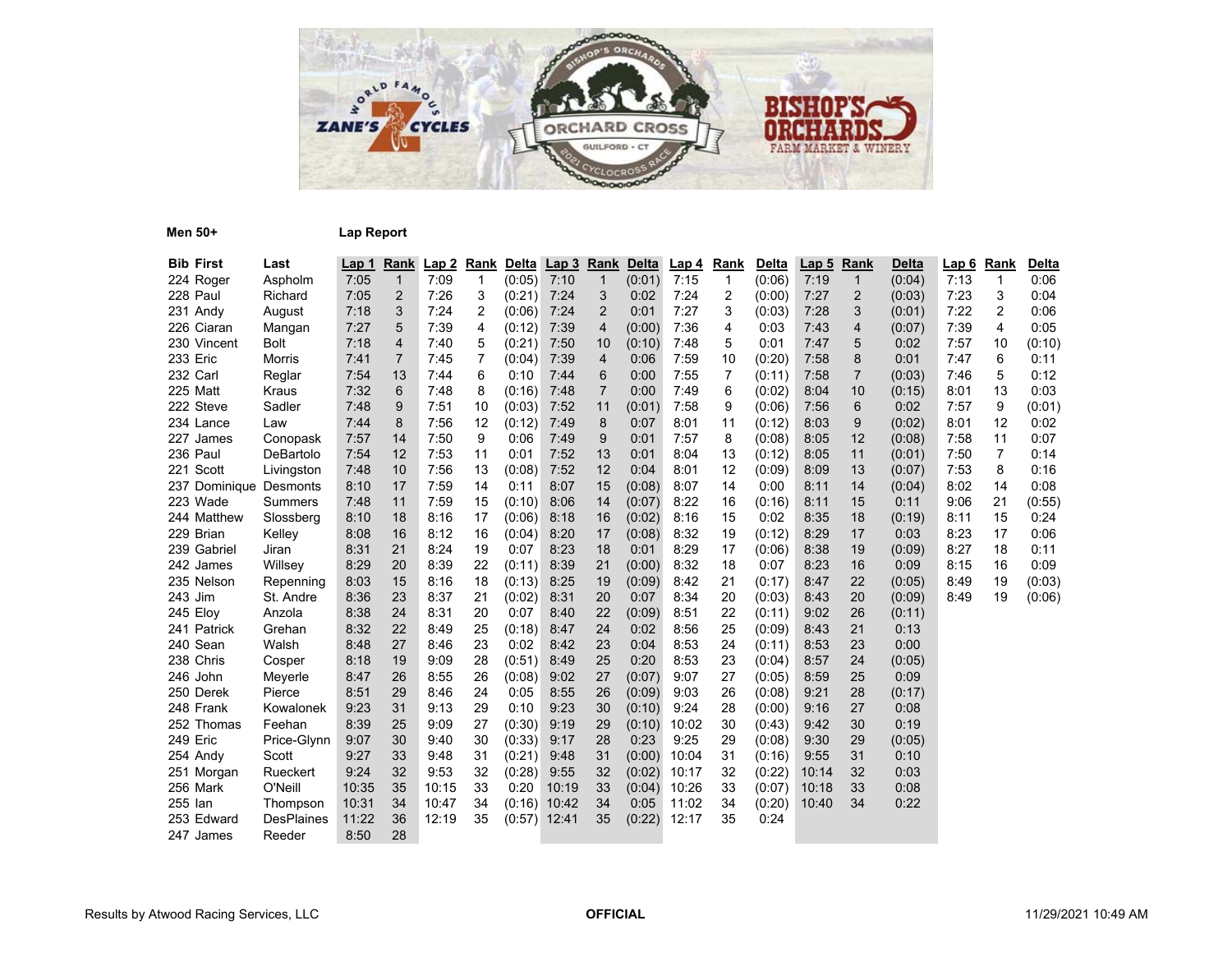

**Men 60+**

45 minutes 25 starters

| <b>Place</b> | <b>Bib</b> | Time    |   | Laps First Name | <b>Last Name</b> | Team                                        | City                    | <b>State</b> |
|--------------|------------|---------|---|-----------------|------------------|---------------------------------------------|-------------------------|--------------|
| 1            | 261        | 0:49:02 | 6 | David           | Rustico          | Team DSO Mfg - ERRACE                       | Plantsville             | СT           |
| 2            | 268        | 0:50:21 | 6 | <b>Brett</b>    | Tremaine         | Iron Bridge/Tarmac Cycling                  | Stormville              | <b>NY</b>    |
| 3            | 140        | 0:50:33 | 6 | Paul            | Nyberg           | <b>Team Horst Sports</b>                    | Falls Village           | CT           |
| 4            | 269        | 0:50:39 | 6 | Keith           | Enderle          | <b>Team Horst Sports</b>                    | Woodstock               | CT           |
| 5            | 266        | P&P     | 5 | Joseph          | Lellman          | Northampton Cycling Club                    | Florence                | МA           |
| 6            | 265        | P&P     | 5 | Andrew          | Craighead        |                                             | Greenwich               | CT           |
| 7            | 262        | P&P     | 5 | David           | Goodwin          | Northampton Cycling Club                    | Sunderland              | МA           |
| 8            | 267        | P&P     | 5 | David           | Marti            |                                             | Northford               | CT           |
| 9            | 273        | P&P     | 5 | David           | Foley            | Sunapee/Buchika's/Canary Systems            | Stoughton               | MA           |
| 10           | 277        | P&P     | 5 | Marc            | Tatar            | Bikeworks/SVC                               | Providence              | <b>RI</b>    |
| 11           | 281        | P&P     | 5 | Jeff            | Johnson          | DRV Van Dessel Racing                       | Greenwich               | CT           |
| 12           | 283        | P&P     | 5 | Michael         | Schmidt          | Ridgefield Cycle Sport Club                 | Ridgefield              | CT           |
| 13           | 276        | P&P     | 5 | John            | Bogdanski        |                                             | Glastonbury             | CT           |
| 14           | 279        | P&P     | 5 | Ken             | Coleman          | <b>BCA</b>                                  | Lakeville               | CT           |
| 15           | 278        | P&P     | 5 | Paul            | <b>Hermes</b>    |                                             | Guilford                | CT           |
| 16           | 274        | lapped  | 5 | Dave            | <b>Beals</b>     | <b>CBRC/NYCROSS</b>                         | Niskayuna               | <b>NY</b>    |
| 17           | 289        | lapped  | 5 | Gary            | Quinlin          |                                             | <b>Branford</b>         | <b>CT</b>    |
| 18           | 280        | lapped  | 5 | Michael         | Cyr              | <b>Storrs Center Cycle</b>                  | <b>Mansfield Center</b> | <b>CT</b>    |
| 19           | 282        | lapped  | 5 | Lawrence        | Purtill          | Stedmans/MeltSnow Racing                    | Narragansett            | <b>RI</b>    |
| 20           | 275        | lapped  | 5 | Jon             | <b>Boub</b>      | Team Pro Power/Cycle Solutions              | Verona                  | <b>NJ</b>    |
| 21           | 263        | P&P     | 4 | David           | Morgan           | <b>GOM Racing Team</b>                      | Saunderstown            | RI           |
| 22           | 285        | P&P     | 4 | Jeff            | Cote             | <b>CCAP Farmington Valley Youth Cycling</b> | Burlington              | <b>CT</b>    |
| 23           | 284        | lapped  | 4 | Charles         | Schwartz         | TTEndurance                                 | Stamford                | <b>CT</b>    |
| 24           | 287        | lapped  | 3 | Christopher     | <b>Byrne</b>     | <b>BYRNE Racing LLC</b>                     | <b>Boonton Township</b> | <b>NJ</b>    |
| 25           | 288        | lapped  | 3 | Curtiss         | <b>Burwell</b>   | Laurel Bicycle Club                         | New Haven               | СT           |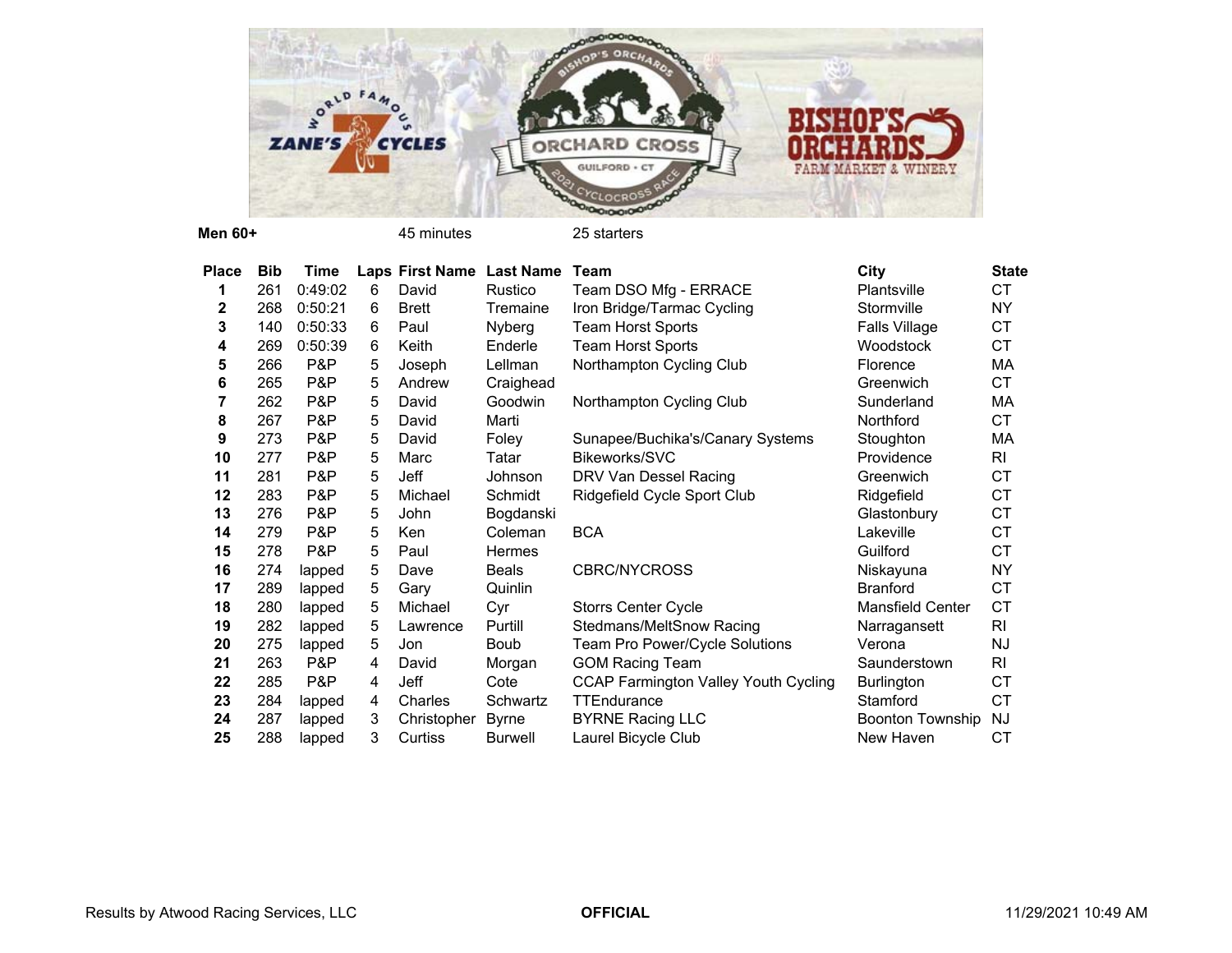

**Men 60+ Lap Report**

| <b>Bib First</b> | Last           | Lap 1 |                | Rank Lap 2 Rank Delta Lap 3 Rank Delta Lap 4 Rank |    |        |                |                 |        |       |                | <b>Delta</b> | Lap <sub>5</sub> | <b>Rank</b>    |        | Delta Lap 6 | <u>Rank</u>    | Delta  |
|------------------|----------------|-------|----------------|---------------------------------------------------|----|--------|----------------|-----------------|--------|-------|----------------|--------------|------------------|----------------|--------|-------------|----------------|--------|
| 261 David        | Rustico        | 8:12  | $\mathbf 1$    | 8:00                                              | 1  | 0:12   | 8:05           | 1               | (0:05) | 8:11  | $\mathbf{1}$   | (0:07)       | 8:23             | $\overline{2}$ | (0:11) | 8:11        | 1              | 0:12   |
| 268 Brett        | Tremaine       | 8:15  | 3              | 8:15                                              | 2  | (0:00) | 8:19           | 2               | (0:04) | 8:30  | 3              | (0:11)       | 8:36             | 5              | (0:06) | 8:27        | $\overline{2}$ | 0:09   |
| 140 Paul         | Nyberg         | 8:13  | $\overline{2}$ | 8:20                                              | 3  | (0:07) | 8:24           | 4               | (0:04) | 8:32  | 4              | (0:07)       | 8:31             | 3              | 0:00   | 8:32        | 3              | (0:01) |
| 269 Keith        | Enderle        | 8:22  | $\overline{4}$ | 8:29                                              | 4  | (0:07) | 8:23           | 3               | 0:07   | 8:26  | $\overline{2}$ | (0:04)       | 8:20             | $\mathbf 1$    | 0:07   | 8:39        | 4              | (0:19) |
| 266 Joseph       | Lellman        | 8:24  | 6              | 8:39                                              | 7  | (0:15) | 8:40           | 6               | (0:01) | 8:48  | 6              | (0:08)       | 8:36             | 4              | 0:12   |             |                |        |
| 265 Andrew       | Craighead      | 8:25  | $\overline{7}$ | 8:31                                              | 5  | (0:06) | 8:40           |                 | (0:09) | 8:50  | 7              | (0:10)       | 8:42             | 6              | 0:09   |             |                |        |
| 262 David        | Goodwin        | 8:24  | 5              | 8:46                                              | 8  | (0:22) | 8:54           | 8               | (0:08) | 8:58  | 8              | (0:04)       | 8:46             | 7              | 0:13   |             |                |        |
| 267 David        | Marti          | 8:51  | 8              | 9:10                                              | 10 | (0:20) | 9:10           | 9               | 0:00   | 9:08  | 9              | 0:02         | 9:02             | 9              | 0:06   |             |                |        |
| 273 David        | Foley          | 9:08  | 10             | 9:06                                              | 9  | 0:02   | 9:18           | 10 <sup>°</sup> | (0:12) | 9:12  | 10             | 0:06         | 8:58             | 8              | 0:15   |             |                |        |
| 277 Marc         | Tatar          | 9:25  | 13             | 9:17                                              | 11 | 0:08   | 9:27           | 11              | (0:10) | 9:27  | 12             | (0:00)       | 9:25             | 10             | 0:02   |             |                |        |
| 281 Jeff         | Johnson        | 9:00  | 9              | 9:23                                              | 12 | (0:23) | 9:35           | 14              | (0:12) | 9:46  | 13             | (0:12)       | 9:29             | 11             | 0:17   |             |                |        |
| 283 Michael      | Schmidt        | 9:28  | 14             | 9:26                                              | 13 | 0:02   | 9:30           | 12              | (0:03) | 9:25  | 11             | 0:04         | 9:31             | 12             | (0:06) |             |                |        |
| 276 John         | Bogdanski      | 9:10  | 11             | 9:38                                              | 16 | (0:28) | 9:34           | 13              | 0:04   | 10:04 | 16             | (0:30)       | 9:32             | 13             | 0:32   |             |                |        |
| 279 Ken          | Coleman        | 9:15  | 12             | 9:29                                              | 14 | (0:13) | 9:40           | 15              | (0:11) | 9:52  | 15             | (0:12)       | 9:42             | 15             | 0:10   |             |                |        |
| 278 Paul         | <b>Hermes</b>  | 9:47  | 16             | 9:35                                              | 15 | 0:12   | 9:42           | 16              | (0:06) | 9:50  | 14             | (0:08)       | 9:41             | 14             | 0:09   |             |                |        |
| 274 Dave         | Beals          | 9:58  | 17             | 9:44                                              | 17 | 0:14   | 9:56           | 17              | (0:12) | 10:09 | 17             | (0:13)       | 9:53             | 17             | 0:16   |             |                |        |
| 289 Gary         | Quinlin        | 10:11 | 20             | 9:59                                              | 18 | 0:12   | 10:18          | 19              | (0:19) | 10:11 | 18             | 0:07         | 9:47             | 16             | 0:24   |             |                |        |
| 280 Michael      | Cyr            | 10:10 | 19             | 9:59                                              | 19 | 0:11   | 10:17          | 18              | (0:18) | 10:18 | 19             | (0:01)       | 10:26            | 19             | (0:08) |             |                |        |
| 282 Lawrence     | Purtill        | 9:41  | 15             | 10:11                                             | 20 | (0:30) | 10:35          | 20              | (0:24) | 10:27 | 20             | 0:08         | 10:17            | 18             | 0:10   |             |                |        |
| 275 Jon          | Boub           | 10:00 | 18             | 10:30                                             | 21 | (0:30) | 10:40          | 21              | (0:10) | 10:36 | 21             | 0:04         | 10:38            | 20             | (0:02) |             |                |        |
| 263 David        | Morgan         | 16:32 | 23             | 8:35                                              | 6  | 7:57   | 8:34           | 5               | 0:01   | 8:34  | 5              | 0:00         |                  |                |        |             |                |        |
| 285 Jeff         | Cote           | 10:39 | 21             | 11:05                                             | 22 | (0:26) | 14:20          | 23              | (3:16) | 11:59 | 22             | 2:21         |                  |                |        |             |                |        |
| 284 Charles      | Schwartz       | 11:28 | 22             | 12:39                                             | 23 |        | $(1:10)$ 13:16 | 22              | (0:38) | 13:33 | 23             | (0:17)       |                  |                |        |             |                |        |
| 287 Christopher  | <b>Byrne</b>   | 16:59 | 24             | 17:41                                             | 24 |        | $(0.42)$ 18:53 | 24              | (1:12) |       |                |              |                  |                |        |             |                |        |
| 288 Curtiss      | <b>Burwell</b> | 18:34 | 25             | 22:28                                             | 25 |        | $(3:54)$ 22:58 | 25              | (0:30) |       |                |              |                  |                |        |             |                |        |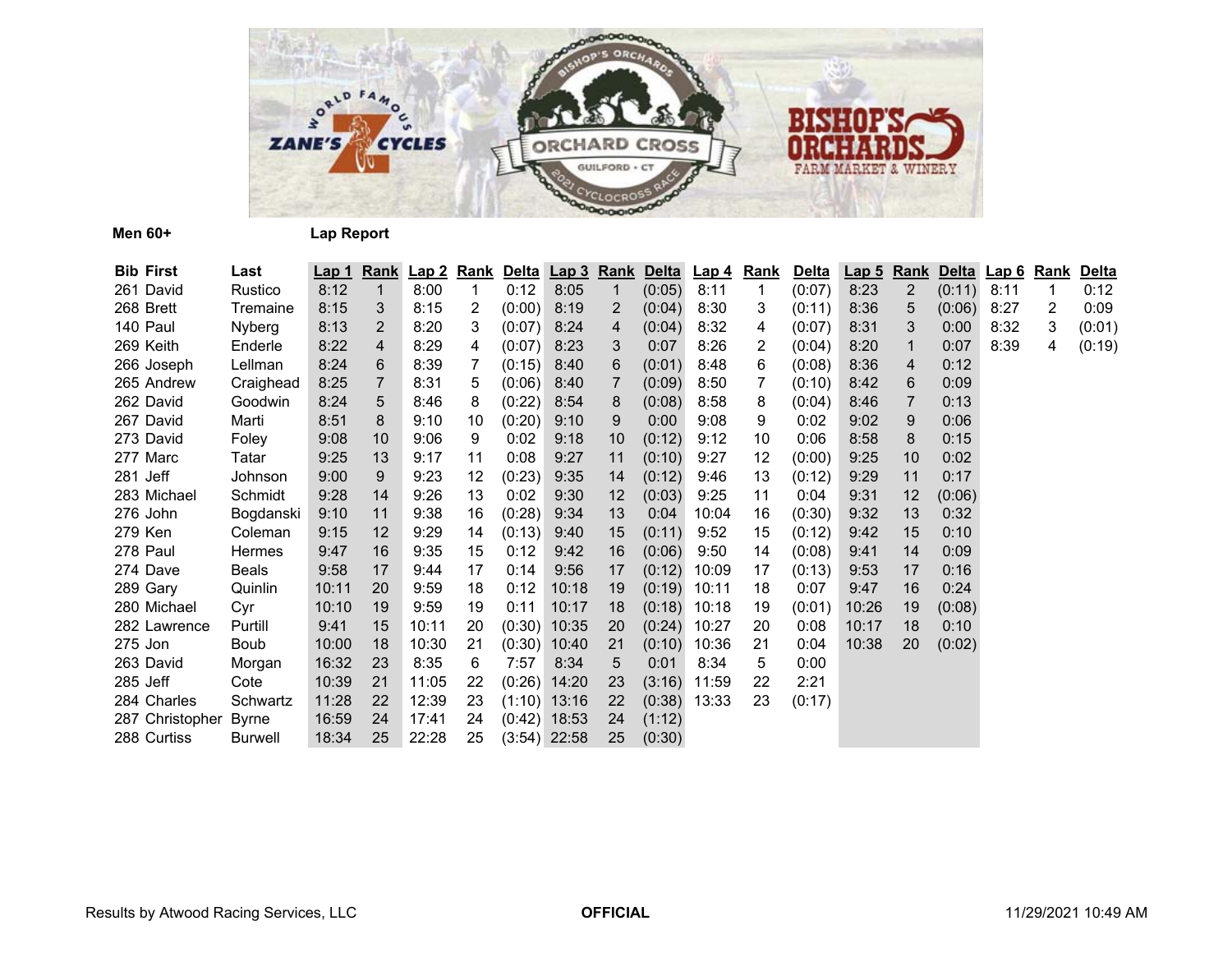

**Boys 15-18 1-3** 50 minutes 3 starters

|  |                        |             | Place Bib Time Laps First Name Last Name Team |                                                  | City     | <b>State</b> |
|--|------------------------|-------------|-----------------------------------------------|--------------------------------------------------|----------|--------------|
|  | 166  0:51:32  7  Caden |             | Frevre                                        | TTEndurance Junior Devo.                         | Redding  | CT           |
|  | 167 P&P                | 6 Justin    | Green                                         | Stage1/Airline Cycles                            | Old Lvme | CT C         |
|  | 168 P&P                | 5 Aleiandro | Huber                                         | CCAP Hamden Cheshire Rail Trailers Woodbridge CT |          |              |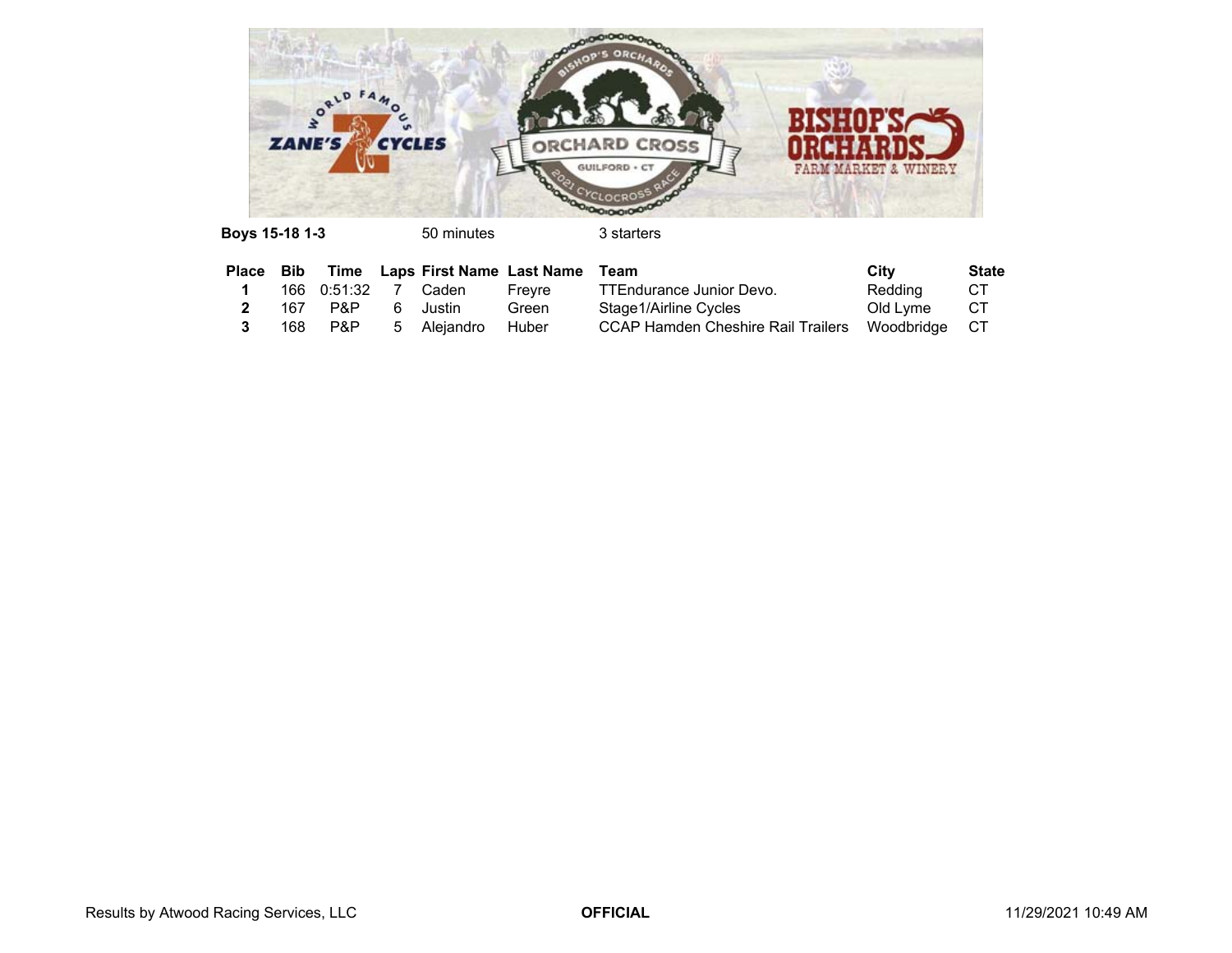

## **Boys 15-18 1-3 Lap Report**

| <b>Bib First</b>                                             | Last Lap 1 Rank Lap 2 Rank Delta Lap 3 Rank Delta Lap 4 Rank Delta Lap 5 Rank Delta Lap 6 Rank Delta Lap 7 Rank Delta |  |  |  |  |                 |                 |      |               |               |             |  |      |
|--------------------------------------------------------------|-----------------------------------------------------------------------------------------------------------------------|--|--|--|--|-----------------|-----------------|------|---------------|---------------|-------------|--|------|
| 166 Caden                                                    | Freyre 7:07  1  7:10  1  (0:03)  7:13  1                                                                              |  |  |  |  | $(0:03)$ 7:27 1 | $(0:14)$ 7:35 1 |      |               | $(0.08)$ 7:34 | $0:01$ 7:26 |  | 0:09 |
| 167 Justin                                                   | Green 7:44    3    8:00    3    (0:16)    8:22    2    (0:21)    8:29    2    (0:07)    8:10    2                     |  |  |  |  |                 |                 |      | $0:19$ $8:06$ |               | 0:04        |  |      |
| 168 Alejandro Huber 7:44 2 7:58 2 (0:14) 15:18 3 (7:20) 9:40 |                                                                                                                       |  |  |  |  |                 | 5:38            | 8:42 | 0:58          |               |             |  |      |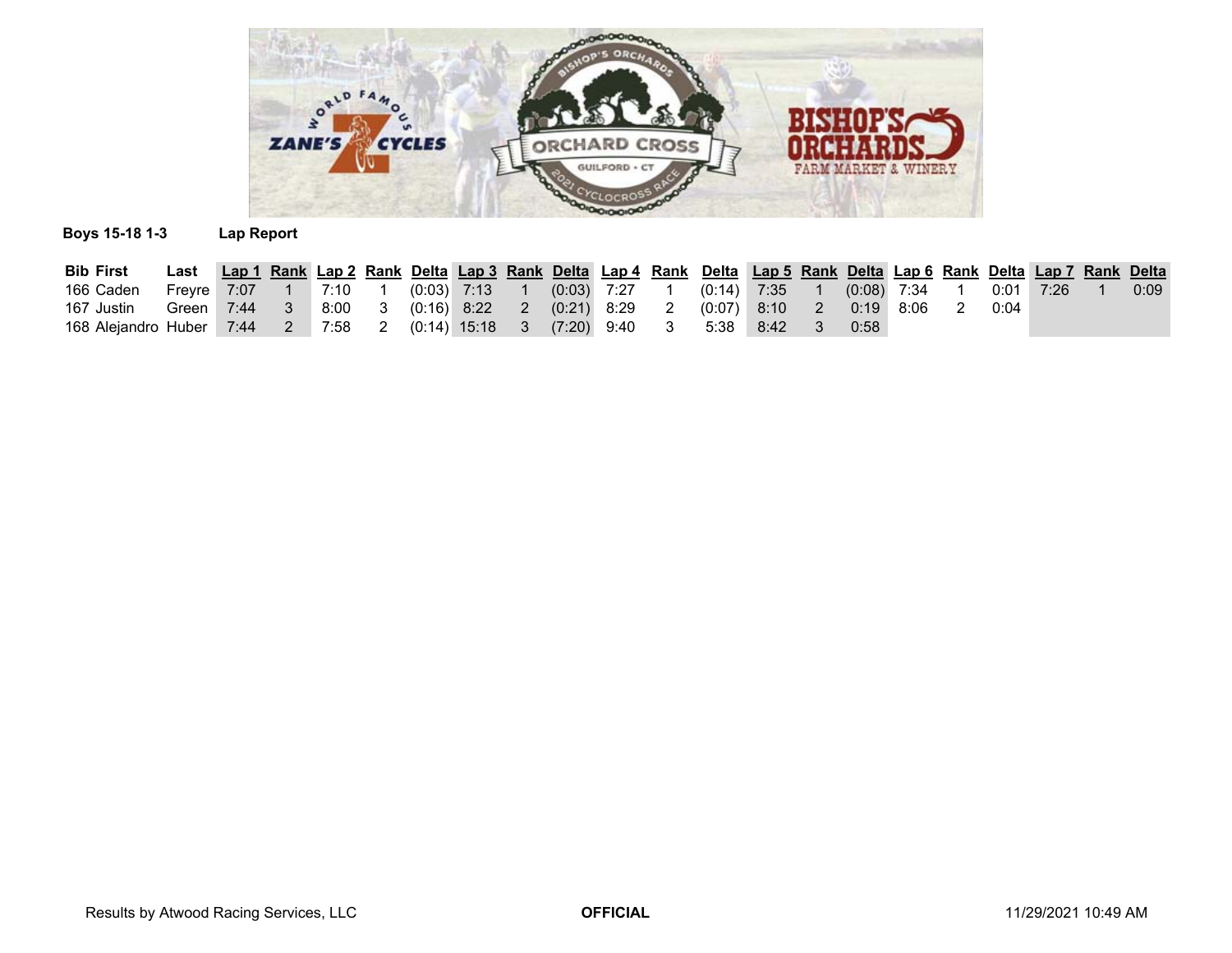

| Girls 15-18 1-3 | 50 minutes | 1 starters |
|-----------------|------------|------------|
|                 |            |            |

|  |                        |  | Place Bib Time Laps First Name Last Name Team |                                                         | City | <b>State</b> |
|--|------------------------|--|-----------------------------------------------|---------------------------------------------------------|------|--------------|
|  | 150  0:43:06  4  Aervn |  |                                               | Northway CCAP Hamden Cheshire Rail Trailers Cheshire CT |      |              |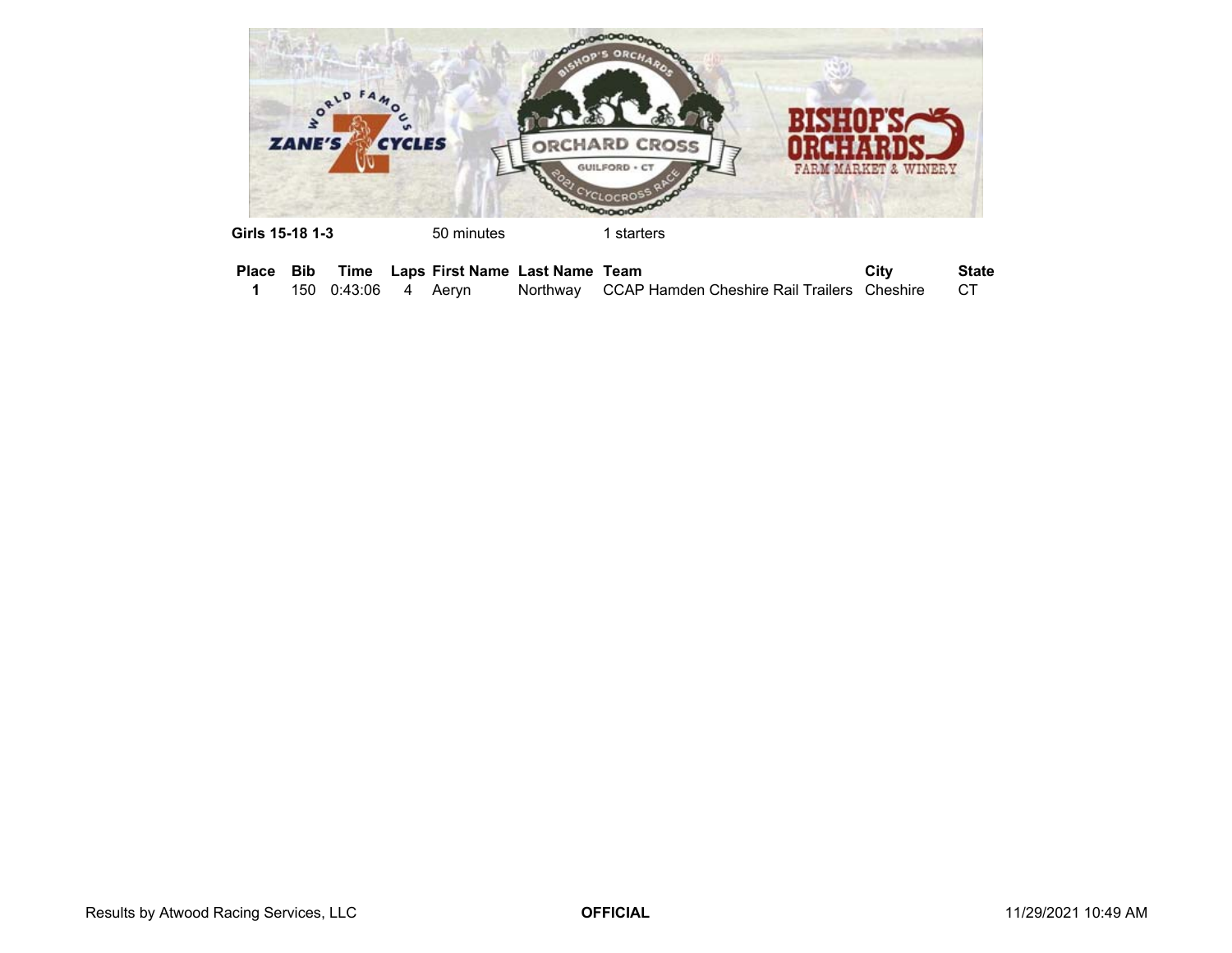

| Girls 15-18 1-3    |      | Lap Report |  |         |  |                                                         |        |
|--------------------|------|------------|--|---------|--|---------------------------------------------------------|--------|
| <b>Bib First</b>   | Last |            |  |         |  | Lap 1 Rank Lap 2 Rank Lap 3 Rank Delta Lap 4 Rank Delta |        |
| 150 Aeryn Northway |      |            |  | 10:44 1 |  | 0:22 10:58 1                                            | (0:14) |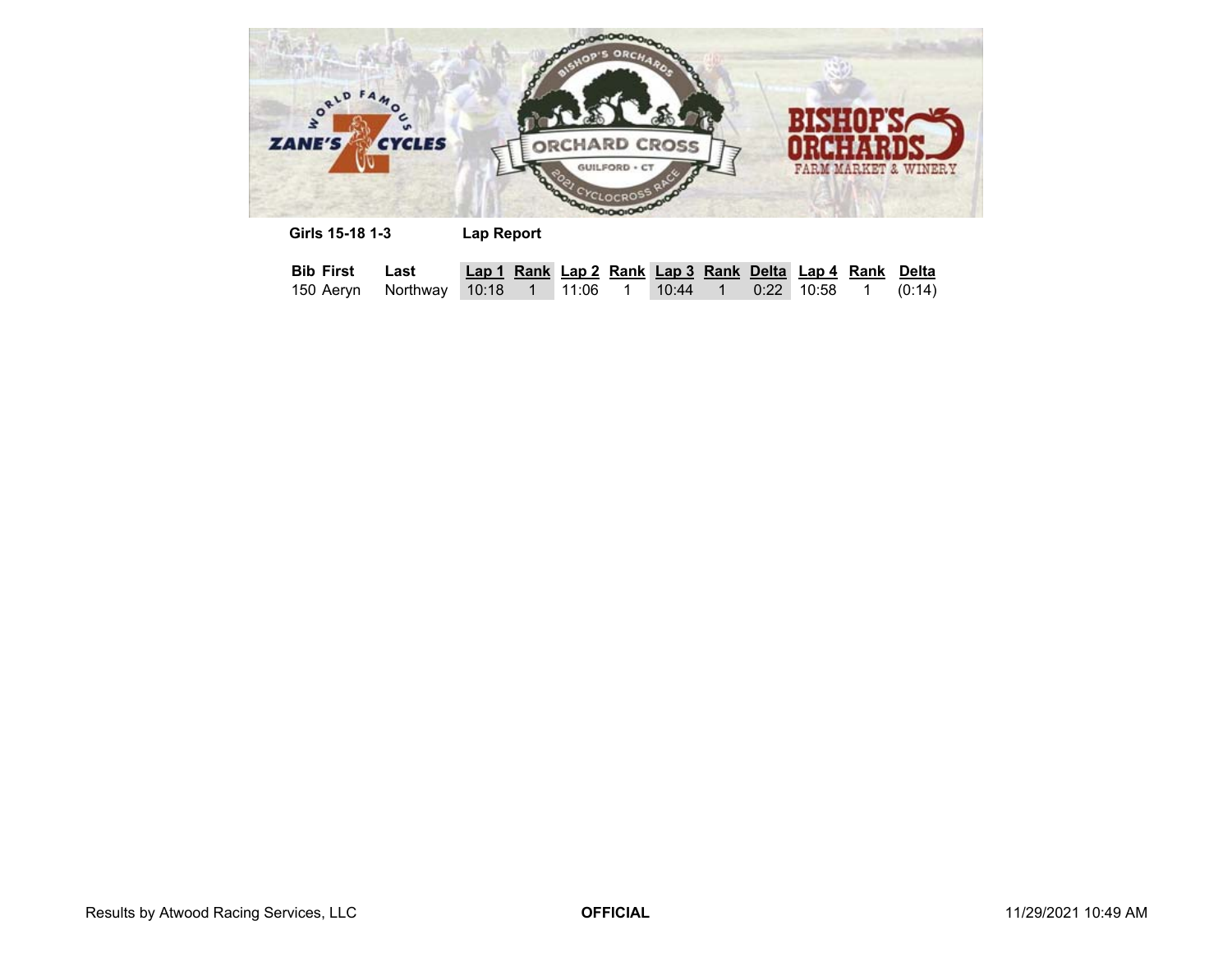

| <b>Place</b> | <b>Bib</b> | Time    |   | Laps First Name Last Name |                 | Team                                       | City          | <b>State</b> |
|--------------|------------|---------|---|---------------------------|-----------------|--------------------------------------------|---------------|--------------|
|              | 332        | 0:32:39 | 4 | Boden                     | Chenail         | Team Horst Junior Squad                    | Granby        | СT           |
| 2            | 341        | 0:32:51 | 4 | Shepard                   | Livingston      | CCAP Team Horst Junior Squad               | <b>Bolton</b> | СT           |
| 3            | 338        | 0:33:11 | 4 | Myles                     | Scott           | Northampton Cycling Club                   | Longmeadow    | MA           |
| 4            | 331        | 0:33:11 | 4 | <b>Patrick</b>            | Woble           | Stage 1/Airline Cycles                     | Colchester    | <b>CT</b>    |
| 5            | 342        | 0:34:43 | 4 | Spencer                   | Gibson          | Hillsborough Hawks                         | Lyndeborough  | <b>NH</b>    |
| 6            | 333        | 0:34:47 | 4 | Lukas                     | Haas            | <b>CT Chain Links</b>                      | Glastonbury   | СT           |
|              | 337        | 0:35:51 | 4 | Drew                      | Smedley         | <b>Greater Hartford ERRACE</b>             | Andover       | <b>CT</b>    |
| 8            | 334        | 0:37:22 | 4 | <b>Brenner</b>            | <b>Dick</b>     | <b>CCAP TTEndurance Junior Team</b>        | Westport      | <b>CT</b>    |
| 9            | 339        | 0:37:23 | 4 | William                   | Rueckert        | <b>CCAP ERRACERS</b>                       | West Hartford | СT           |
| 10           | 345        | 0:38:08 | 4 | Julian                    | Wimler          | Stage 1 cycling                            | Portland      | СT           |
| 11           | 336        | 0:38:58 | 4 | Nathaniel                 | <b>Summers</b>  | <b>CCAP Hamden Cheshire Railtrailers</b>   | Southington   | <b>CT</b>    |
| $12 \,$      | 335        | 0:39:52 | 4 | Felix                     | Absolonne       | Sherpa                                     | Darien        | <b>CT</b>    |
| 13           | 346        | P&P     | 3 | Reid                      | <b>Nelson</b>   | <b>CCAP Hamden Cheshire Rail Trailers</b>  | West Haven    | СT           |
| 14           | 340        | lapped  | 3 | Colin                     | <b>Hamilton</b> | CCAP Farmington Valley Youth Cycling       | Weatogue      | <b>CT</b>    |
| 15           | 347        | lapped  | 3 | Seth                      | Tobin           | Hamden/Cheshire                            | North Haven   | <b>CT</b>    |
| 16           | 348        | lapped  | 3 | Adner                     | <b>Nelson</b>   | <b>CCAP Hamden Cheshire Rail Trailers</b>  | West Haven    | <b>CT</b>    |
| 17           | 349        | lapped  | 3 | Andrew                    | Lurie           | <b>Greater Hartford Eracers</b>            | West Hartford | СT           |
| 18           | 344        | lapped  | 3 | Sam                       | Lawless         | <b>CCAP- Cheshire/Hamden Rail Trailers</b> | Hamden        | СT           |
| <b>DNF</b>   | 343        |         |   | Lars                      | Roti            | CCAP Team Horst Junior Squad               | Granby        | СT           |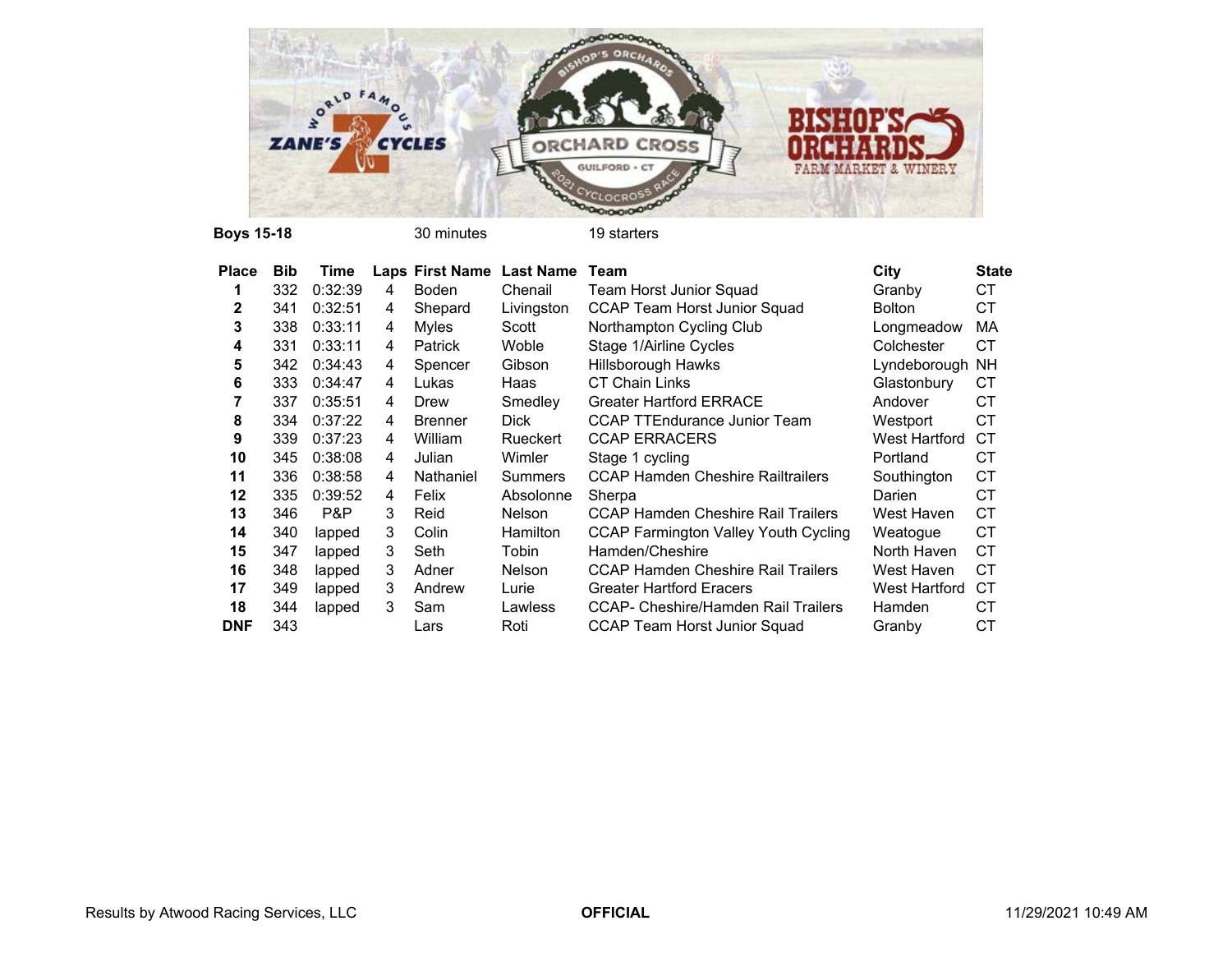

| <b>Bib First</b> | Last            | Lap 1 | Rank           | Lap2  | <u>Rank</u>    |        | Delta Lap 3    | <b>Rank</b>       | <b>Delta</b> | <u>Lap 4</u> | <u>Rank</u> | <b>Delta</b> |
|------------------|-----------------|-------|----------------|-------|----------------|--------|----------------|-------------------|--------------|--------------|-------------|--------------|
| 332 Boden        | Chenail         | 7:54  | 1              | 8:07  | $\overline{2}$ | (0:13) | 8:17           | $\overline{2}$    | (0:10)       | 8:21         | 5           | (0:04)       |
| 341 Shepard      | Livingston      | 8:13  | 3              | 8:06  | 1              | 0:07   | 8:17           | 1                 | (0:11)       | 8:15         | 3           | 0:01         |
| 338 Myles        | Scott           | 8:22  | 4              | 8:30  | 4              | (0:08) | 8:20           | 3                 | 0:10         | 8:00         | 1           | 0:20         |
| 331 Patrick      | Woble           | 8:06  | 2              | 8:31  | 5              | (0:25) | 8:33           | 4                 | (0:02)       | 8:00         | 2           | 0:33         |
| 342 Spencer      | Gibson          | 8:36  | 6              | 8:54  | 6              | (0:19) | 8:54           | 5                 | 0:01         | 8:19         | 4           | 0:35         |
| 333 Lukas        | Haas            | 8:36  | $\overline{7}$ | 8:28  | 3              | 0:09   | 8:54           | 6                 | (0:26)       | 8:49         | 6           | 0:04         |
| 337 Drew         | Smedley         | 8:51  | 9              | 8:55  | 7              | (0:05) | 9:08           | 7                 | (0:13)       | 8:57         | 7           | 0:11         |
| 334 Brenner      | Dick            | 9:36  | 11             | 9:08  | 8              | 0:27   | 9:13           | 8                 | (0:04)       | 9:25         | 8           | (0:12)       |
| 339 William      | Rueckert        | 8:36  | 8              | 9:36  | 10             | (1:00) | 9:44           | 11                | (0:08)       | 9:25         | 9           | 0:19         |
| 345 Julian       | Wimler          | 9:44  | 12             | 9:25  | 9              | 0:19   | 9:29           | 9                 | (0:04)       | 9:30         | 10          | (0:01)       |
| 336 Nathaniel    | <b>Summers</b>  | 9:07  | 10             | 10:03 | 11             | (0:56) | 10:00          | $12 \overline{ }$ | 0:03         | 9:47         | 11          | 0:13         |
| 335 Felix        | Absolonne       | 8:27  | 5              | 10:55 | 12             | (2:27) | 9:44           | 10                | 1:11         | 10:46        | 12          | (1:02)       |
| 346 Reid         | <b>Nelson</b>   | 10:28 | 13             | 11:02 | 13             |        | $(0:34)$ 10:47 | 13                | 0:15         |              |             |              |
| 340 Colin        | <b>Hamilton</b> | 10:48 | 15             | 11:09 | 14             | (0:21) | 10:56          | 14                | 0:13         |              |             |              |
| 347 Seth         | Tobin           | 12:15 | 19             | 11:33 | 15             | 0:42   | 11:53          | 15                | (0:19)       |              |             |              |
| 348 Adner        | <b>Nelson</b>   | 10:56 | 16             | 12:30 | 18             |        | $(1:34)$ 12:38 | 18                | (0:08)       |              |             |              |
| 349 Andrew       | Lurie           | 11:44 | 17             | 12:04 | 16             |        | $(0:20)$ 12:19 | 17                | (0:15)       |              |             |              |
| 344 Sam          | Lawless         | 11:51 | 18             | 12:25 | 17             |        | $(0:34)$ 12:17 | 16                | 0:08         |              |             |              |
| 343 Lars         | Roti            | 10:36 | 14             |       |                |        |                |                   |              |              |             |              |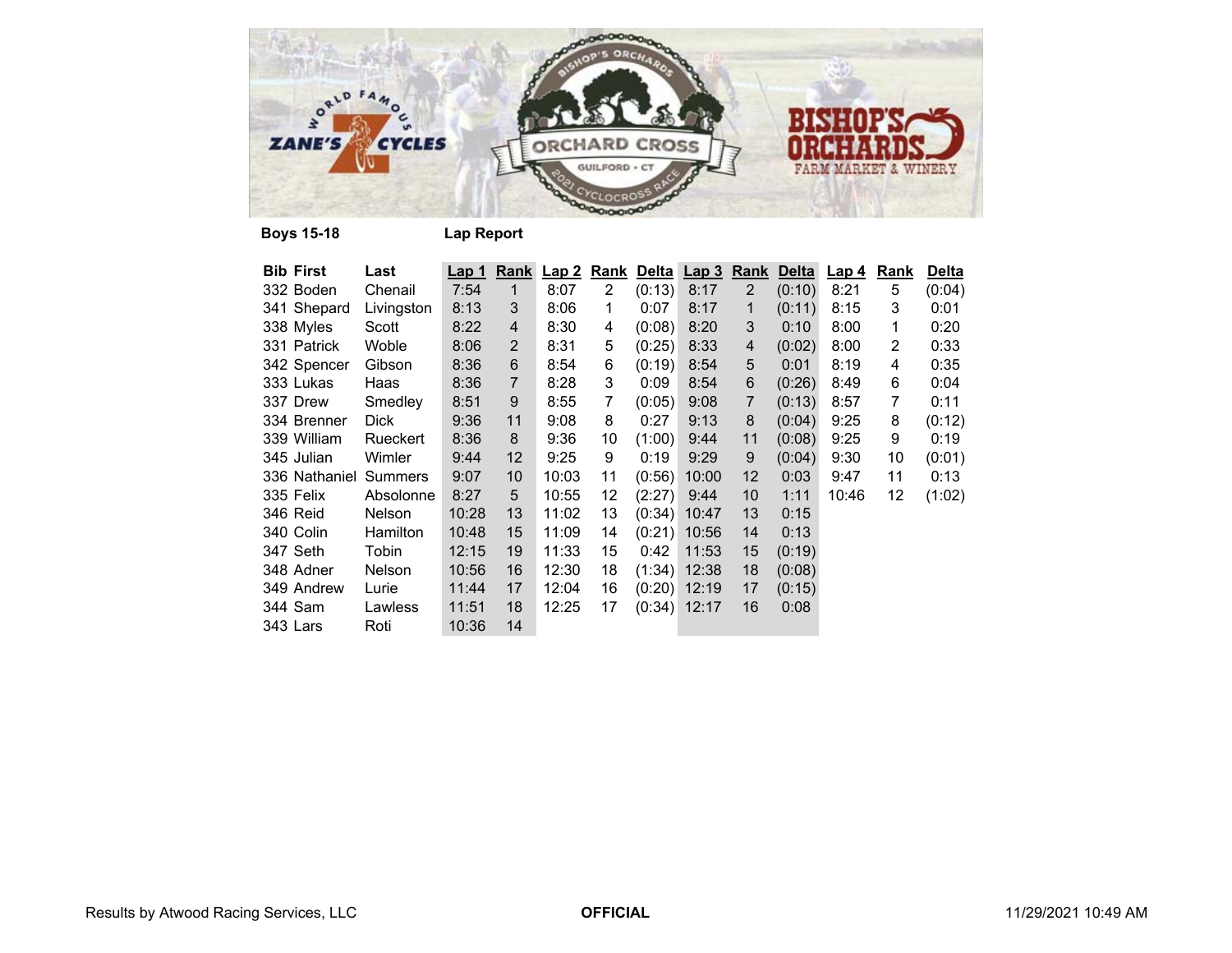

| 30 minutes |  |
|------------|--|
|------------|--|

|                |                        |                                 | Place Bib Time Laps First Name Last Name Team |                                                                   | City             | <b>State</b> |
|----------------|------------------------|---------------------------------|-----------------------------------------------|-------------------------------------------------------------------|------------------|--------------|
| $\blacksquare$ |                        |                                 |                                               | 296 0:32:30 3 Alexandra Miller-Davey CCAP Team Horst Junior Squad | <b>Bolton</b>    | CT.          |
|                |                        | <b>2</b> 297 0:33:10 3 Isabella |                                               | Crespo CCAP Greater Hartford ERRACErs                             | West Simsburv CT |              |
|                | 3 298 0:38:23 3 Melody |                                 |                                               | DesPlaines CCAP Hamden Cheshire Rail Trailers Cheshire            |                  | CT.          |
| 4              |                        | 148  0:42:49  3  Amanda         | Meverle                                       | Cherpa                                                            | Monroe           | CT.          |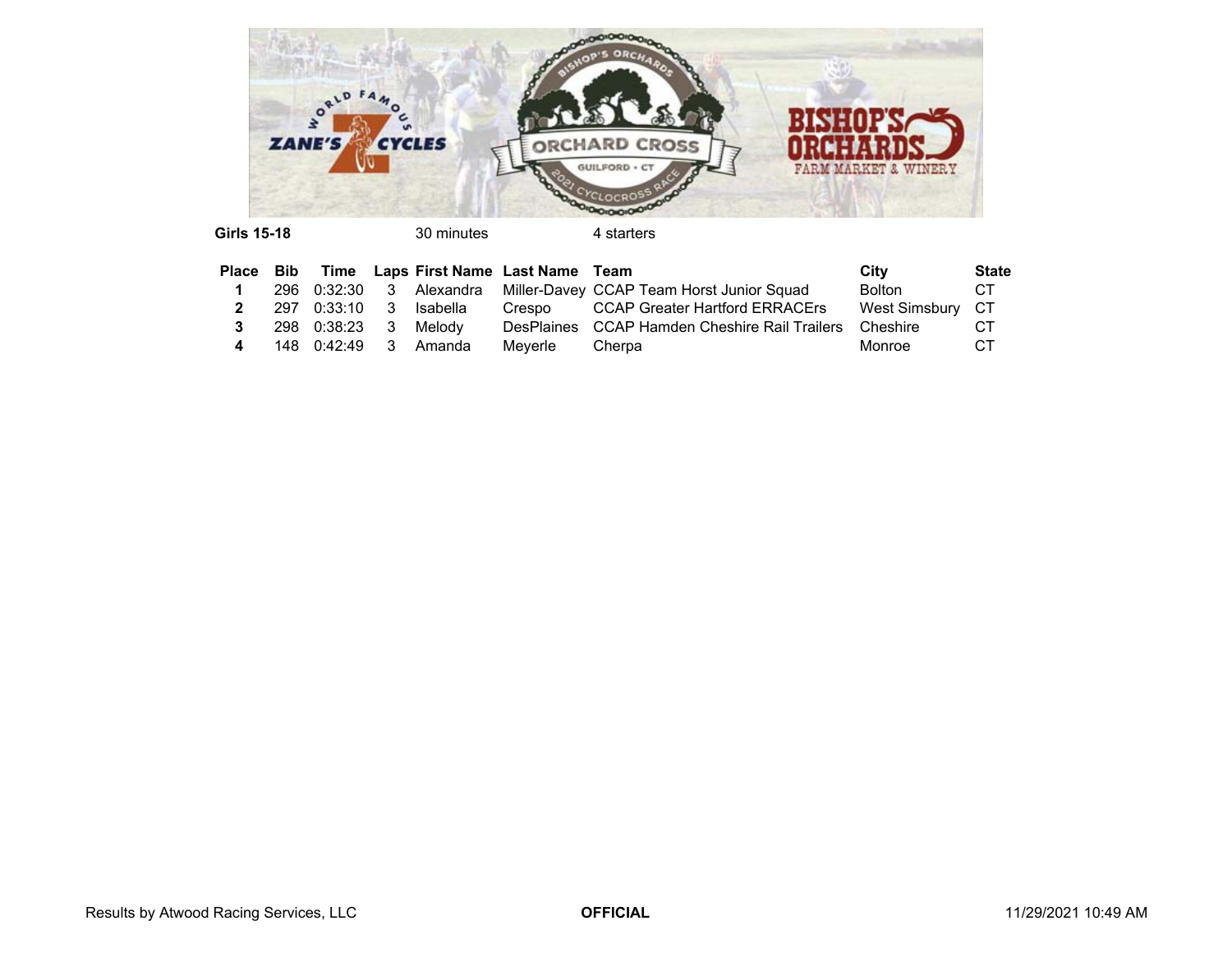

**Girls 15-18 Lap Report**

| <b>Bib First</b> Last                                                   |  |  |  | Lap 1 Rank Lap 2 Rank Delta Lap 3 Rank Delta |            |             |
|-------------------------------------------------------------------------|--|--|--|----------------------------------------------|------------|-------------|
| 296 Alexandra Miller-Davey 10:13  1  10:59  1  (0:46)  11:18  2  (0:19) |  |  |  |                                              |            |             |
| 297 Isabella Crespo                                                     |  |  |  | 10:48  2  11:27  2  (0:39)  10:55  1         |            | $\sim$ 0:32 |
| 298 Melody DesPlaines                                                   |  |  |  | 13:04  4  12:41  3  0:23  12:38              | $\sqrt{3}$ | 0:03        |
| 148 Amanda Meyerle                                                      |  |  |  | $12:00$ 3 $16:49$ 4 $(4:48)$ 14:00 4         |            | 2:49        |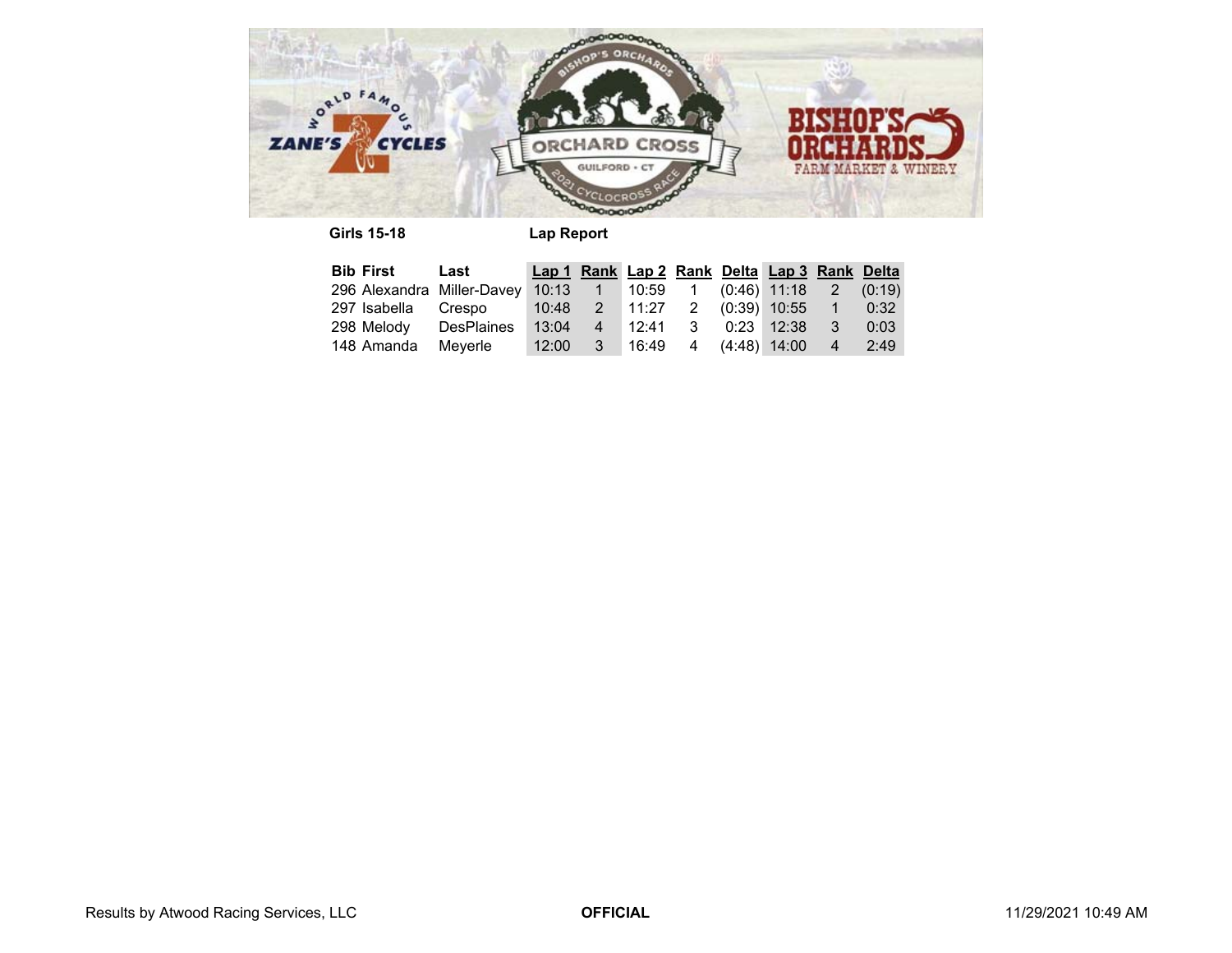

| Boys 13-14   |            |         |                | 30 minutes             |                  | 28 starters                                      |                    |              | Lap Report       |                |              |      |                |                |              |              |
|--------------|------------|---------|----------------|------------------------|------------------|--------------------------------------------------|--------------------|--------------|------------------|----------------|--------------|------|----------------|----------------|--------------|--------------|
| <b>Place</b> | <b>Bib</b> | Time    |                | <b>Laps First Name</b> | <b>Last Name</b> | Team                                             | City               | <b>State</b> | Lap <sub>1</sub> | Rank           | <u>Lap 2</u> | Rank | Delta          | <u>Lap 3</u>   | Rank         | <b>Delta</b> |
|              | 301        | 0:24:01 | 3              | Joel                   | Kowalonek        | <b>CCAP Rail Trailers Junior Team</b>            | Guilford           | <b>CT</b>    | 7:48             |                | 8:06         |      | (0:18)         | 8:07           | 2            | (0:01)       |
|              | 306        | 0:24:32 |                | Liam                   | Goff             | AP Junior Development p/b Corner Cycle           | Swansea            | MA           | 8:07             |                | 8:22         | 2    | (0:15)         | 8:04           |              | 0:18         |
| 3            | 302        | 0:24:38 | 3              | Aaron                  | Kowalonek        | <b>CCAP Railtrailers Junior Team</b>             | Guilford           | <b>CT</b>    | 8:06             | 2              | 8:22         | 3    | (0:15)         | 8:10           |              | 0:12         |
| 4            | 305        | 0:27:32 | 3              | Jack                   | Cote             | Stage 1 Airline Cycles                           | East Hampton       | <b>CT</b>    | 8:46             | $\overline{4}$ | 9:36         | 6    | (0:50)         | 9:10           |              | 0:26         |
| 5            | 304        | 0:27:34 | 3              | Stephen                | Savino IV        | <b>CCAP Farmington Valley Youth Cycling Team</b> | Avon               | СT           | 9:14             | 6              | 9:18         | 4    | (0:04)         | 9:02           |              | 0:16         |
| 6            | 309        | 0:27:59 | 3              | Bao                    | Tran             | CCAP Farmington Valley Youth Cycling Team        | Avon               | <b>CT</b>    | 9:14             |                | 9:18         | 5    | (0:04)         | 9:27           |              | (0:09)       |
|              | 303        | 0:28:38 |                | Dmitri                 | Razmakhnin       | <b>CCAP Hamden Cheshire Rail Trailers</b>        | New Haven          | <b>CT</b>    | 8:47             | 5              | 9:36         |      | (0:49)         | 10:14          | 14           | (0:38)       |
| 8            | 311        | 0:28:46 | 3              | Lex                    | Picillo          | <b>NS Tridents</b>                               | Swampscott         | MA           | 9:16             | 8              | 10:02        | 10   | (0:46)         | 9:29           |              | 0:33         |
| 9            | 314        | 0:28:48 |                | Eamon                  | Miller           | AP Junior Development p/b Corner Cycle           | Ledyard            | <b>CT</b>    | 9:46             | 12             | 9:38         | 8    | 0:08           | 9:23           |              | 0:15         |
| 10           | 310        | 0:29:28 |                | Ezra                   | Schwartz         | Total Training & Endurance (TTE)                 | Westport           | <b>CT</b>    | 9:28             | 9              | 9:53         | 9    | (0:25)         | 10:08          | 13           | (0:16)       |
| 11           | 308        | 0:29:53 | 3              | Landon                 | Hendershot       | <b>CCAP Hamden Cheshire Rail Trailers</b>        | Madison            | <b>CT</b>    | 9:36             | 11             | 10:10        | 12   | (0:34)         | 10:07          | 12           | 0:04         |
| 12           | 315        | 0:30:20 |                | Jack                   | Geran            | <b>CCAP TTEndurance Junior Devo</b>              | <b>Bethel</b>      | <b>CT</b>    | 10:16            | 15             | 10:05        | 11   | 0:11           | 9:58           | 10           | 0:07         |
| 13           | 307        | 0:30:45 | 3              | Max                    | Milliard         | <b>CCAP Hamden Cheshire Rail Trailers</b>        | Madison            | СT           | 9:34             | 10             | 10:22        | 13   | (0:48)         | 10:50          | 16           | (0:28)       |
| 14           | 317        | 0:31:12 | 3              | Owen                   | Lezon            | CCAP Team Horst Junior Squad                     | <b>Bolton</b>      | СT           | 10:47            | 17             | 10:29        | 14   | 0:18           | 9:56           | $\mathbf{Q}$ | 0:33         |
| 15           | 316        | 0:31:14 | 3              | Tanner                 | Pierce           | <b>CCAP Team Horst Junior Squad</b>              | Manchester         | <b>CT</b>    | 10:37            | 16             | 10:34        | 15   | 0:03           | 10:02          | 11           | 0:32         |
| 16           | 318        | 0:32:07 | 3              | Gavin                  | Peterson         | <b>CCAP TTEndurance Junior Team</b>              | <b>Norwalk</b>     | СT           | 10:01            | 13             | 10:48        | 16   | (0:48)         | 11:18          | 21           | (0:30)       |
| 17           | 313        | 0:32:39 | 3              | Max                    | Winn             | Tridents                                         | Dover              | <b>NH</b>    | 10:07            | 14             | 10:57        | 17   | (0:50)         | 11:35          | 22           | (0:39)       |
| 18           | 320        | 0:33:01 |                | Kyle                   | Hageman          | <b>Team Horst Junior Squad</b>                   | Glastonbury        | <b>CT</b>    | 10:49            | 20             | 10:59        | 18   | (0:10)         | 11:12          | 20           | (0:13)       |
| 19           | 322        | 0:33:03 |                | Sam                    | Hageman          | Team Horst Junior Squad                          | Glastonbury        | <b>CT</b>    | 10:50            | 21             | 11:05        | 21   | (0:14)         | 11:08          | 18           | (0:03)       |
| 20           | 323        | 0:33:10 | 3              | <b>Bryce</b>           | Hamilton         | <b>CCAP Farmington Valley Youth Cycling</b>      | Weatogue           | <b>CT</b>    | 11:09            | 22             | 11:00        | 19   | 0:09           | 11:00          | 17           | (0:00)       |
| 21           | 321        | 0:33:11 | 3              | Kyle                   | Petit            | <b>CCAP Greater Hartford Youth Cycling</b>       | West Hartford      | CT           | 11:18            | 23             | 11:05        | 20   | 0:13           | 10:48          | 15           | 0:16         |
| 22           | 319        | 0:33:17 | 3              | Noah                   | Rocklin          | <b>CCAP Hamden Cheshire Rail Trailers</b>        | Cheshire           | CT           | 10:47            | 18             | 11:18        | 22   |                | $(0:31)$ 11:12 | 19           | 0:06         |
| 23           | 324        | 0:33:59 | 3              | Jake                   | Monaco-Lizotte   | <b>CCAP Hamden Cheshire Rail Trailers</b>        | North Haven        | <b>CT</b>    | 10:47            | 19             | 11:18        | 23   |                | $(0:31)$ 11:53 | 24           | (0:35)       |
| 24           | 312        | 0:35:23 | 3              | <b>JAX</b>             | Schmitz          | Stage 1 Cycling                                  | East Lyme          | <b>CT</b>    | 11:26            | 24             | 12:16        | 24   | $(0:50)$ 11:41 |                | 23           | 0:35         |
| 25           | 326        | lapped  | 2              | Jonah                  | Lipar            | <b>CCAP Farmington Valley Youth Cycling</b>      | Simsbury           | <b>CT</b>    | 11:53            | 25             | 12:34        | 26   | (0:41)         |                |              |              |
| 26           | 328        | lapped  | 2              | Akshayhari             | Jegadeeswaran    | Cognizant                                        | Unionville         | <b>CT</b>    | 12:16            | 26             | 12:33        | 25   | (0:17)         |                |              |              |
| 27           | 327        | lapped  | $\overline{2}$ | Aiden                  | Wyskiewicz       | Hamden Cheshire Rail Trailers                    | <b>New Britain</b> | <b>CT</b>    | 13:24            | 27             | 15:12        | 27   | (1:48)         |                |              |              |
| <b>DNF</b>   | 325        |         |                | Ethan                  | Lezon            | <b>CCAP Team Horst Junior Squad</b>              | <b>Bolton</b>      | CT           |                  |                |              |      |                |                |              |              |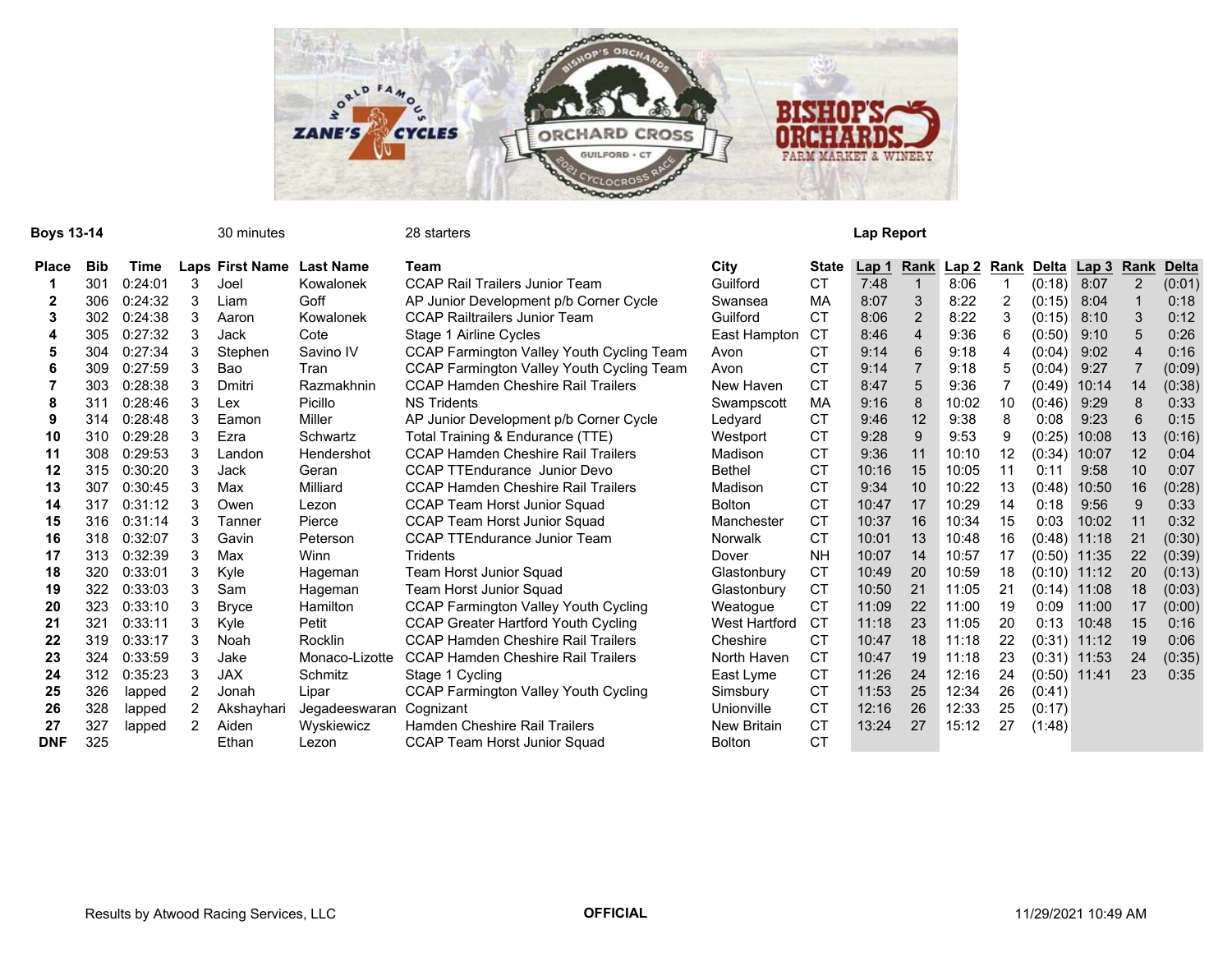

| Girls 13-14<br>30 minutes |     |                                   |                   |       |                         | 5 starters                                                      | Lap Report |       |       |       |       |        |                                                    |       |        |      |  |  |
|---------------------------|-----|-----------------------------------|-------------------|-------|-------------------------|-----------------------------------------------------------------|------------|-------|-------|-------|-------|--------|----------------------------------------------------|-------|--------|------|--|--|
| <b>Place</b>              | Bib | Laps First Name Last Name<br>Time |                   |       | Team                    | Citv                                                            |            |       |       |       |       |        | State Lap 1 Rank Lap 2 Rank Delta Lap 3 Rank Delta |       |        |      |  |  |
|                           | 291 | 0:31:15<br>Lewis<br>Anna          |                   |       | <b>CCAP Team EERACE</b> | West Hartford CT                                                |            | 10:07 |       | 10:27 |       | (0:20) | 10:41                                              |       | (0:14) |      |  |  |
|                           | 293 | 0:34:01                           | Moses<br>Penelope |       |                         | <b>CCAP Farmington Valley Youth Cycling</b><br>Farmington<br>CТ |            |       |       | 2     | 11:39 |        | (0:48)                                             | 11:31 |        | 0:08 |  |  |
|                           | 292 | 0:34:42                           |                   | Greta | Roswech                 | <b>CCAP Hamden Cheshire Rail Trailers</b>                       | Ivoryton   | CТ    | 11:09 |       | 11:48 |        | (0:39)                                             | 11:45 |        | 0:02 |  |  |
|                           | 294 | P&P                               |                   | Elena | Huber                   | <b>CCAP HAMDEN CHESHIRE RAIL TRAILERS</b>                       | Woodbridge | CТ    | 12:22 |       | 13:14 |        | (0:53)                                             |       |        |      |  |  |
|                           | 295 | P&P                               |                   | Kate  | Winn                    | Tridents                                                        | Dover      | NΗ    | 13:16 |       | 12:45 |        | 0:31                                               |       |        |      |  |  |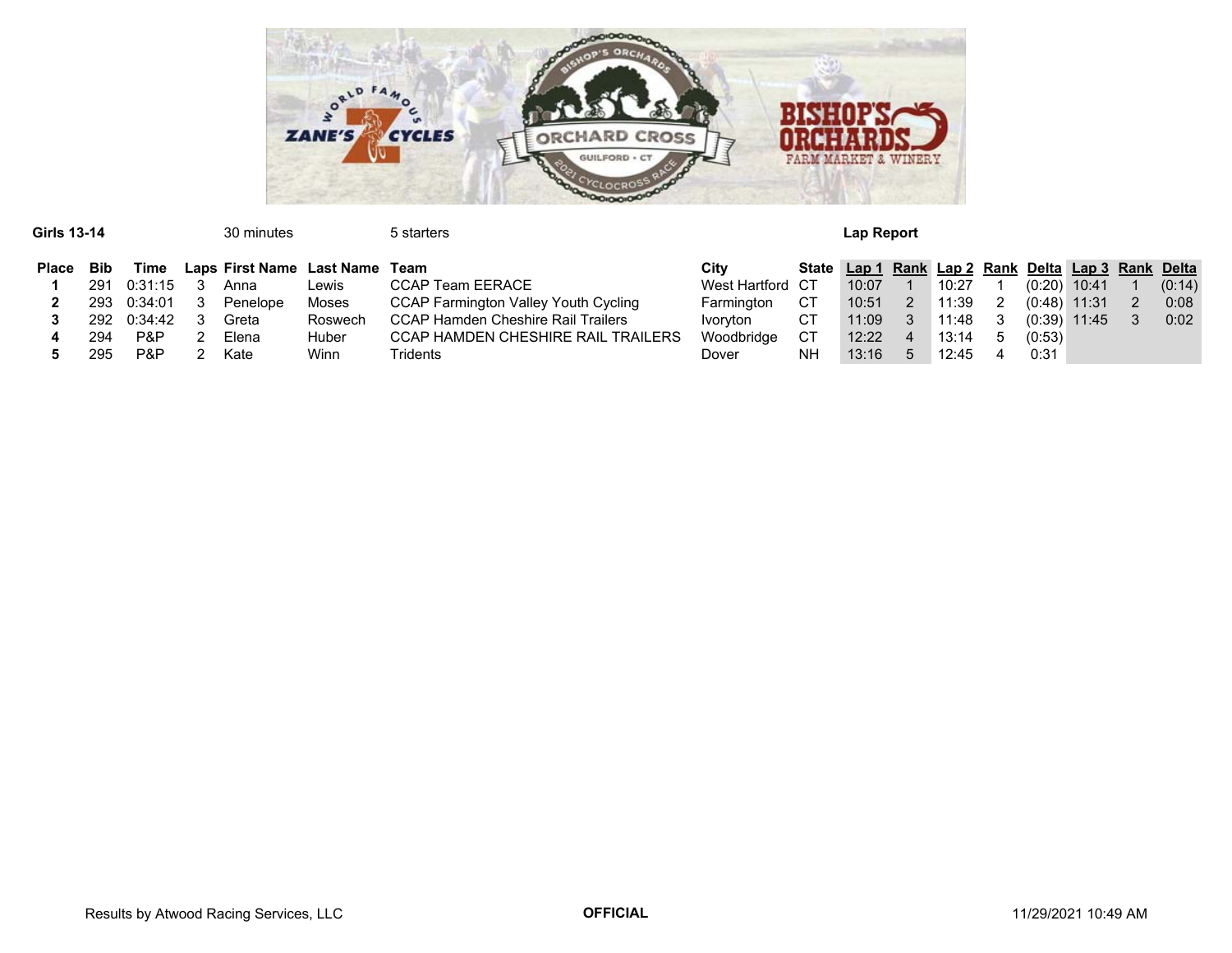

| <b>Boys 9-12</b> |            |         |   | 20 minutes             |                  | 18 starters                                       |                    |              | Lap Report |    |            |    |        |                  |      |
|------------------|------------|---------|---|------------------------|------------------|---------------------------------------------------|--------------------|--------------|------------|----|------------|----|--------|------------------|------|
| <b>Place</b>     | <b>Bib</b> | Time    |   | <b>Laps First Name</b> | <b>Last Name</b> | Team                                              | City               | <b>State</b> | Lap 1      |    | Rank Lap 2 |    |        | Rank Delta Lap 3 | Rank |
|                  | 172        | 0:23:24 | 3 | Hudson                 | Nablo            | Stage1 cycling / Airline Cycles                   | Haddam neck        | <b>CT</b>    | 7:40       |    | 7:45       |    | (0:06) | 7:59             |      |
|                  | 182        | 0:24:20 | 3 | Chase                  | O'Donnell        | Capital Bicycle Racing Club                       | Delmar             | <b>NY</b>    | 8:02       |    | 7:58       |    | 0:04   | 8:20             |      |
| 3                | 171        | 0:25:20 | 3 | Trevor                 | <b>Bobbin</b>    | Van der Bobbin Racing                             | Redding            | СT           | 7:56       |    | 9:02       | 4  | (1:06) | 8:22             |      |
| 4                | 175        | 0:26:34 |   | Wyatt                  | Pratt            | CCAP Farmington Valley Youth Cycling Team         | Canton             | CT           | 8:45       |    | 8:55       | 3  | (0:09) | 8:54             |      |
| 5                | 173        | 0:26:44 | 3 | Luke                   | Wilson           | <b>CCAP Team Horst Junior Squad</b>               | Somers             | СT           | 8:35       |    | 9:16       | 5  | (0:41) | 8:53             |      |
| 6                | 174        | 0:27:54 | 3 | Noah                   | Rosenthal        | CCAP Greater Hartford Youth Cycling Team          | West Hartford      | CT           | 8:54       | 6  | 9:24       | 6  | (0:31) | 9:36             | 6    |
|                  | 181        | 0:30:07 | 3 | Cedric                 | Forgues          | <b>Star Track</b>                                 | Jackson Heighs     | NY.          | 9:56       |    | 9:33       |    | 0:23   | 10:38            |      |
| 8                | 179        | 0:30:26 |   | Vincent                | Matte-Hicks      | <b>CCAP Farmington Valley Youth Cycling</b>       | South Windsor      | CT.          | 9:42       |    | 9:47       | 8  | (0:05) | 10:57            | 10   |
| 9                | 176        | 0:31:14 |   | Eli                    | Boryczewski      | <b>CCAP Farmington Valley Youth Cycling</b>       | Weatogue           | СT           | 9:55       |    | 10:43      | 12 | (0:47) | 10:36            |      |
| 10               | 177        | 0:31:38 | 3 | Orson                  | Felter           | <b>STAGE 1 AirLine Cycles</b>                     | Portland           | СT           | 10:41      | 11 | 9:56       | я  | 0:45   | 11:01            | 11   |
| 11               | 178        | 0:32:29 | 3 | <b>Brohm</b>           | Citroen          | Stage 1 Muddy Mayhem                              | Glastonbury        | СT           | 10:38      | 10 | 10:32      | 11 | 0:06   | 11:20            | 13   |
| 12               | 188        | 0:32:44 | 3 | Charles                | Nablo            | Stage 1 Muddy Mayhem                              | <b>Haddam Neck</b> | <b>CT</b>    | 10:42      | 13 | 10:06      | 10 | 0:37   | 11:56            | 14   |
| 13               | 183        | 0:33:01 |   | Andrew                 | Meyer            | CCAP Rocklandia Rad n Gnar                        | Guilford           | <b>CT</b>    | 10:42      | 12 | 11:12      | 14 | (0:30) | 11:07            | 12   |
| 14               | 180        | 0:33:17 |   | Vinh                   | Tran             | CCAP Farmington Valley Youth Cycling Team         | Avon               | <b>CT</b>    | 11:25      | 17 | 11:05      | 13 | 0:20   | 10:48            | 9    |
| 15               | 185        | 0:34:31 |   | Wil                    | Wallace          | <b>CCAP Farmington Valley Youth Cycling</b>       | Simsbury           | СT           | 11:12      | 15 | 11:15      | 15 | (0:03) | 12:03            | 15   |
| 16               | 187        | 0:34:56 | 3 | Henryk                 | Bober            | CCAP Rocklandia Rad n Gnar                        | Guilford           | СT           | 11:05      | 14 | 11:40      | 16 | (0:35) | 12:11            | 16   |
| 17               | 184        | lapped  |   | James                  | Cote             | Stage 1 Airline Cycle                             | East Hampton       | <b>CT</b>    | 11:16      | 16 | 12:39      | 17 | (1:23) |                  |      |
| <b>DNF</b>       | 186        |         |   | David                  | Crespo           | CCAP Greater Hartford ERRACERs Youth Cycling Team | West Simsbury      | <b>CT</b>    |            |    |            |    |        |                  |      |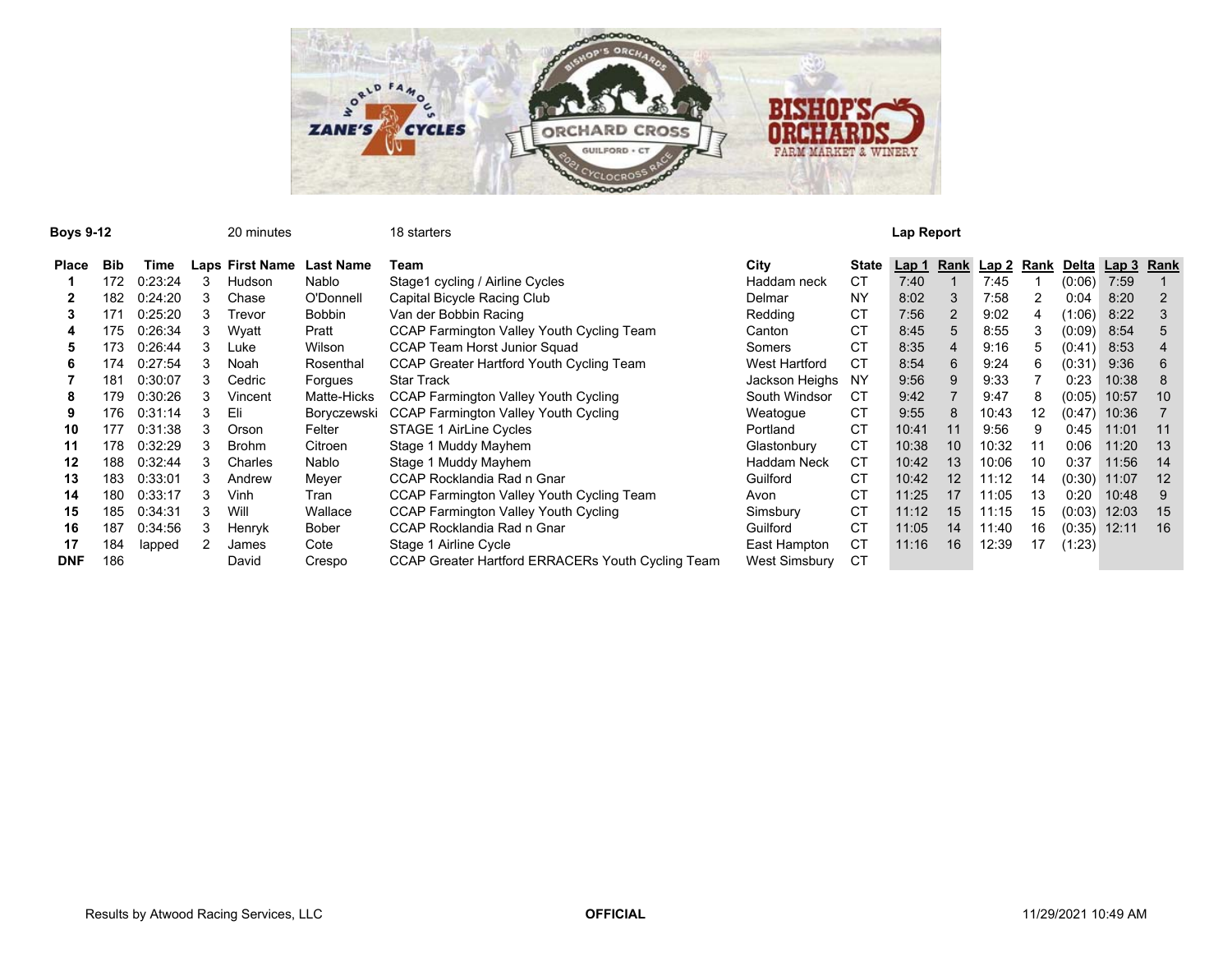

**Delta** (0:14)  $(0:21)$ 0:40 0:01 0:23 (0:12)  $(1:05)$  $(1:10)$  $0:07$  $(1:05)$ (0:48) (1:50)  $0:05$  $0:17$ (0:48) (0:30)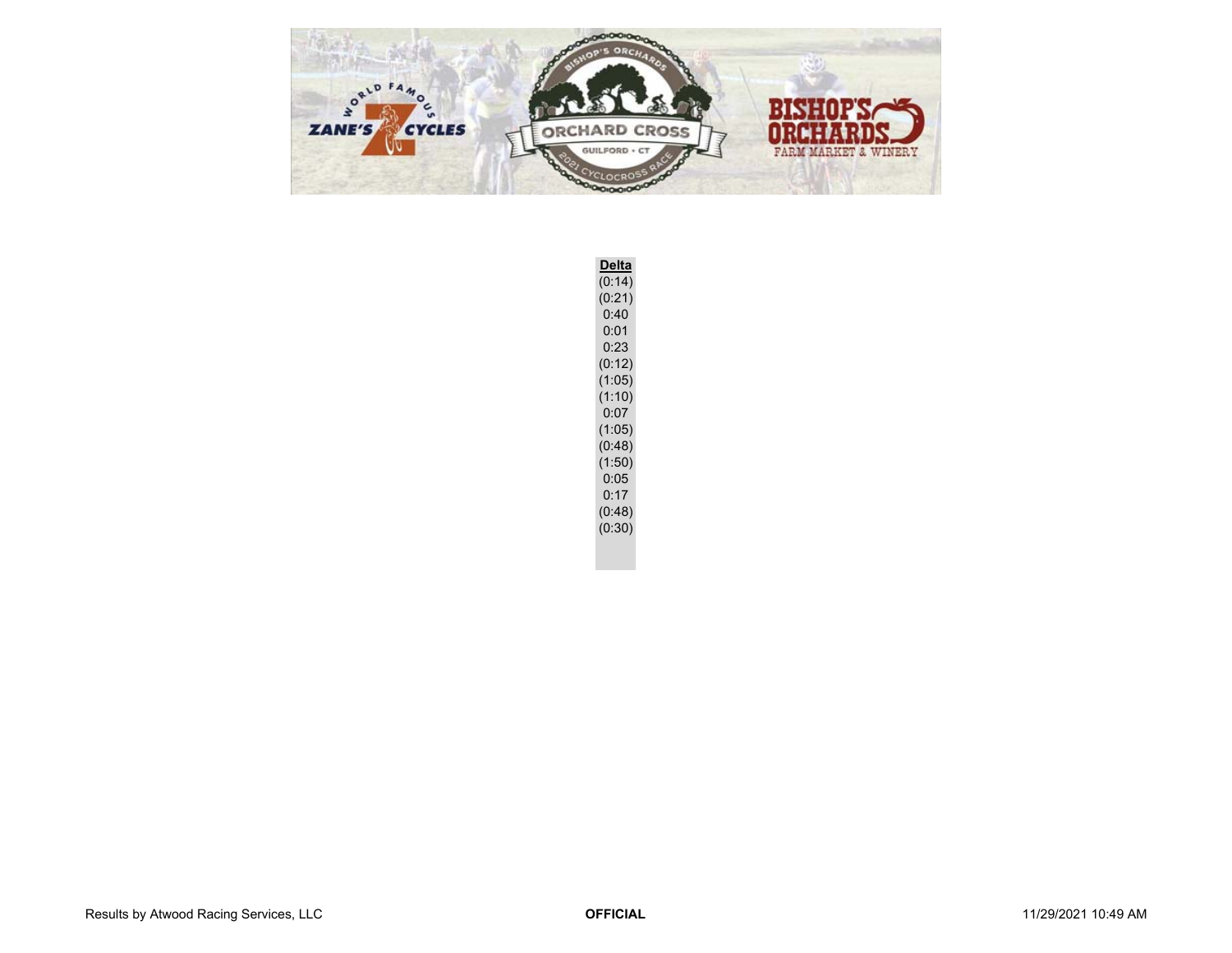

| <b>Girls 9-12</b> |            |         |   | 20 minutes                |             | 10 starters                                       |                  | Lap Report |       |               |                       |             |        |                  |  |  |
|-------------------|------------|---------|---|---------------------------|-------------|---------------------------------------------------|------------------|------------|-------|---------------|-----------------------|-------------|--------|------------------|--|--|
| <b>Place</b>      | <b>Bib</b> | Time    |   | Laps First Name Last Name |             | Team                                              | City             | State      |       |               | Lap 1 Rank Lap 2 Rank |             |        | Delta Lap 3 Rank |  |  |
|                   | 191        | 0:29:06 |   | Abigail                   | O'Neil      | CCAP TTEndurance jr. Devo.                        | Fairfield        | <b>CT</b>  | 9:18  |               | 9:50                  |             | (0:32) | 9:58             |  |  |
| 2                 | 192        | 0:34:41 |   | Carla                     | Huber       | <b>CCAP Hamden Cheshire Rail Trailers</b>         | Woodbridge       | СT         | 11:15 | 3             | 11:07                 |             | 0:08   | 12:18            |  |  |
|                   | 197        | 0:35:28 |   | Eleanor                   | Goff        | Aquidneck Cyclocross                              | Swansea          | MA         | 11:15 | $\mathcal{P}$ | 11:10                 |             | 0:05   | 13:03            |  |  |
| 4                 | 194        | P&P     |   | Annabelle                 | Boryczewski | Farmington Valley Youth Cycling                   | Weatoque         | CT         | 12:10 | 5             | 12:16                 | $5^{\circ}$ | (0:07) |                  |  |  |
|                   | 193        | P&P     | 2 | Lilly                     | Price-Glynn | CCAP Greater Hartford ERRACERS Youth Cycling Team | West Hartford CT |            | 12:14 | 6             | 12:16                 | 4           | (0:02) |                  |  |  |
| 6                 | 199        | P&P     | 2 | Teagan                    | Willsev     | <b>GMBC</b>                                       | Hinesburg        | VT         | 11:56 | 4             | 12:41                 | 6           | (0:45) |                  |  |  |
|                   | 196        | P&P     | 2 | lo                        | Torrellas   | Devo Cape Cod                                     | Harwich          | МA         | 12:34 |               | 12:56                 |             | (0:22) |                  |  |  |
| 8                 | 198        | lapped  |   | Ella                      | Hamilton    | CCAP / Farmington Valley Youth Cycling            | Weatogue         | СT         | 15:40 | 8             | 15:50                 | 8           | (0:10) |                  |  |  |
| 9                 | 195        | lapped  |   | Stella                    | Lipar       | CCAP Farmington Valley Youth Cycling              | Simsbury         | <b>CT</b>  | 16:34 | 9             | 18:13                 | 9           | (1:39) |                  |  |  |
| 10                | 200        | P&P     |   | Averv                     | Ehlert      |                                                   | Guilford         | СT         | 17:27 | 10            |                       |             |        |                  |  |  |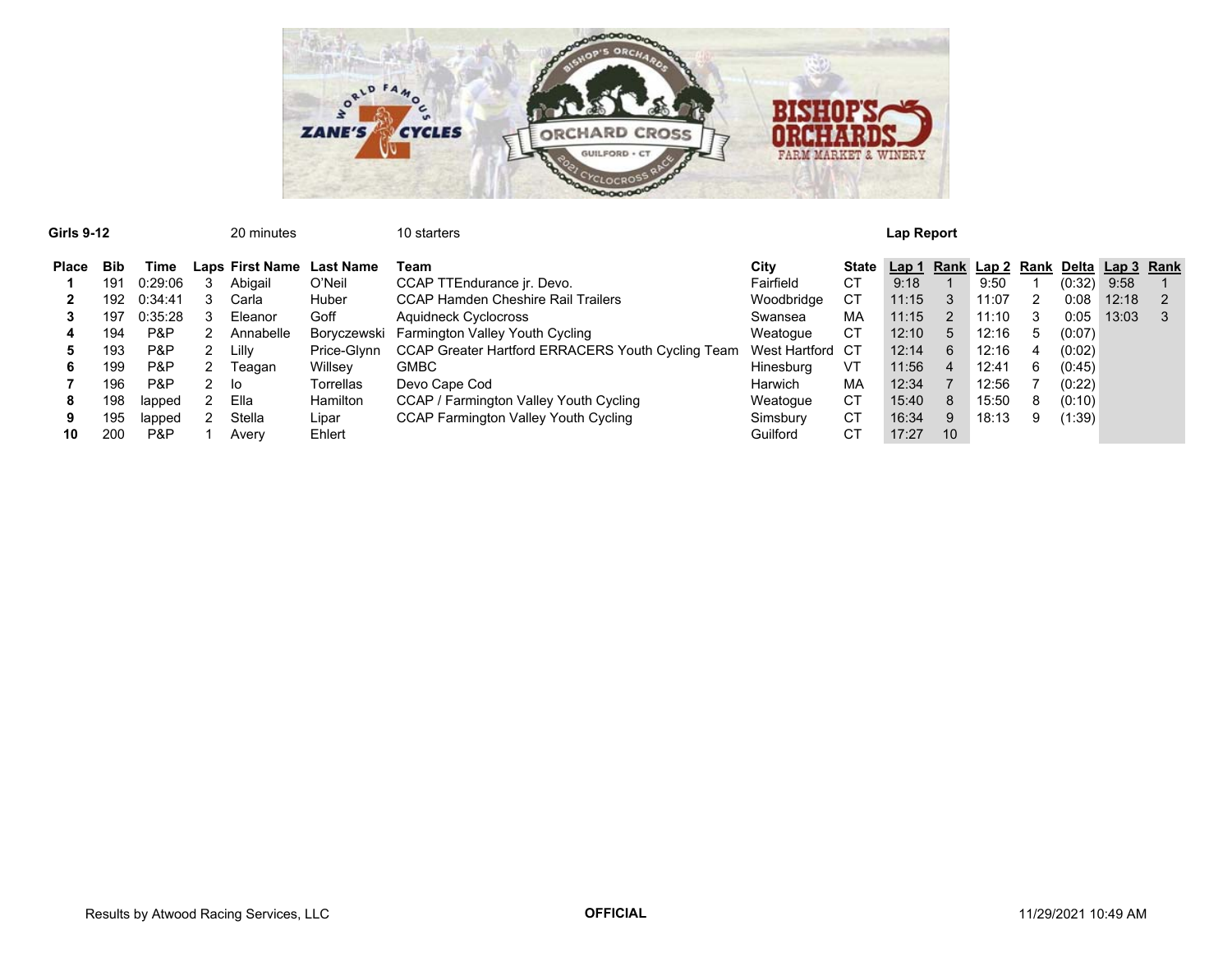

**Delta** (0:08) (1:11)  $(1:53)$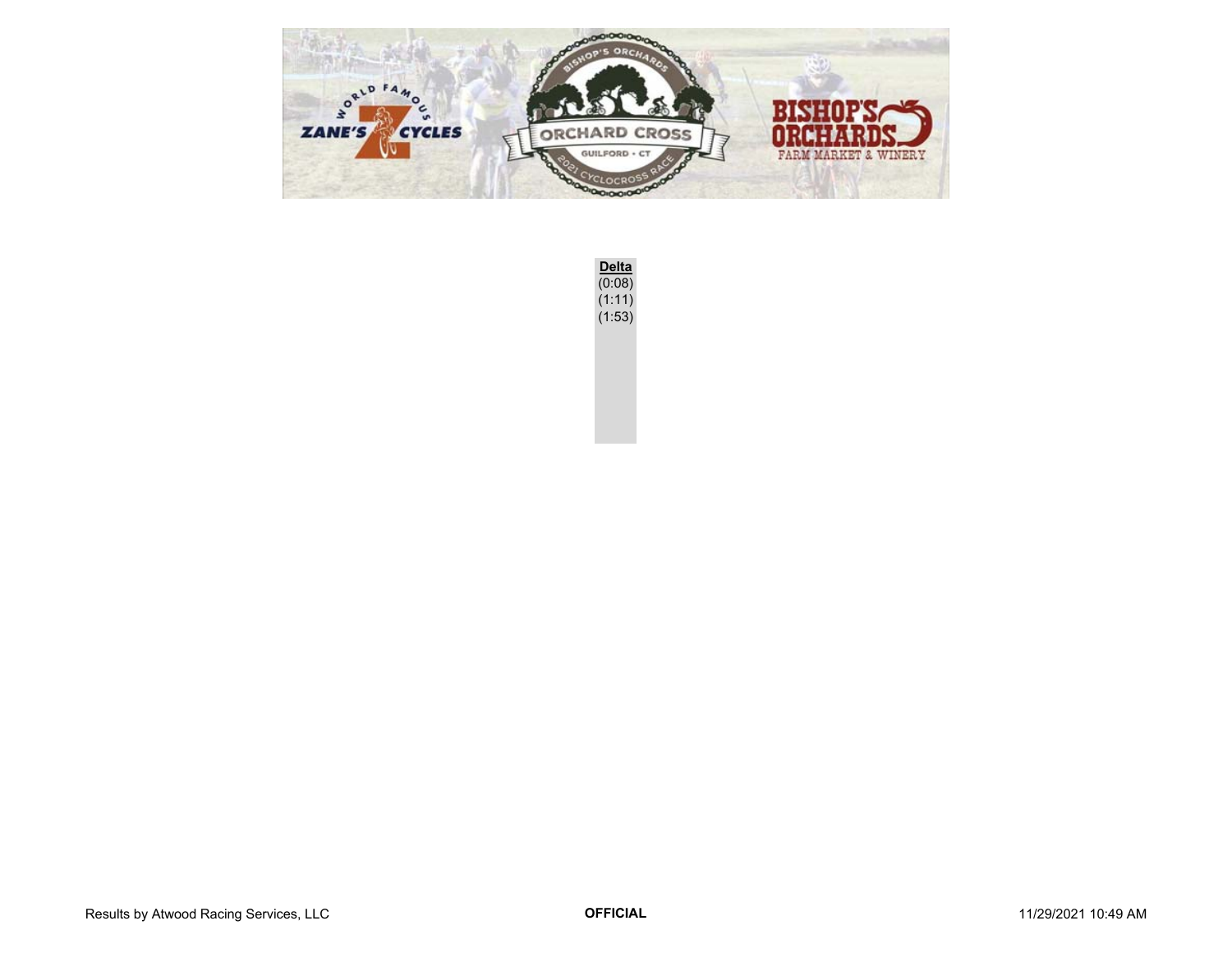

**Single Speed Men** 50 minutes 8 starters

| <b>Place</b> | <b>Bib</b> | Time    |    | Laps First Name Last Name |           | Team                                             | City               | <b>State</b> |
|--------------|------------|---------|----|---------------------------|-----------|--------------------------------------------------|--------------------|--------------|
|              | 121        | 0:51:03 |    | Donny                     | Green     | 1 PVD Cycling                                    | Providence         | <b>RI</b>    |
| 2            | 122        | 0:51:03 |    | Coaklev                   | Jopling   | Stage 1/Airline Cycles                           | Madison            | СT           |
| 3            | 124        | P&P     | 6  | Anthony                   | Vecca     | Stage 1 / AirLine Cycles                         | Portland           | СT           |
|              | 123        | P&P     | 6. | Miles                     | Ericson   | Team SB p/b Dimitri's                            | Granville          | МA           |
| 5            | 125.       | P&P     | 6. | <b>Brooks</b>             | Nablo     | Stage 1 / Airline Cycles                         | <b>Haddam Neck</b> | <b>CT</b>    |
| 6            | 26         | lapped  | 6. | Caleb                     | Frederick | Pro Bike + Run PGH p/b Turner's Premium Iced Tea | New London         | CТ           |
|              | 127        | P&P     | 5. | Kurt                      | Litsinger | Stage 1 / Airline Cycles                         | Waterford          | CТ           |
| 8            | 30         | P&P     | 5  | Alex                      | Laifer    |                                                  | Enfield            | СT           |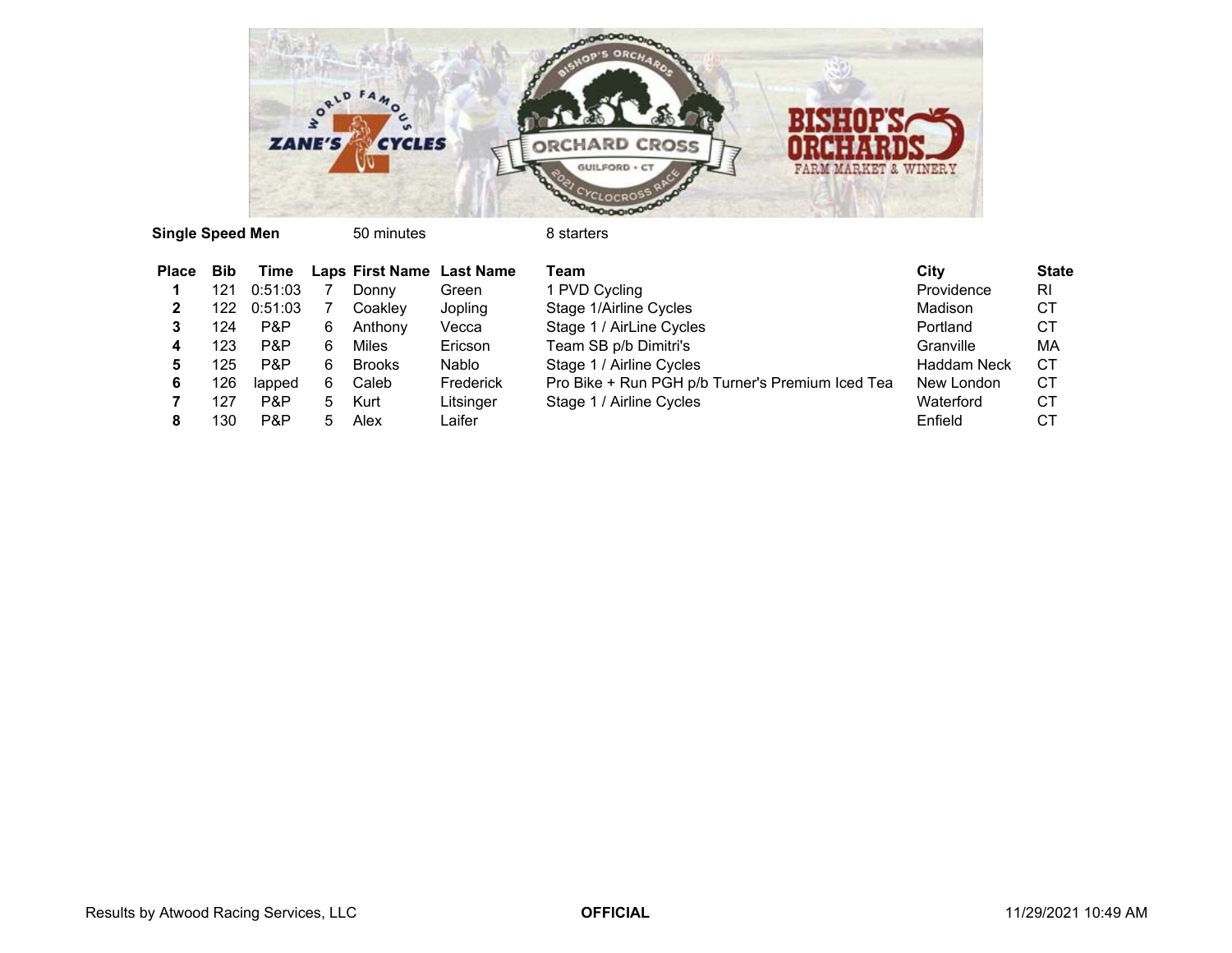

## **Single Speed Men**

| <b>Lap Report</b> |  |  |
|-------------------|--|--|
|-------------------|--|--|

| <b>Bib First</b> | Last      |      |   |      |   |               |      |                |               |      |             | Lap 1 Rank Lap 2 Rank Delta Lap 3 Rank Delta Lap 4 Rank Delta Lap 5 Rank Delta Lap 6 Rank Delta Lap 7 Rank Delta |      |   |               |        |   |      |      |   |        |
|------------------|-----------|------|---|------|---|---------------|------|----------------|---------------|------|-------------|------------------------------------------------------------------------------------------------------------------|------|---|---------------|--------|---|------|------|---|--------|
| 121 Donny        | Green     | 6:48 |   | 7:11 |   | $(0:23)$ 7:10 |      |                | 0:01          | 7:13 |             | (0:03)                                                                                                           | 7:53 | 2 | (0:40)        | 7:18   |   | 0:34 | 7:31 |   | (0:12) |
| 122 Coakley      | Jopling   | 6:53 |   | 7:15 |   | $(0:21)$ 7:11 |      | 2              | 0:03          | 7:18 |             | (0:07)                                                                                                           | 7:19 |   | (0:01)        | 7:15   |   | 0:04 | 7:51 | 2 | (0:36) |
| 124 Anthony      | Vecca     | 7:40 |   | 7:51 |   | $(0:10)$ 8:01 |      | 3              | (0:10)        | 8:02 | 3           | (0:01)                                                                                                           | 8:08 | 3 | (0:06)        | 8:08   |   | 0:00 |      |   |        |
| 123 Miles        | Ericson   | 8:05 |   | 7:53 | 4 | 0:12          | 8:14 | $\overline{4}$ | $(0:21)$ 8:14 |      | 4           | (0:01)                                                                                                           | 8:29 | 5 | $(0:14)$ 8:26 |        | ა | 0:03 |      |   |        |
| 125 Brooks       | Nablo     | 8:04 | 4 | 8:16 | 5 | $(0:11)$ 8:20 |      | 5              | (0:05)        | 8:26 | $5^{\circ}$ | (0:05)                                                                                                           | 8:28 | 4 | (0:02)        | 8:18   | 4 | 0:10 |      |   |        |
| 126 Caleb        | Frederick | 8:12 | 6 | 8:31 | 6 | $(0:19)$ 8:34 |      | 6              | (0:03)        | 8:35 | 6           | (0:01)                                                                                                           | 8:46 |   | (0:12)        | - 8:37 | 6 | 0:09 |      |   |        |
| 127 Kurt         | Litsinger | 8:23 |   | 9:31 |   | $(1:09)$ 9:39 |      | 8              | (0:08)        | 9:53 | 8           | (0:13)                                                                                                           | 8:50 | 8 | 1:03          |        |   |      |      |   |        |
| 130 Alex         | Laifer    | 9:23 |   | 9:28 |   | $(0:06)$ 9:22 |      |                | 0:06          | 9:24 |             | (0:02)                                                                                                           | 8:43 | 6 | 0:41          |        |   |      |      |   |        |